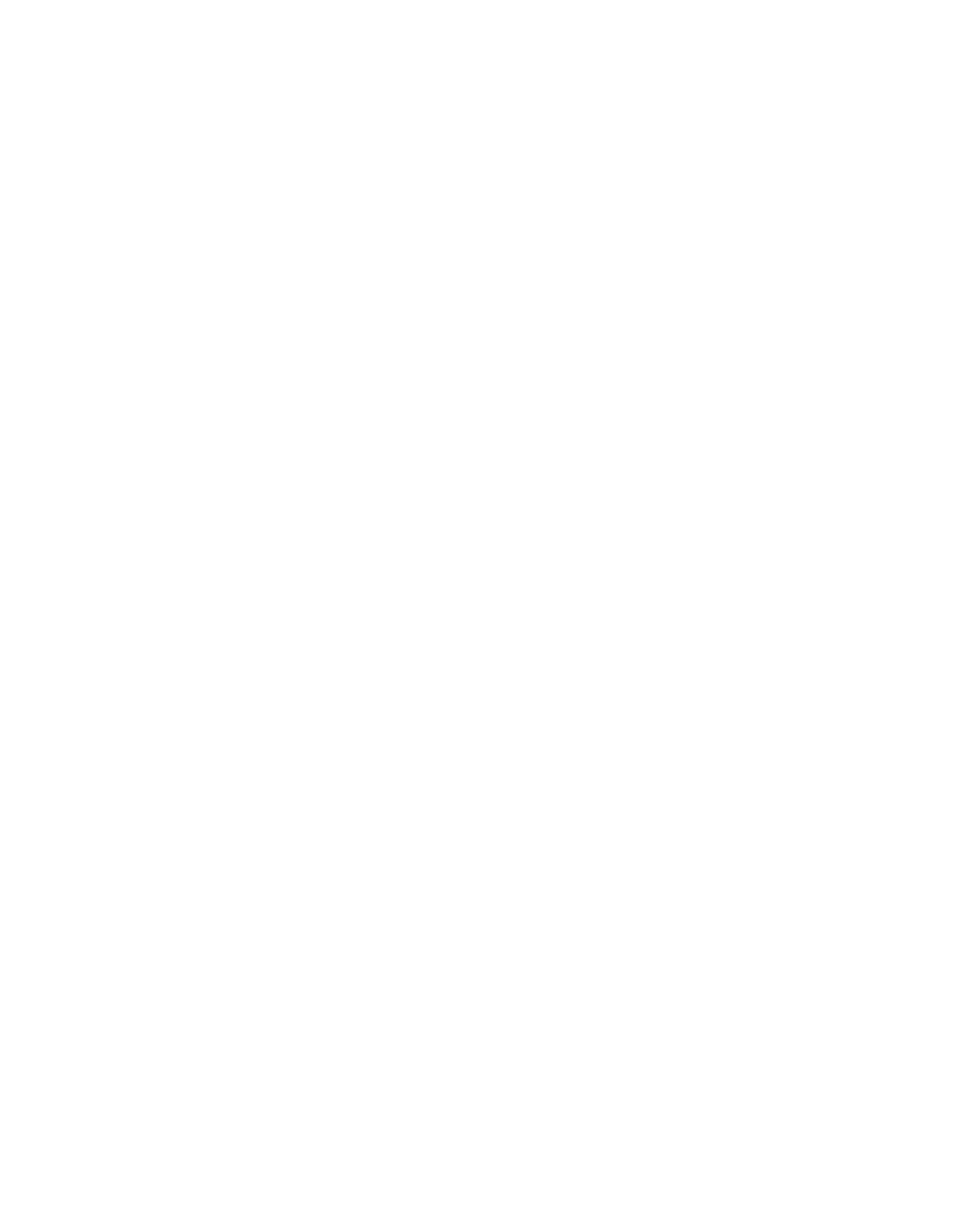# <span id="page-2-0"></span>Table of Contents

ETC permits the reproduction of materials in this manual only for non-commercial purposes. All other rights are reserved by ETC.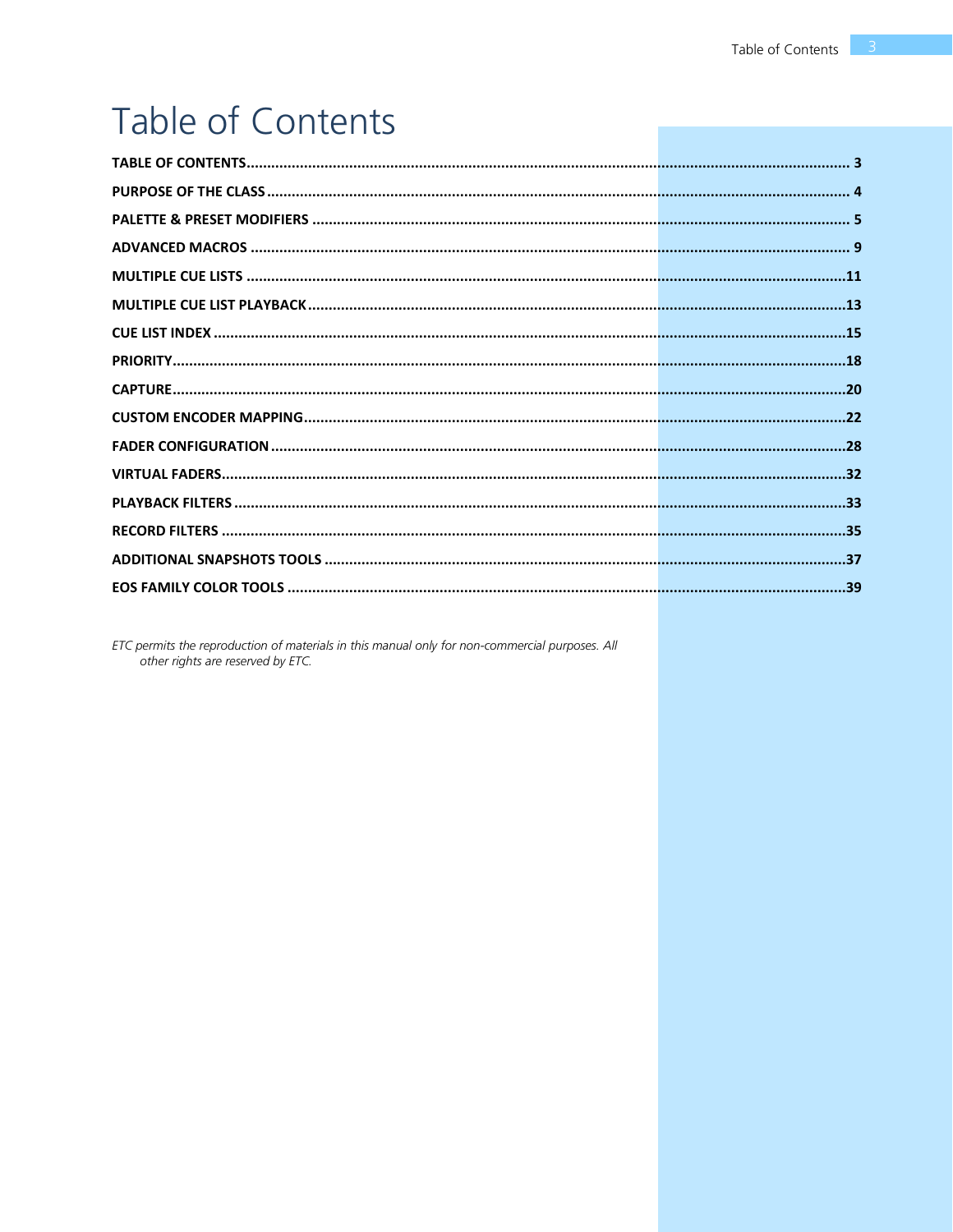# <span id="page-3-0"></span>Purpose of the Class

This class is intended for people who are well versed in Eos Family terminology, already know the layout of the desk, and are experienced conventional and intelligent fixture programmers. This class is intended to build on your knowledge, and make you faster.

#### LEARNING OBJECTIVES:

After completing this class, users should be able to:

- **•** Use advanced palette and preset modifiers
- **•** Create more complex Macros
- **•** Understand and work with multiple cue lists and multiple cue list playback
- **•** Feel comfortable with the Cue List index and its properties
- **•** Take advantage of the three states of Capture
- **•** Understand Priority settings
- **•** Be more effective using Fader Configuration
- **•** Use the virtual faders and playback filters
- **•** Take advantage of the Fixture Profile Editor
- **•** Understand and use the various color spaces and tools of the Color Picker

#### SYNTAX ANNOTATION

- - **Bold • Browser menus**
- **[Brackets] • Facepanel buttons**
- **{Braces} •** Softkeys and direct selects
- **• <Angle brackets>** Optional keys
- **[Next] & [Last]** Press & hold simultaneously
- **• «Direct Select»** Direct Select button press
- **• MS Object** Object on a Magic Sheet
- 

**Play Icon** Link to video on ETC's YouTube Channel -ETCVideoLibrary

#### **HELP**

Press and hold **[Help]** and press any key to see:

- **•** the name of the key
- **•** a description of what the key enables you to do
- **•** syntax examples for using the key (if applicable)

*As with hard keys, the "press and hold [Help]" action can be also used with softkeys and clickable buttons*

#### **THE MANUAL**

The manual is available on the console, Tab #100.

#### **Click on Add-a-Tab (the {+} sign) , select Manual**

#### **Hold [Tab] & press [100]**

Please note that it is not available on Windows XP devices or on Macs, but is available as a download from the web site.

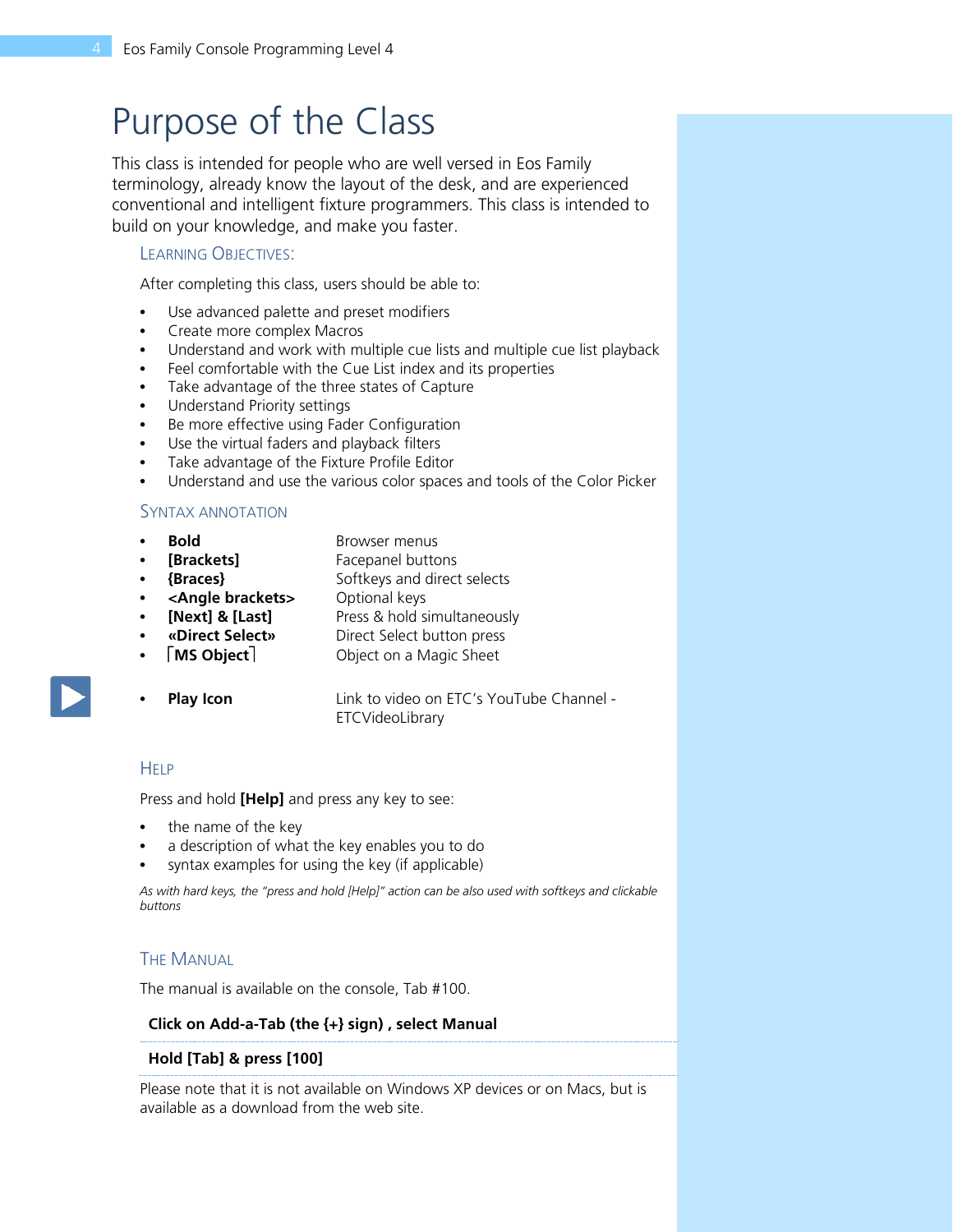**START THIS DAY IN LEVEL 3 COMPLETE!**

# <span id="page-4-0"></span>Palette & Preset Modifiers

# BY TYPE PALETTES

When building palettes, often the same information is desired for all fixtures of the same type. By Type palettes use the information from a single fixture to populate all other fixtures of that type.

| [Go To Cue] [104] [Enter]                                                                                                                                                                                      |                                                                                                           |
|----------------------------------------------------------------------------------------------------------------------------------------------------------------------------------------------------------------|-----------------------------------------------------------------------------------------------------------|
| [102] [Full] [Rem Dim] [Enter], use the color picker, make it Amber                                                                                                                                            | choose a new mixed color with the FOH<br>movers                                                           |
| [Select Last] [Record] [Color Palette] [14] {By Type} [Label] Amber [Enter]                                                                                                                                    | records the color data into a "By Type"<br>color palette                                                  |
| <b>Recall Snapshot 4</b>                                                                                                                                                                                       |                                                                                                           |
| Double tap the next open Custom Direct Select                                                                                                                                                                  |                                                                                                           |
| Touch «FOH Movers» (G5) [Full] [Full],<br>[Focus Palette] [1] [Thru] [5] [Enter]<br>«Amber» (CP14)                                                                                                             | notice the colors all match even though<br>the palette was created with only one of<br>the fixtures (102) |
| Be in Table view, [101] [Enter]<br>[Blind] [Color Palette] [14] [Enter]                                                                                                                                        | notice blue leader channel and magenta<br>follower channels                                               |
| By Type palettes are created with "leader" channels, and "follower"<br>channels. The leader contains the data, and all like-fixtures can follow that<br>data to accomplish the same task, like mix to a color. |                                                                                                           |
| [Live] [Group] [7] [Full] [Full] [Home] [Enter]<br>Using the second fixed color wheel, select Amber                                                                                                            | (on $2nd$ page of color encoders)                                                                         |
| [Select Last] {Color Select 2} [Record] [Color Palette] [31] {By Type}<br>[Enter]                                                                                                                              | records all color data of the channels into<br>the color palette                                          |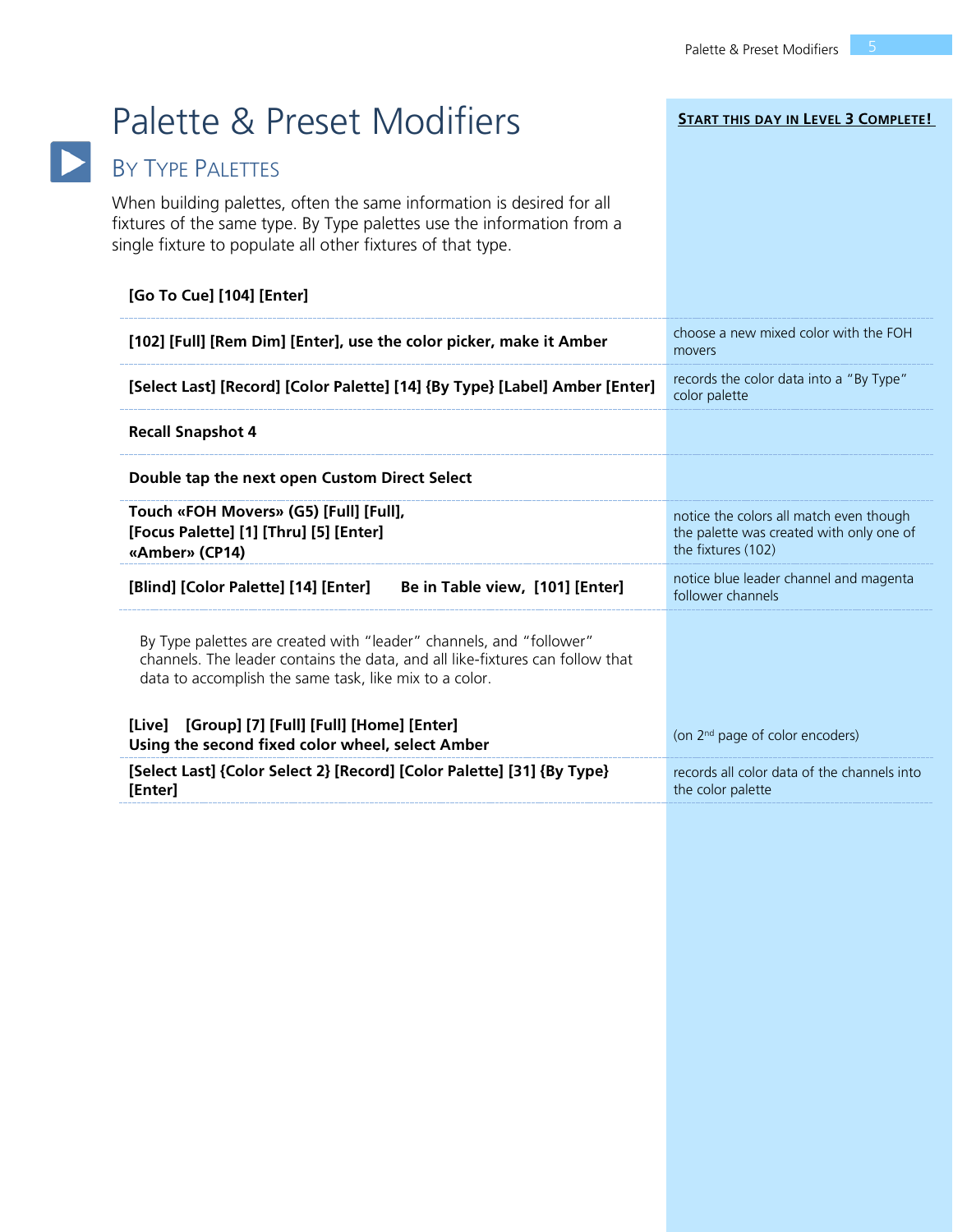### EDITING BY TYPE PALETTES IN BLIND

In Blind, leader channels are blue, follower channels are magenta, and discrete channels are white.

| [Blind] [Color Palette] [31] [Enter]                                                                                                                                     | notice the blue leader channel and the<br>white channels that have discrete data                                               |
|--------------------------------------------------------------------------------------------------------------------------------------------------------------------------|--------------------------------------------------------------------------------------------------------------------------------|
| If a single channel is not specified when recording a $\{By Type\}$ palette, the<br>lowest number channel of each fixture type will default to be the leader<br>channel. |                                                                                                                                |
| {Cleanup} [Enter]                                                                                                                                                        | removes discrete data that is the same as<br>the leader channel - it leaves discrete<br>data that is different from the leader |
| [Label] Wheel Amber [Enter]                                                                                                                                              |                                                                                                                                |
| [Color Palette] [14] [Enter]                                                                                                                                             |                                                                                                                                |
| [101] {By Type} [Enter]                                                                                                                                                  | makes channel 101 the leader channel -<br>the old leader will become discrete                                                  |
| [102] [At] [Enter]                                                                                                                                                       | removes discrete data on this channel                                                                                          |
| [Live]                                                                                                                                                                   |                                                                                                                                |
| [104] [Enter], using encoders, add a bit of magenta                                                                                                                      | change the color of only this fixture in<br>the Color Palette                                                                  |
| [Select Last] [Update] «Amber» (CP14)                                                                                                                                    |                                                                                                                                |
| [Blind] [Color Palette] [14] [Enter]                                                                                                                                     | notice the discrete data (104 no longer<br>follows the leader channel)                                                         |
| [105] {Discrete} [Enter]                                                                                                                                                 | convert 105 to discrete data, even<br>though the values match the leader                                                       |
| [Clear] {Cleanup} [Enter]                                                                                                                                                | only values that match the leader can be<br>cleaned up, 104 magenta is still discrete                                          |
| [104] [At] [Enter]                                                                                                                                                       | force 104 to match the leader channel                                                                                          |
| [Color Palette] [1] [Enter]<br>Scroll to see Ch. 131 thru 148                                                                                                            | channels 131 thru 138 weren't patched<br>when the palette was created                                                          |
| {By Type} [Enter]                                                                                                                                                        | making it By-Type populates any<br>matching fixture types with color data                                                      |
| {Cleanup} [Enter]                                                                                                                                                        |                                                                                                                                |
| [Color Palette] [1] [Thru] [13] {By Type} {Cleanup} [Enter]                                                                                                              | make all palettes By-Type and clean up<br>discrete data                                                                        |
| [Next] [Next] [Next] [Next]                                                                                                                                              | see that 131 thru 138 now have data for<br>fixtures added after recording palettes                                             |
| [Color Palette] [5] [Enter]                                                                                                                                              | editing the leader channel will change all<br>the follower channels                                                            |
| [141] {Red} [25] [Enter]                                                                                                                                                 | see how all other channels follow                                                                                              |
| [Undo] [Enter]                                                                                                                                                           |                                                                                                                                |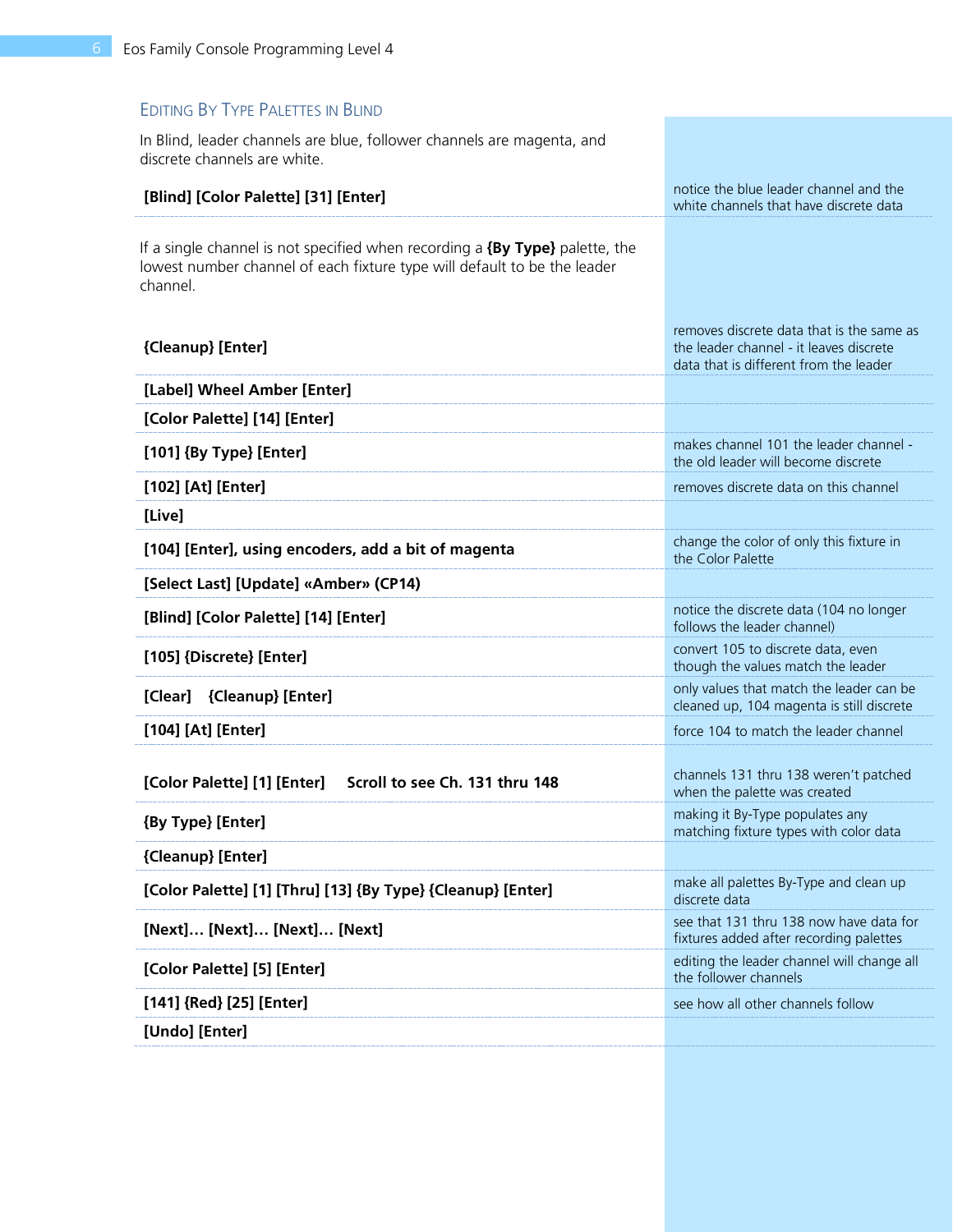Absolute

### UPDATING BY TYPE PALETTES

When updating a By Type palette, it is not necessary to know the leader channel number. Select any of the channels and append the **{By Type}** to the command line. The command will not work if the channel selected has discrete data already associated with it.

| [Live]                                                                                                                                                                                                                                                         |                                                                                                     |
|----------------------------------------------------------------------------------------------------------------------------------------------------------------------------------------------------------------------------------------------------------------|-----------------------------------------------------------------------------------------------------|
| [Group] [2] [Full] [Rem Dim] [Enter], using encoders to add a little red                                                                                                                                                                                       | in color palette 6 to begin with                                                                    |
| [Select Last] [Update] [Color Palette] [6] {By Type}<br>[Enter]                                                                                                                                                                                                | notice the update window shows which<br>channel is the leader and which<br>channels will be updated |
| In the update dialogue box, the channel in brackets is the leader channel.                                                                                                                                                                                     |                                                                                                     |
| [Blind] [Color Palette] [6] [Enter]                                                                                                                                                                                                                            | because By Type was added to the<br>update command, no discrete data was<br>created                 |
| <b>PALETTE MODIFIER BEST PRACTICES</b>                                                                                                                                                                                                                         |                                                                                                     |
| By Type Palettes can save you time by allowing you to create content<br>$\bullet$<br>before your full rig is installed. Also when adding new fixtures to your<br>rig, content is already created                                                               |                                                                                                     |
| <b>ABSOLUTE PALETTES</b>                                                                                                                                                                                                                                       |                                                                                                     |
| When a Palette or Preset is made absolute, the values can no longer be<br>referenced. When recalling an absolute palette, the referenced data will not<br>be recorded into a cue or nested into a preset - it will always post absolute<br>data when recalled. |                                                                                                     |
| [Intensity Palette] [Intensity Palette] or Add-a-tab {+}                                                                                                                                                                                                       | to open the Intensity Palette List                                                                  |
| [Intensity Palette] [1] [Thru] [2] {Absolute} [Enter]                                                                                                                                                                                                          | makes Intensity Palettes 1 & 2 Absolute                                                             |
| [Live] [Group] [22] [Intensity Palette] [2] [Enter]                                                                                                                                                                                                            | applies the absolute data/values from<br>Intensity Palette 2 to the channels                        |
| [Clear]<br>[Intensity Palette] [2] {Absolute} [Enter]                                                                                                                                                                                                          | clear the command line and turns off<br>المستحدث الممطاه                                            |

### ABSOLUTE PALETTE BEST PRACTICES

- **•** Intensity palettes are good candidates to be made absolute palettes, so intensity data is always stored in cues as non-referenced data
- **•** Great to use as "starting" point palettes, such as a quick way to get lights focused in the ballpark, before tweaking them and recording actual focus palettes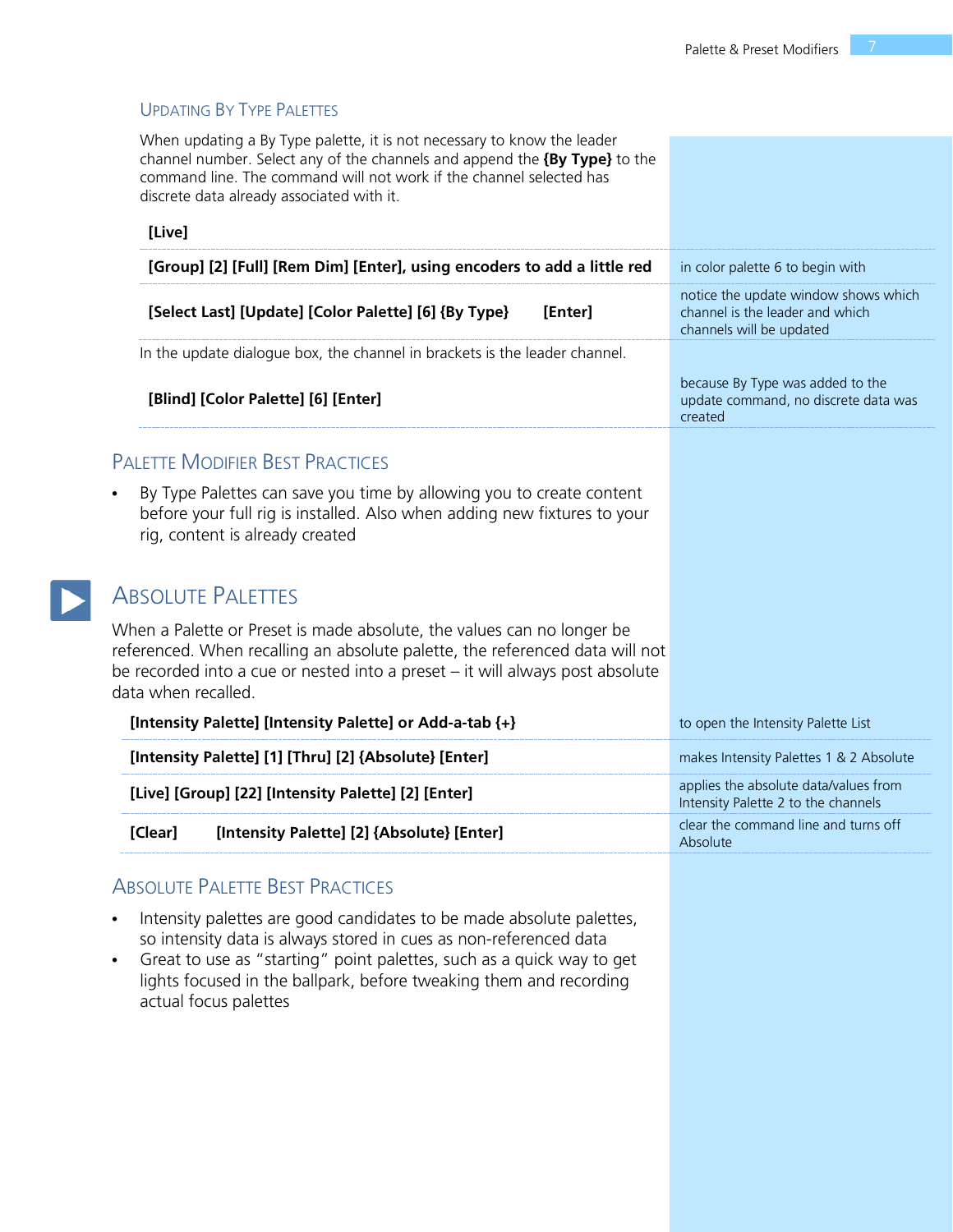# LOCKED PALETTES

 $\blacktriangleright$ 

Once a Palette or Preset is locked, data can not be accidentally modified. It cannot be updated through an Update All command.

To update a locked target from Live, you have to use channel selection and the target in the command line.

| [Clear]                                                                                                                                                                                   | to clear the command line                                                    |
|-------------------------------------------------------------------------------------------------------------------------------------------------------------------------------------------|------------------------------------------------------------------------------|
| [Focus Palette] [11] {Lock} [Enter]                                                                                                                                                       | makes Focus Palette 1 Locked                                                 |
| In the Direct Select, an 'L' is in the corner to indicate locked.                                                                                                                         |                                                                              |
| Touch «OS Movers-Wash» (G7), [Full] [Full],                                                                                                                                               | turns on channels and places them in a<br>focus palette and color palette    |
| Touch «Down Center» (FP11), «Lt Blue» (CP5)                                                                                                                                               |                                                                              |
| [Record] [117] [Time] [3] [Enter]                                                                                                                                                         | records the references for the channels in<br>a cue                          |
| [Select Last], Move Pan & Tilt                                                                                                                                                            | change the focus of the lights                                               |
| [Update] {All} Look at the Update Dialogue Box<br>[Enter]                                                                                                                                 | updates the changes to the cue, but<br>forces absolute values into the cue   |
| Notice in the update dialogue box, the 'L' in parenthesis that indicates that<br>this is a locked palette.                                                                                |                                                                              |
| [Select Last] «Down Center» (FP11)                                                                                                                                                        | places fixtures back in Focus Palette 11                                     |
| <b>Move Pan &amp; Tilt</b>                                                                                                                                                                | change the focus of the lights                                               |
| Locked palettes can be updated by specifically calling the channels and the<br>record target.                                                                                             |                                                                              |
| [Select Last] [Update] [Focus Palette] [11] [Enter]                                                                                                                                       | saves changes back to Focus Palette 11 -<br>still manual till update the cue |
| [Update] [Enter]                                                                                                                                                                          | to update cue                                                                |
| <b>LOCKED PALETTE BEST PRACTICES</b>                                                                                                                                                      |                                                                              |
| Common use of locked palettes is locking them so that when they<br>are stored in a cue or nested in a preset, they are not accidently<br>recorded over when you update the cue or preset. |                                                                              |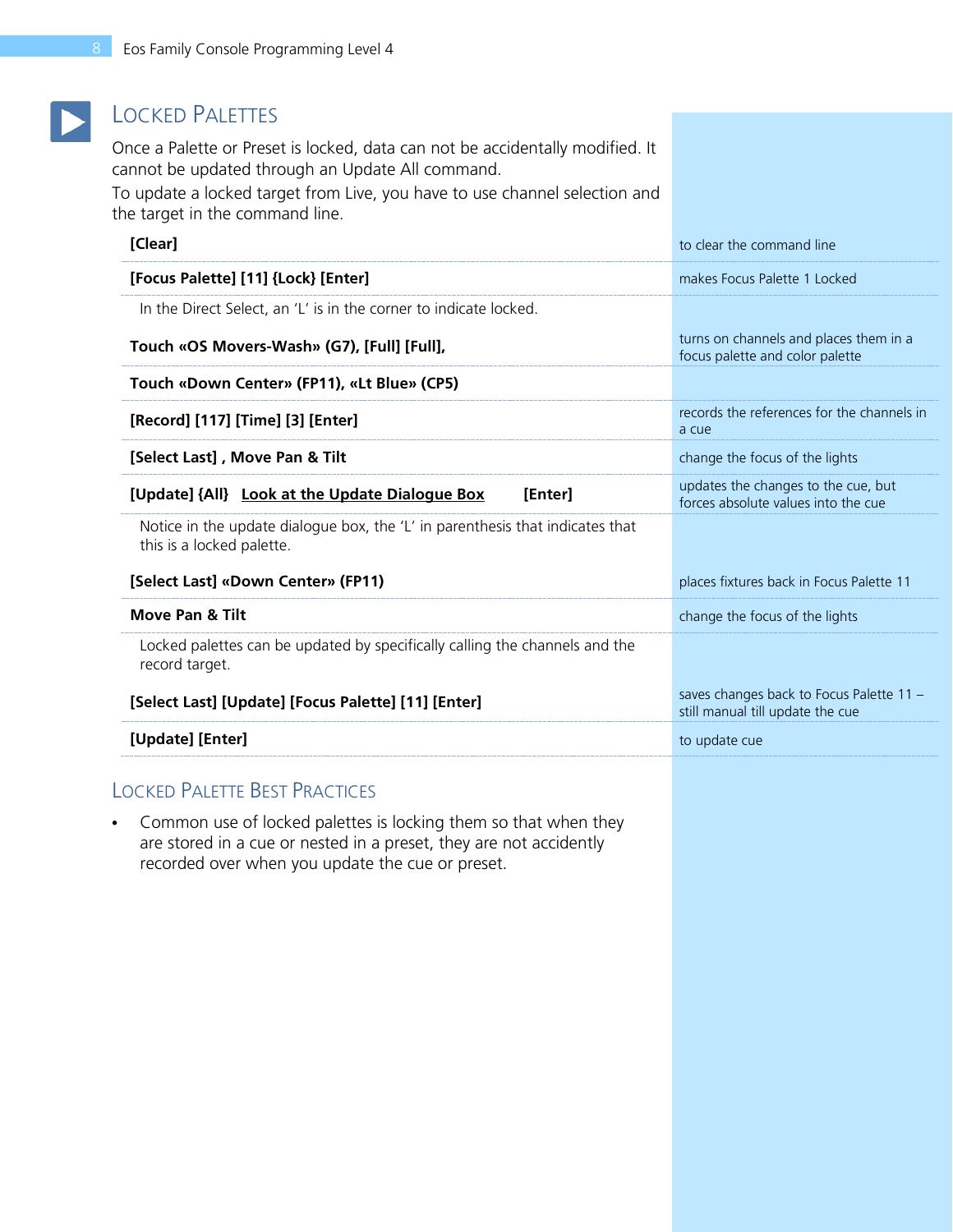<span id="page-8-0"></span>

| <b>MACROS</b>                                                                                                                                                                                                                                                                                                                                                                                                                                                                   |                 |                                                                             |
|---------------------------------------------------------------------------------------------------------------------------------------------------------------------------------------------------------------------------------------------------------------------------------------------------------------------------------------------------------------------------------------------------------------------------------------------------------------------------------|-----------------|-----------------------------------------------------------------------------|
| [Learn] [11] [Enter]                                                                                                                                                                                                                                                                                                                                                                                                                                                            |                 |                                                                             |
| {Fader} [1] [Thru] [Home] [Enter] [Learn]                                                                                                                                                                                                                                                                                                                                                                                                                                       |                 | writes a macro to reset all faders to<br>their home positions               |
| [Clear]                                                                                                                                                                                                                                                                                                                                                                                                                                                                         |                 | clears command line                                                         |
| Move several faders away from their current position                                                                                                                                                                                                                                                                                                                                                                                                                            |                 |                                                                             |
| [Macro] [11] [Enter]                                                                                                                                                                                                                                                                                                                                                                                                                                                            |                 | Motorized faders move automaticllay,<br>non-motorized will need to be moved |
| <b>MACRO MODES</b>                                                                                                                                                                                                                                                                                                                                                                                                                                                              |                 | Fader 1 Thru Home $\blacklozenge$                                           |
| Macros can be called to run on or off the command line.                                                                                                                                                                                                                                                                                                                                                                                                                         |                 |                                                                             |
| devices with the same user share a command line, it will run on all devices<br>with the same user.<br><b>{Background}</b> – Macro commands run, but do not post to the command<br>$\bullet$<br>line. Only runs on the device where it is called.<br><b>{Default}</b> – If called manually (by a programmer calling the macro), it will<br>$\bullet$<br>post as Foreground. If called by an execute or by the system (like a cue or<br>via show control), it runs as Background. |                 |                                                                             |
|                                                                                                                                                                                                                                                                                                                                                                                                                                                                                 |                 |                                                                             |
| <b>CHANGING A MACRO MODE</b>                                                                                                                                                                                                                                                                                                                                                                                                                                                    |                 |                                                                             |
| [1] [Thru] [10] [Macro] [11] [Enter],                                                                                                                                                                                                                                                                                                                                                                                                                                           | [Shift]&[Clear] | gets an error message - the macro is                                        |
| [Macro] [Macro]                                                                                                                                                                                                                                                                                                                                                                                                                                                                 |                 | interacting with the command line                                           |
| [11] [Enter]                                                                                                                                                                                                                                                                                                                                                                                                                                                                    |                 |                                                                             |
| {Macro Mode} {Macro Mode} [Enter]                                                                                                                                                                                                                                                                                                                                                                                                                                               |                 | change to background mode                                                   |
| [Live] Move several faders away from their current position                                                                                                                                                                                                                                                                                                                                                                                                                     |                 |                                                                             |
| [1] [Thru] [10]<br>[Macro] [11] [Enter]                                                                                                                                                                                                                                                                                                                                                                                                                                         |                 | macro runs behind the command line,<br>not affecting the command line       |
| Additional macro editor functions                                                                                                                                                                                                                                                                                                                                                                                                                                               |                 |                                                                             |
| [Macro] [Macro]                                                                                                                                                                                                                                                                                                                                                                                                                                                                 |                 |                                                                             |
| $[3]$ [Enter]                                                                                                                                                                                                                                                                                                                                                                                                                                                                   |                 |                                                                             |
| {Macro Mode} [Enter]                                                                                                                                                                                                                                                                                                                                                                                                                                                            |                 | makes it foreground mode                                                    |
| {Edit} or [Learn]                                                                                                                                                                                                                                                                                                                                                                                                                                                               |                 |                                                                             |
| Arrow over to "Next", {Delete}                                                                                                                                                                                                                                                                                                                                                                                                                                                  |                 |                                                                             |
| {Wait for Input}, [Label], [Enter] {Delete} to remove ♦                                                                                                                                                                                                                                                                                                                                                                                                                         |                 |                                                                             |
| [Learn] or {Done}                                                                                                                                                                                                                                                                                                                                                                                                                                                               |                 |                                                                             |

 $\overline{\phantom{a}}$ 

Select\_Last Record Focus\_Palette Wait\_For\_Input Label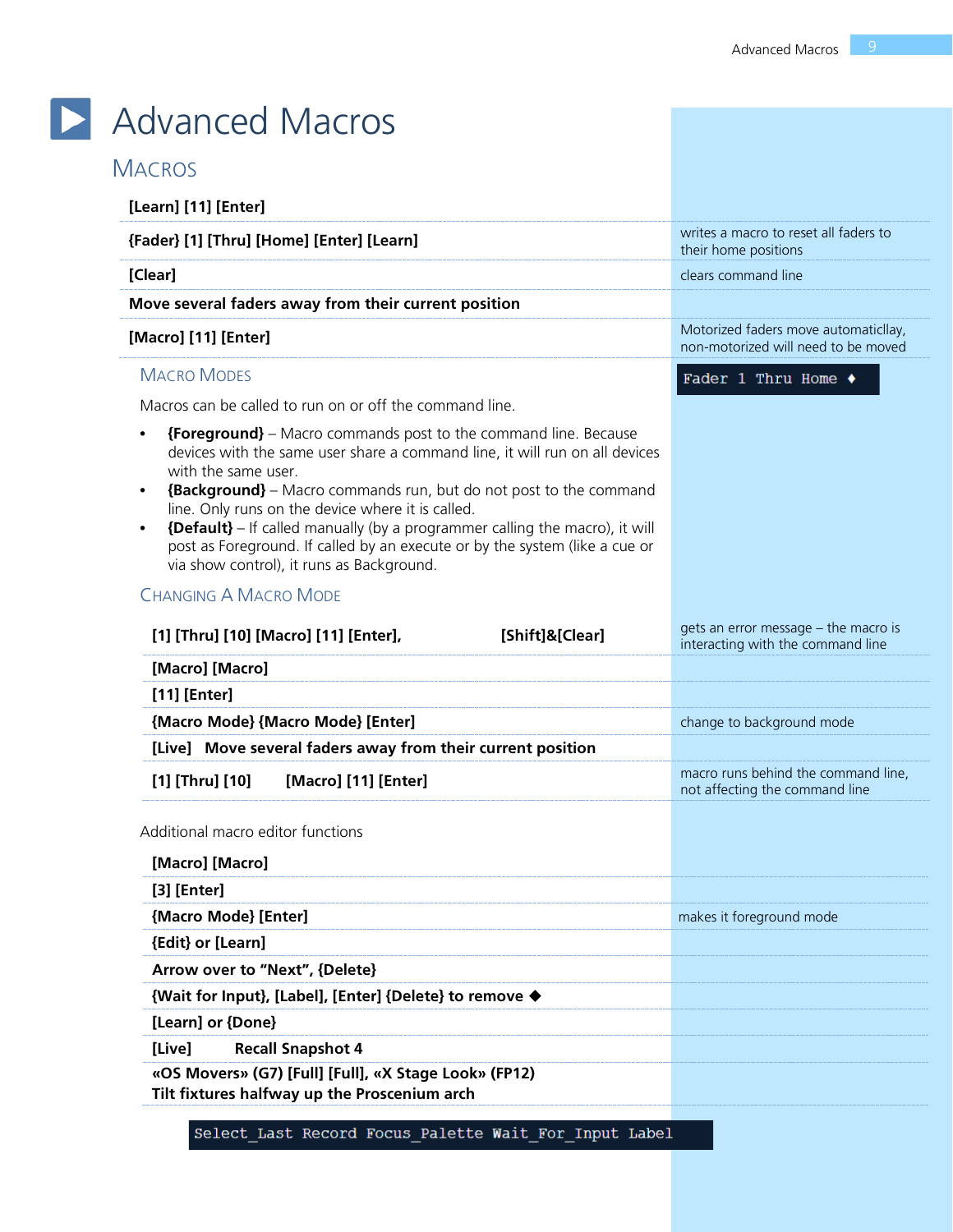| «Rec FP Next» [21], then push [Macro] High Cross [Enter] | Wait for Input requires pushing Macro<br>hardkey to continue the macro             |
|----------------------------------------------------------|------------------------------------------------------------------------------------|
| [Macro] [Macro]                                          |                                                                                    |
| [Next] {Color} {Green} [Enter]                           | these colors appear in direct selects and<br>on dedicated macro buttons if present |
| [Next] {Color} {Red} [Enter]                             |                                                                                    |
| [4] [+] [5] [Copy To] [Copy To] [819] [Enter]            | on hardware with built-in touchscreens<br>lines up with colors                     |
| [11] [Label] Reset Faders [Enter]                        |                                                                                    |

# OTHER MACRO COMMANDS

- **• {Loop Begin}** inserts a loop start command
- **• {Loop End}** inserts an end command for a loop with a limited number of iterations. An infinite loop is assigned when you use "0" for the iterations.
- **• {Wait}** inserts a pause for a period of time. This needs to be followed with a whole number of seconds.
- **• {Wait for Enter}** inserts a pause in the macro that waits for the **[Enter]** key. Pressing **[Enter]** will resume the macro.
- **• {Target Device}** A macro can have a Target Device assigned to it. This allows a cue to execute a macro only on a certain console. The Target Device can be a device name or User ID. These are assigned to a macro in the Macro Display by using the **{Target}** softkey and either selecting **{Device}** and **{User}**.
- **• {SC Learn}** enables or disables excluding specific macros from being learned as show control events.

# START UP SHUT DOWN MACROS

#### **[Displays] {Setup} {System} {System}**

- **• {System Startup Macro}** allows you to set up a startup macro that will trigger after the console initialization has completed.
- **• {System Shutdown Macro}** allows you to set up a disconnect macro that will trigger at power off, not when exiting the application.
- **• {Disconnect Macro}** allows you to set up a disconnect macro that will trigger when the primary disconnects from its backup, or when a backup disconnects from the primary.

#### **Go back to [Live]**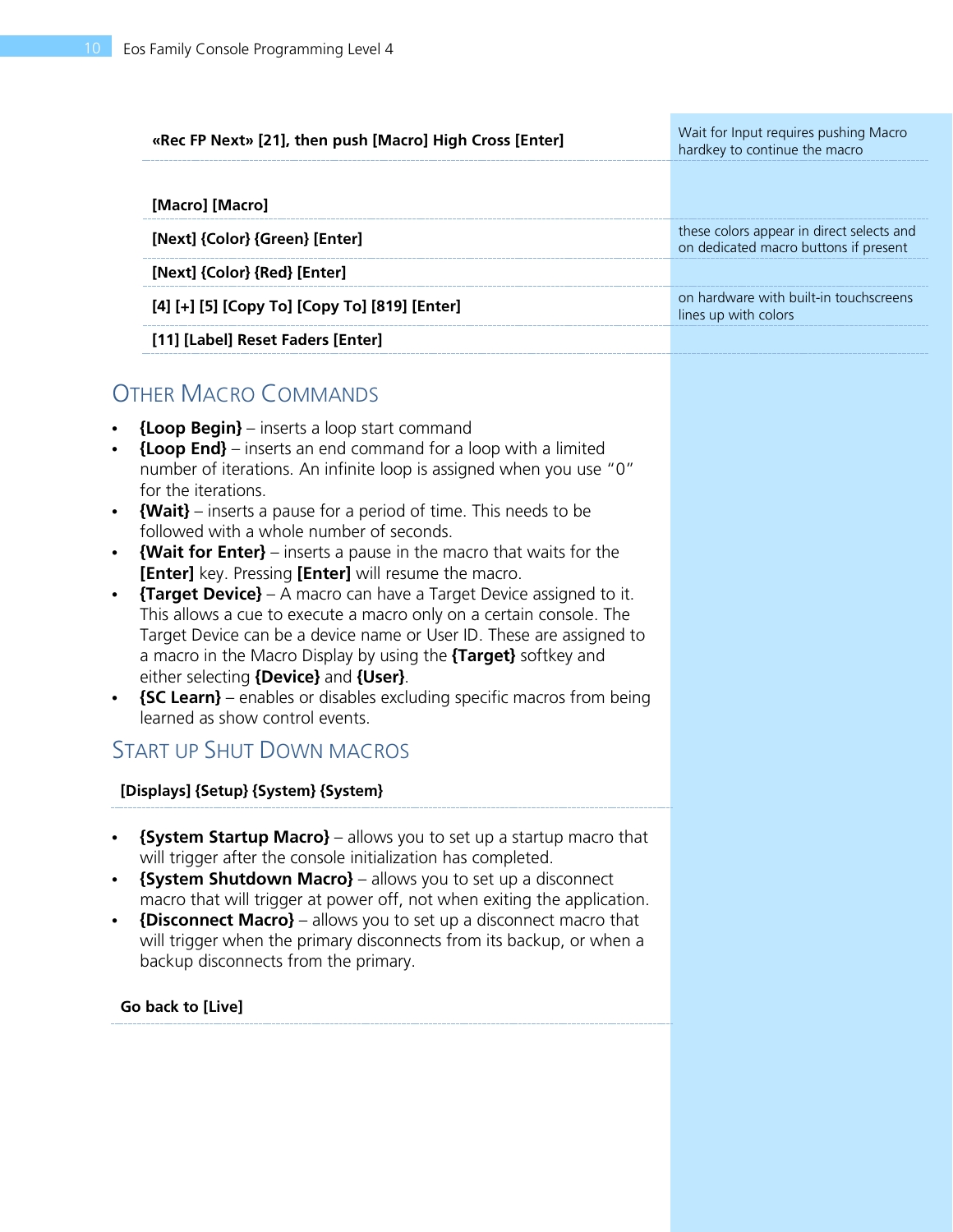### $\blacktriangleright$ Multiple Cue Lists

<span id="page-10-0"></span>Eos allows up to 999 cue lists in each show file which can be used for linear playback, effects cue lists, and multiple programmer environments.

When the same channels are stored in multiple cue lists, the software needs to know which cue list owns a channel at any given time. By default, cue lists are LTP (Latest takes Precedence). That means, that whichever cue list has given a channel its most recent move instruction owns that channel. That cue list will remain the owner of that channel, until another cue list acts upon it with a move instruction or until the current owner releases it.

## RECORD A NEW CUE LIST

| [Live]                        | Recall Snapshot 4 [Go To Cue] [102] [Enter]                                                                                                                                                                                                                        |                                                                        |
|-------------------------------|--------------------------------------------------------------------------------------------------------------------------------------------------------------------------------------------------------------------------------------------------------------------|------------------------------------------------------------------------|
|                               | «FOH Movers» (G5) [Home] [Enter], {Make Abs} [Enter] «Guitar» (FP1)                                                                                                                                                                                                | removes references                                                     |
|                               | [Select Last] [Record] [2] [/] [1] [Enter]                                                                                                                                                                                                                         | creates list 2 and records the data to<br>cue 1 in that cue list       |
| Note:                         | New cue lists will automatically load to the first empty fader. Has to have<br>a fader to run. Motorized fader moves to Full. Non-Motorized faders need<br>to be moved to the full postion. The PSD is also looking at cue list 2.<br>[Select Last] «Singer» (FP2) |                                                                        |
| [Record Only] [2] [Enter]     |                                                                                                                                                                                                                                                                    | just manual values are recorded into<br>$cue$ 2/2                      |
| Note:                         | Look at the command line – it is still pointed to Cue List 2, so simply<br>recording Cue 2 will add it to List 2. If you want it to appear in another<br>list, you need to add the list to the command.<br>[Select Last] «Drums» (FP3)                             |                                                                        |
|                               | [Record Only] [Next] [Enter]                                                                                                                                                                                                                                       | records cue 2/3                                                        |
|                               | [Cue] [1] [Thru] [3] [Time] [1] [Enter]                                                                                                                                                                                                                            | changes timing on cues 2/1 thru 2/3                                    |
| <b>CUE LIST PLAYBACK</b>      |                                                                                                                                                                                                                                                                    |                                                                        |
| Note:                         | Non-motorized faders need to be placed at Full position to run the cues.                                                                                                                                                                                           |                                                                        |
|                               | On the fader with cue list 2:                                                                                                                                                                                                                                      | loads cue 2/1 on stage (additive to<br>other cue list's contributions) |
| [■] (Stop/Back)               | [■] (Stop/Back)                                                                                                                                                                                                                                                    | top button below fader                                                 |
| $[\blacktriangleright]$ (Go)] | $[\blacktriangleright]$ (Go)]                                                                                                                                                                                                                                      | bottom button below fader plays cue<br>2/2                             |
|                               | [Go To Cue] [2] [/] [1] [Enter]                                                                                                                                                                                                                                    | plays cue 2/1                                                          |
|                               | [Go To Cue] [2] [/] [0] [Enter]                                                                                                                                                                                                                                    | sends cue list 2 to Cue 0                                              |
|                               | [Go To Cue] [1] [/] [102] [Enter]                                                                                                                                                                                                                                  | reloads cue 1/102, which retakes<br>ownership of the FOH moving lights |
|                               | [Go To Cue] [0] and [Go To Cue] [Out] are on a list-by-list basis. To reset all                                                                                                                                                                                    |                                                                        |

cue lists back to cue 0 and send all fixtures home, use **[Go To Cue] [Out]** on a clear command line.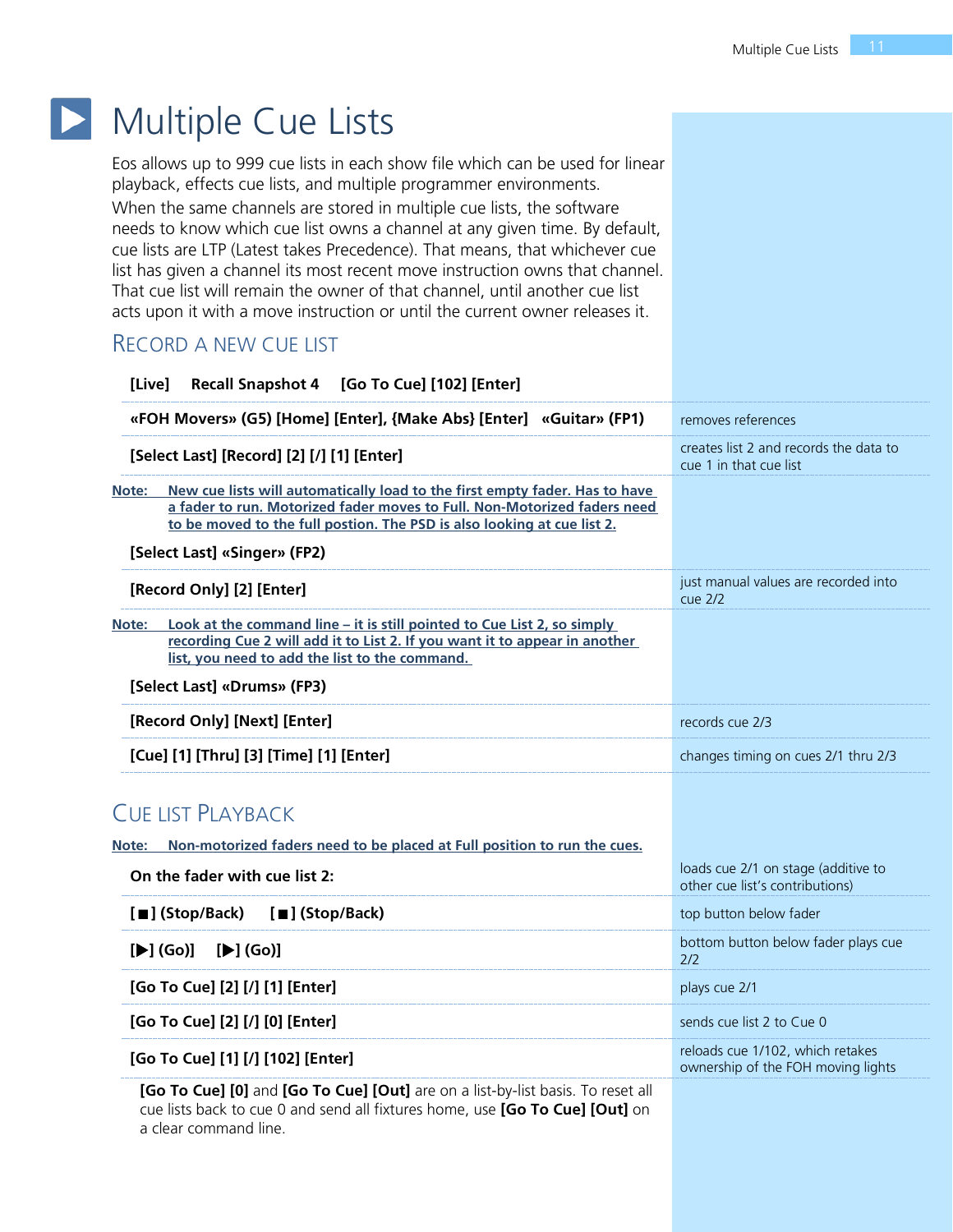| <b>MANAGING CUE LISTS ON FADERS</b>                                                                                                                                                                                     |                                                                              |
|-------------------------------------------------------------------------------------------------------------------------------------------------------------------------------------------------------------------------|------------------------------------------------------------------------------|
| <b>UNLOAD A CUE LIST</b>                                                                                                                                                                                                |                                                                              |
| Hold [Shift], and press [Load] button on the fader with cue list 2                                                                                                                                                      | unloads cue list from the fader, but<br>does not delete contents of the list |
| On non-motorized hardware, the [Load] function is achieved by<br>Note:<br>pressing both top and bottom buttons together.                                                                                                |                                                                              |
| <b>LOAD A CUE LIST</b>                                                                                                                                                                                                  |                                                                              |
| [Cue] [2] [/] [Load] on fourth fader                                                                                                                                                                                    | puts list 2 back on the selected fader                                       |
| [Cue] [1] [/] [13] [Master] (Load)                                                                                                                                                                                      | puts 1/13 as the pending cue on the<br>main fader pair                       |
| <b>OFF AND RELEASE</b>                                                                                                                                                                                                  |                                                                              |
| [Off] &[Load] - returns channels in cue list to previous owner, either a cue or<br>a submaster. If there is no previous owner, the intensities will just fade out<br>and non-intensity parameters go to home positions. |                                                                              |
| [Off]&[Master] (Load) on Master Fader pair                                                                                                                                                                              | lights all fade out and return home                                          |
| $[\blacktriangleright]$ (Go)                                                                                                                                                                                            | fades from a blackout back into the<br>pending cue 13                        |
| <b>[Release]&amp;[Load]</b> - behaves like [Off] except that it sets the pending cue to<br>the first cue in the list and removes the active cue. (Cue 0 on stage and cue 1<br>pending)                                  |                                                                              |
| [Release]&[Load]                                                                                                                                                                                                        | intensities fade out                                                         |
| $[\blacktriangleright]$ (Go)                                                                                                                                                                                            | fades back to the top of the cue list                                        |
| In Setup, you can set different times for Off and Release and those times can<br>be recorded into a macro to be changed quickly.                                                                                        |                                                                              |
| <b>VIEWING MULTIPLE CUE LISTS</b>                                                                                                                                                                                       |                                                                              |
| <b>Recall Snapshot 1</b>                                                                                                                                                                                                |                                                                              |
| [Cue] [1] [/] [Label] Main List [Enter]                                                                                                                                                                                 | labels cue list 1                                                            |
| [Cue] [2] [/] [Label] Band Chase [Enter]                                                                                                                                                                                | labels cue list 2                                                            |
| [Cue] [2] [/] [Enter]<br>[Cue] [1] [/] [Enter]                                                                                                                                                                          | PSD follow the command line                                                  |
| With the PSD in focus, hit [Format]                                                                                                                                                                                     | shows two cue lists in the PSD window                                        |
| Right click or tap on the PSD tab or select the Gear                                                                                                                                                                    | to see configuration settings                                                |
| Click or tap on Target Grid pull down menu, select Top                                                                                                                                                                  | to first select top or bottom of the<br>display                              |
| Click or tap on Lock Status pull down menu, select List 1 Main List                                                                                                                                                     | locks the top cue list on list 1                                             |
| Click or tap on Target Grid pull down menu, select Bottom                                                                                                                                                               |                                                                              |
| Click or tap on Lock Status pull down menu, select List 2 Band Chase                                                                                                                                                    | locks the bottom cue list on list 2                                          |
| Tap outside the Configuration Tools to view the PSD again                                                                                                                                                               | notice the padlocks on each cue list                                         |
| It is possible to view more than 2 cue lists - simply open another PSD. It                                                                                                                                              |                                                                              |

would be Tab 2.2.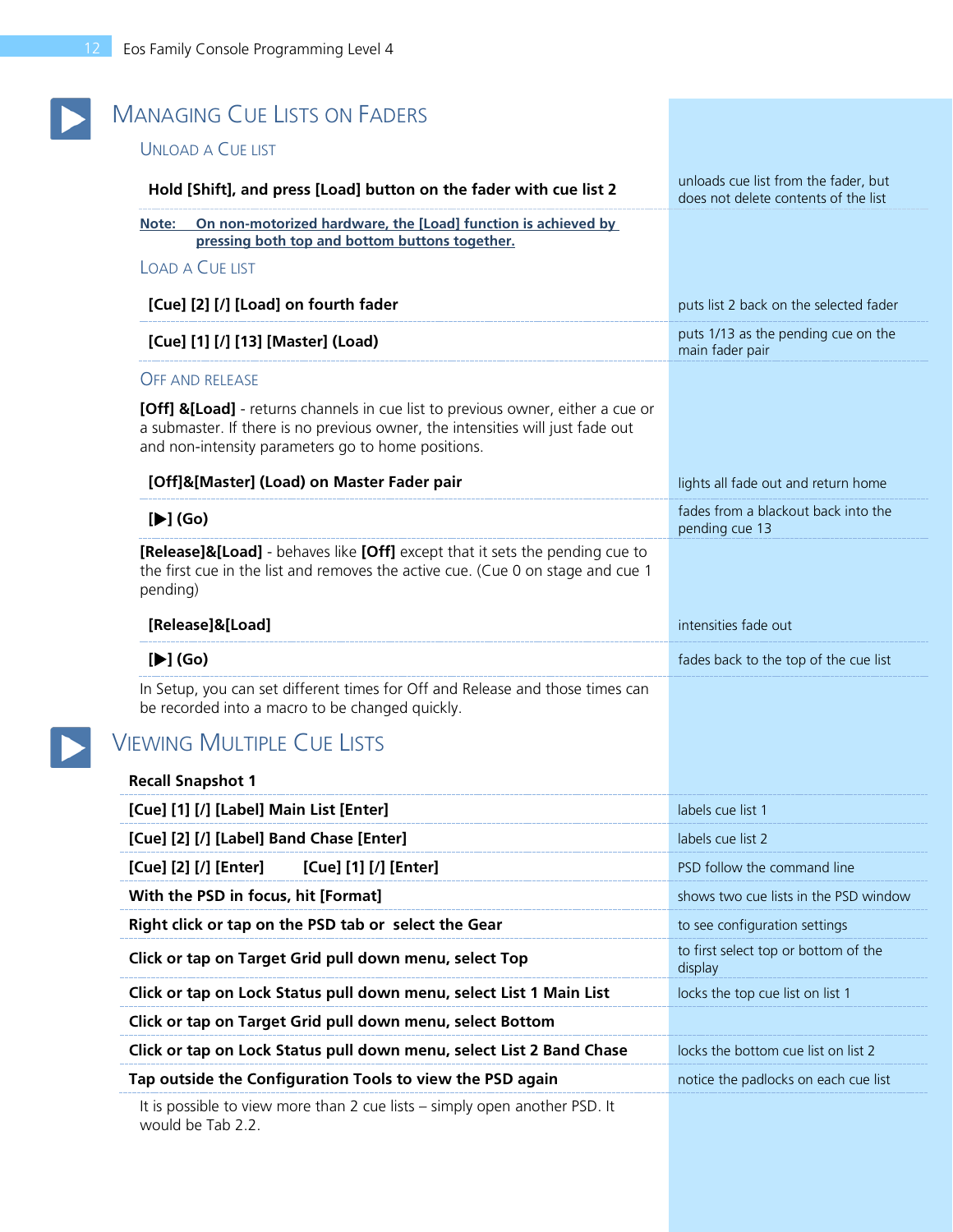# Multiple Cue List Playback

# <span id="page-12-0"></span>LINEAR LIST PLAYBACK

 $\blacktriangleright$ 

Lists can be played back linearly, like a single list. They don't have to be played in order. Perfect for out-of-order or multiple designer events.

| [Cue] [117] {Link} [2] [/] [1] [Enter]                                                                                                                                                                                                                                              | links cue 2/1 to cue 1/117                                                                             |
|-------------------------------------------------------------------------------------------------------------------------------------------------------------------------------------------------------------------------------------------------------------------------------------|--------------------------------------------------------------------------------------------------------|
| [Cue] [1] [/] [116] [Master] (Load)                                                                                                                                                                                                                                                 | cue 117 is pending                                                                                     |
| $[\blacktriangleright]$ (Go)<br>$[\blacktriangleright]$ (Go)<br>$[\blacktriangleright]$ (Go)<br>$[\blacktriangleright]$ (Go)                                                                                                                                                        | cue 2/1 is pending, then current                                                                       |
| Since PSD is locked, if we want to view a third cue list, you may want to leave<br>your primary PSD unlocked.                                                                                                                                                                       |                                                                                                        |
| [Cue] [1] [/] [1] [Load] and then [▶] (Go)                                                                                                                                                                                                                                          | back to the top of cue list 1                                                                          |
| [Cue] [117] {Link} [Enter]                                                                                                                                                                                                                                                          | to remove the link                                                                                     |
| USING A CUE LIST AS AN EFFECT                                                                                                                                                                                                                                                       |                                                                                                        |
| Lists can be triggered in the middle of a main cue list to run an effect.                                                                                                                                                                                                           |                                                                                                        |
| [Cue] [2] [/] [1] [Thru] [3] {Follow/Hang} {Follow/Hang} [1] [Enter]                                                                                                                                                                                                                | places hang autofollows on cues                                                                        |
| [Cue] [3] {Link/Loop} [1] [Enter]                                                                                                                                                                                                                                                   |                                                                                                        |
| [Cue] [1] [/] [102] {Execute} [2] [/] [1] [Enter]                                                                                                                                                                                                                                   | when cue 1/102 is played, cue 2/1 plays<br>also, then follows into 2/2, 2/3, and<br>loops indefinitely |
| [Cue] [1] [/] [104] {Execute} [2] [/] [0] [Enter]                                                                                                                                                                                                                                   | when cue 1/104 is played, it plays cue<br>2/0, stopping the loop                                       |
| [Cue] [1] [/] [101] [Master] (Load)                                                                                                                                                                                                                                                 |                                                                                                        |
| [▶] (Go) on Cue 101                                                                                                                                                                                                                                                                 |                                                                                                        |
| [D] (Go) on Cue 102                                                                                                                                                                                                                                                                 | notice the effect is also running                                                                      |
| [▶] (Go) on Cue 102.5                                                                                                                                                                                                                                                               |                                                                                                        |
| To check on the ownership or source of a channel, [About]&[Cue] can see<br>what cue list/cue is the source of the level                                                                                                                                                             |                                                                                                        |
| [▶] (Go) on Cue 103                                                                                                                                                                                                                                                                 |                                                                                                        |
| [D] (Go) on Cue 104                                                                                                                                                                                                                                                                 | also runs cue 2/0 as well                                                                              |
| [Assert] allows tracked or blocked data from a cue to be replayed, even<br>when another cue list has taken control of that channel/ parameter. Asserted<br>channels play back tracked and blocked values, regardless of cue list<br>ownership, when the associated cue is replayed. |                                                                                                        |
| [Group] [5] [Assert] [Enter]                                                                                                                                                                                                                                                        | notice the red A's                                                                                     |
| [Update] [Enter]                                                                                                                                                                                                                                                                    |                                                                                                        |
| [Go To Cue] [101] [Enter]                                                                                                                                                                                                                                                           |                                                                                                        |
| Run the cues again                                                                                                                                                                                                                                                                  | channels go back to values in first cue<br>list cue 104 retake ownership of chans                      |
| Notice the small 'a' in the PSD Flags column indicating channels are asserted<br>in this cue.                                                                                                                                                                                       |                                                                                                        |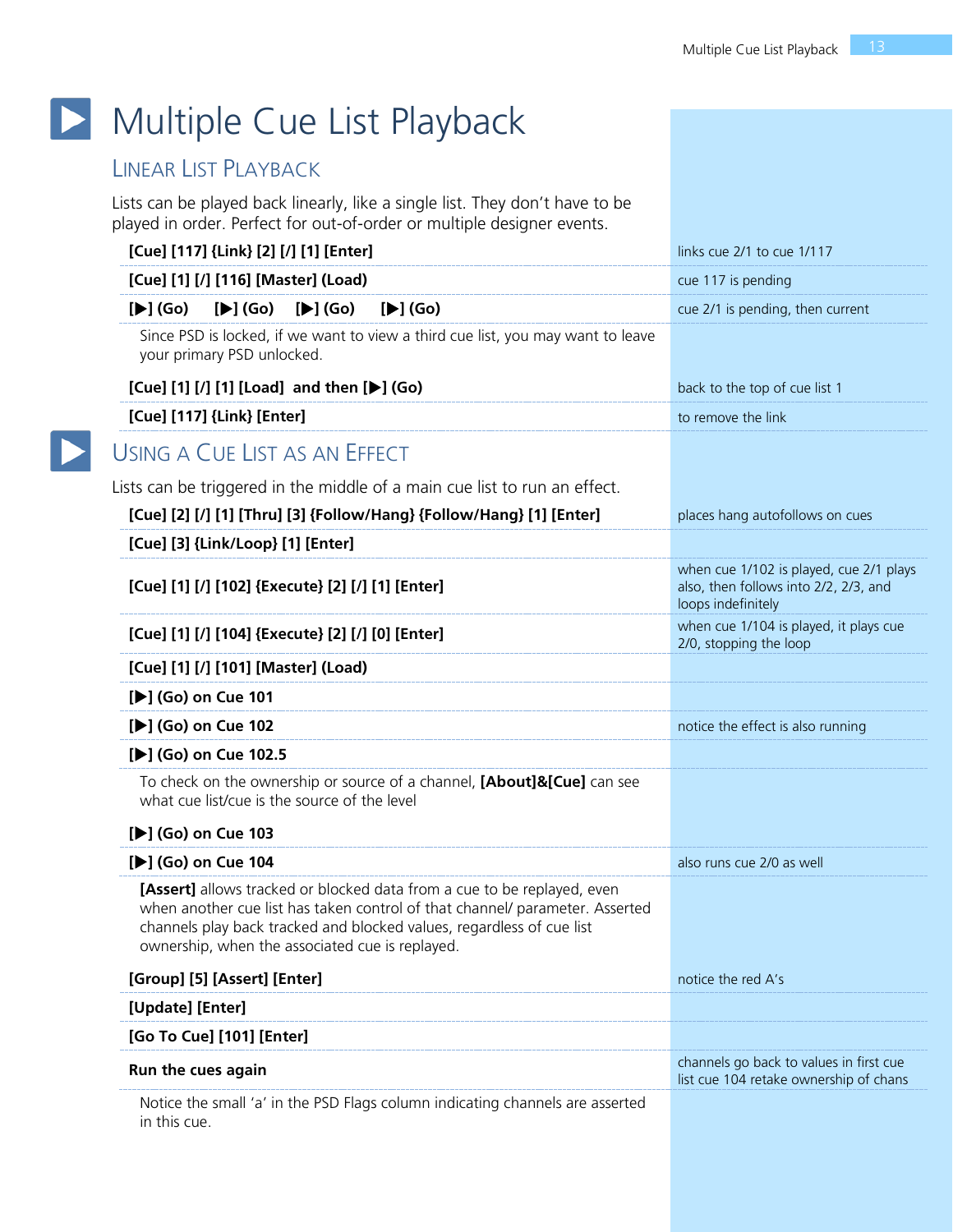

# CHANNEL LEVEL RELEASE

Channel Level Release is an ownership tool that allows channels and individual parameters to be released back to their previous owner without having to release the entire target.

| [Blind] [Cue] [2] [/] [3] [Enter]                    |                                                                                                                   |
|------------------------------------------------------|-------------------------------------------------------------------------------------------------------------------|
| [Cue] [4] [Enter] [Enter] [101] [Thru] [105] [Enter] | in cue list 2                                                                                                     |
| [Group] [5] {Release} [Enter]                        | assigns a channel level release flag -<br>notice the gray 'R's                                                    |
| [Live]                                               |                                                                                                                   |
| [Go To Cue] [35] [Enter]                             |                                                                                                                   |
| [Cue] [36] {Execute} [2] [/] [1] [Enter]             | when cue 36 is played, cue 2/1 plays<br>concurrently, which then follows into<br>2/2, 2/3, and loops indefinitely |
| [Cue] [37] {Execute} [2] [/] [4] [Enter]             | when cue 37 is played, cue 2/4 plays<br>concurrently                                                              |
| [Live]                                               | to reset the PSD                                                                                                  |
| [De] (Go) in to cue 36                               | cue list 2 takes ownership of Group 5                                                                             |
| [▶] (Go) in to cue 37                                | cue 2/4 release channels to values in<br>cue 1/37                                                                 |
|                                                      |                                                                                                                   |

To clear a Release flag, simply select the target and hit **{Release} [Enter].**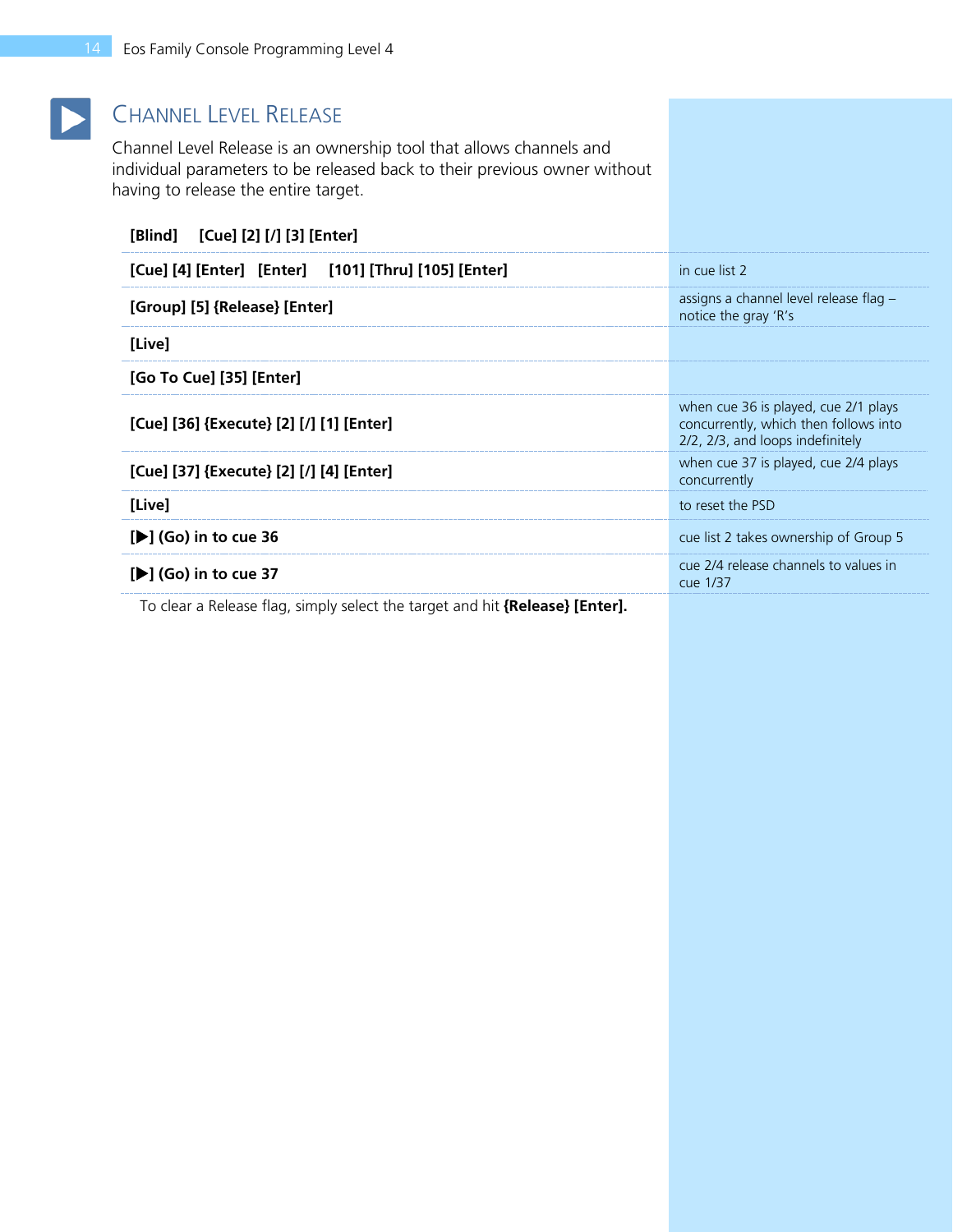<span id="page-14-0"></span>

| Cue List Index                                                                                                                                           |                                                                             |
|----------------------------------------------------------------------------------------------------------------------------------------------------------|-----------------------------------------------------------------------------|
| The Cue List Index allows you to view and manage all of the Cue Lists in a<br>show file, and change their behaviors.                                     |                                                                             |
| [Cue] [Cue] or Add-a-Tab (the '+' tab)                                                                                                                   | opens the Cue List Index                                                    |
| Top section is the currently selected cue list; the bottom section is the list of<br>all cue lists. Cue properties are also displayed in the CIA.        |                                                                             |
| <b>MASTER</b>                                                                                                                                            |                                                                             |
| <b>INTENSITY MASTER (INT)</b>                                                                                                                            |                                                                             |
| Like a Submaster, Cue lists set to Intensity Master will master just the<br>intensities of the channels on stage.                                        |                                                                             |
| With Cue List 1 on the command line, just tap {Int}                                                                                                      |                                                                             |
| [Go To Cue] [9] [Time] [0] [Enter]<br>[Live],                                                                                                            |                                                                             |
| Move the Master Fader pair up and down, watch the levels.                                                                                                | only intensities are changed, non-<br>intensity parameters stay as they are |
| <b>MANUAL MASTER (MAN)</b>                                                                                                                               |                                                                             |
| Cue lists set to Manual Master will execute a new cue just by moving the<br>faders in either direction.                                                  |                                                                             |
| [Cue] [Cue]                                                                                                                                              | opens the Cue List Index                                                    |
| Click/tap {Man} under the Master column                                                                                                                  |                                                                             |
| [Go To Cue] [1] [Time] [0] [Enter]<br>[Live]                                                                                                             |                                                                             |
| Move the Master Fader pair down to run cue 2 and then up to run<br>cue 3, watch the cues play back.                                                      | cues run at the top and bottom of the<br>fader pair                         |
| Timing is controlled based on how fast you move the faders                                                                                               |                                                                             |
| PROPORTIONAL                                                                                                                                             |                                                                             |
| Proportional is the default fader type. Faders do not affect the playback<br>unless they are at 0%, and a Go is hit, then the faders are in manual mode. |                                                                             |
| [Cue] [Cue] to go back into the Cue List Index                                                                                                           |                                                                             |
| Click/tap {Prop} under the Master column                                                                                                                 |                                                                             |
| [Go To Cue] [11.5] [Time] [1] [Enter]<br>[Live]                                                                                                          |                                                                             |
| Bring faders all the way to bottom and then hit $[\triangleright]$ (Go)                                                                                  | see 'man' in the fader preview, nothing<br>runs till push faders to the top |
| Allows you to control one cue at a time manually. Timing is controlled<br>based on how fast you move the faders                                          |                                                                             |
| Run the faders up                                                                                                                                        |                                                                             |
| [▶] (Go) in to cue 13 using the cue timing                                                                                                               |                                                                             |
| Move the Master Fader pair back down to 0% and hit $[\blacktriangleright]$ (Go)                                                                          | nothing happens till manually takes<br>control of another cue               |
|                                                                                                                                                          |                                                                             |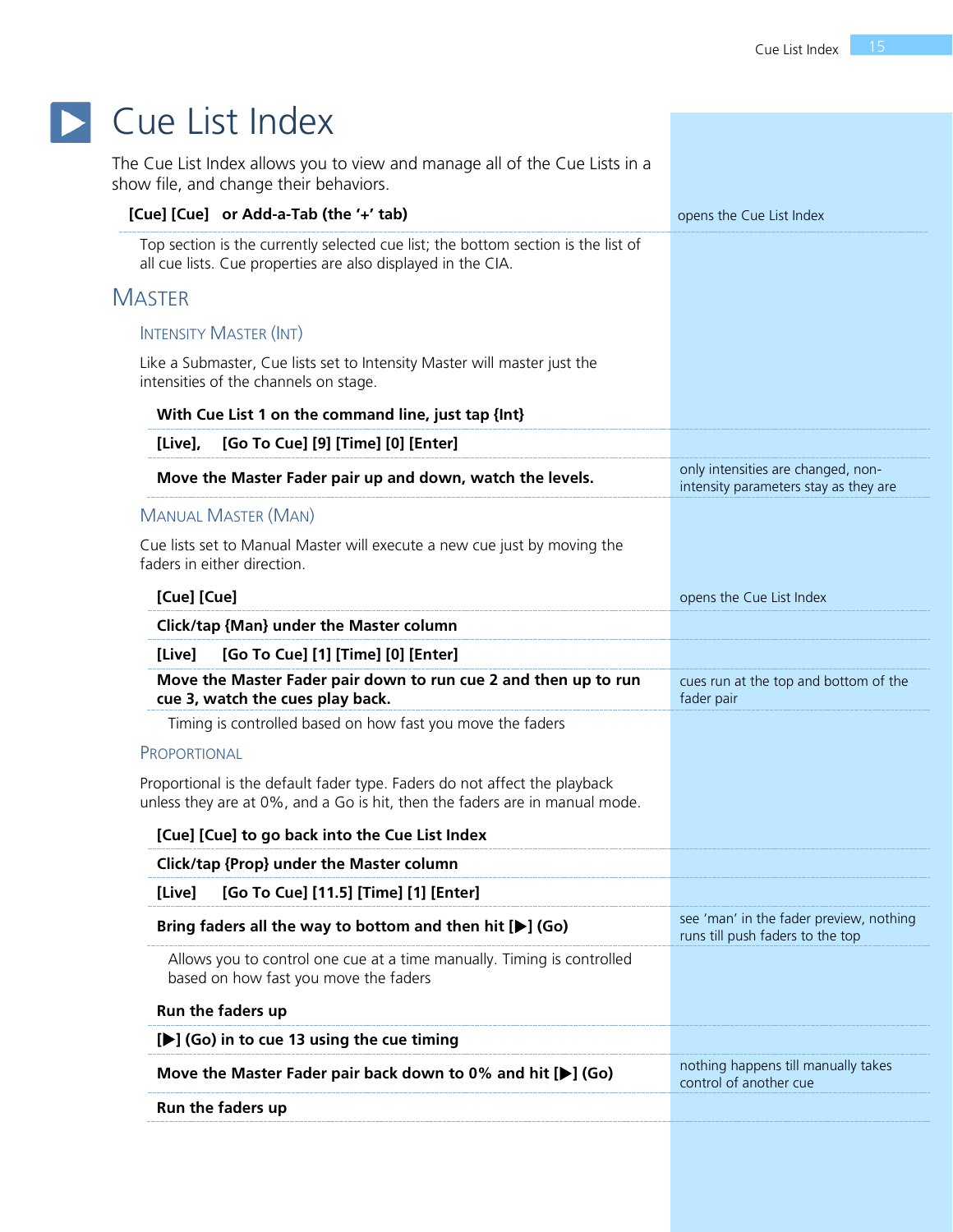# GO FROM LAST AND BACK FROM FIRST

#### BACK FROM FIRST

'Back From First' controls the behavior that happens when you press the **[Back]** button while in the first cue. It has the following options:

**• Do Nothing** – keeps the first cue active

**[Go To Cue] [1] [Time] [0] [Enter]**

- **• Cue Out** (Default Setting) only fades out channels in that cue list. Other channels remain. Intensity and non-intensity parameters are homed. This setting uses the Back time for fading.
- **• Wrap** puts the last cue in the list in pending, and fires said cue.
- **• Restore Background** any background cue, submaster, and effect levels are restored following background priority. Manual levels are not restored. This setting uses the Release time set in Setup.

| [Go To Cue] [1] [Time] [0] [Enter]                        |                                                                          |
|-----------------------------------------------------------|--------------------------------------------------------------------------|
| Press [■] (Stop/Back)                                     | going backwards from first cue in a list<br>defaults to going to cue out |
| [Cue] [Cue]                                               |                                                                          |
| Under the Back From 1 <sup>st</sup> column, select {Wrap} |                                                                          |
| Press [▶] (Go) into cue 1<br>[Live]                       |                                                                          |
| Press [■] (Stop/Back)                                     | now the first cue wraps back to the last<br>cue in the list (117)        |
| <b>GO FROM LAST</b>                                       |                                                                          |
| Press $[\blacktriangleright]$ (Go)                        | pressing go from the last cue in a list<br>defaults to doing nothing     |
| [Cue] [Cue]                                               | back to Cue List Index                                                   |
| Under the Go From Last column, select {Wrap}              |                                                                          |
| Press [▶] (Go) into cue 1<br>[Live]                       | now the last cue wraps around to the<br>first cue in the list            |
|                                                           |                                                                          |

The behavior is displayed on the PSD in the Label Column.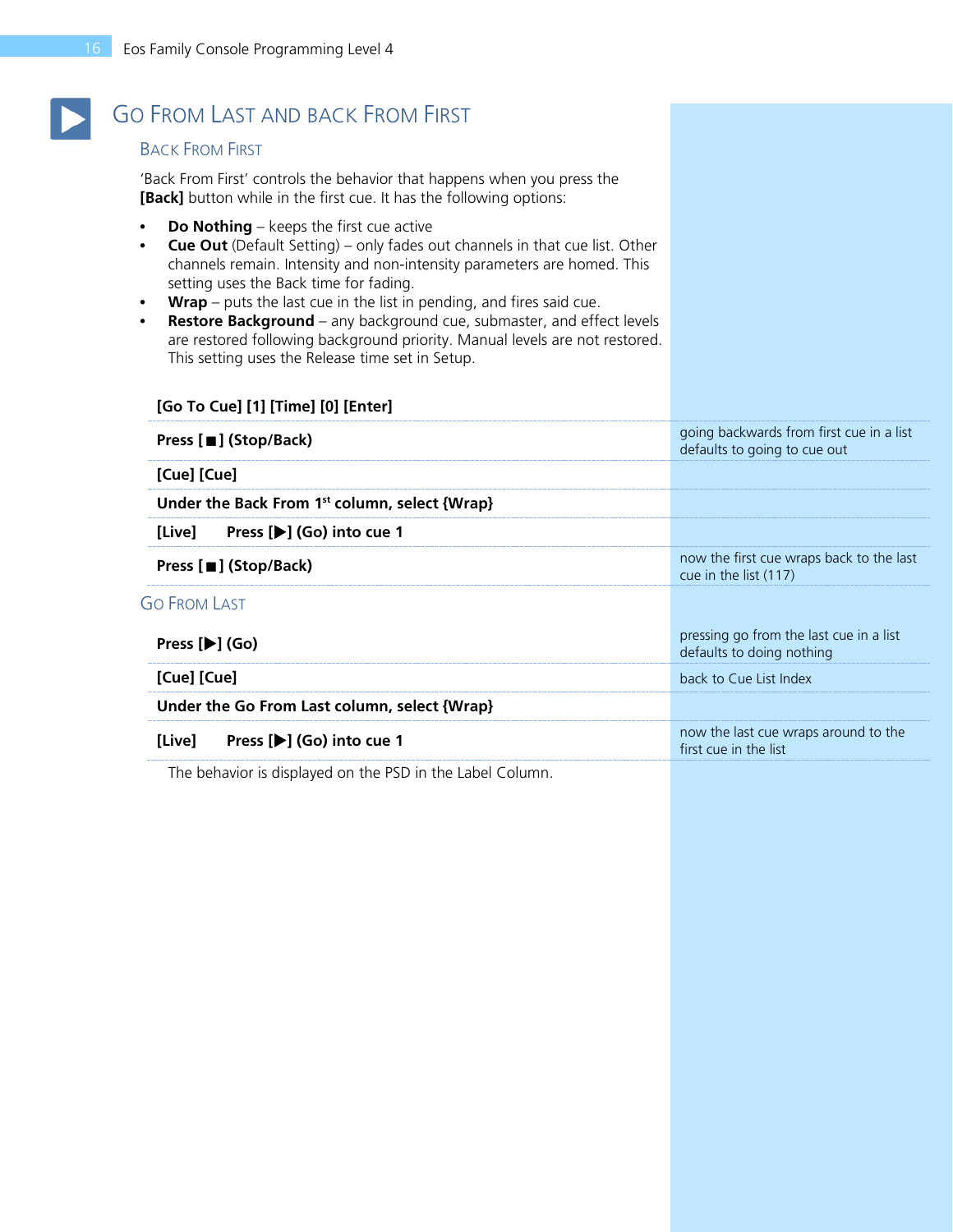| [Cue] [Cue]                   | with Cue List 1 selected                                                                                                                                                                                                                                                | opens the Cue List Index                 |
|-------------------------------|-------------------------------------------------------------------------------------------------------------------------------------------------------------------------------------------------------------------------------------------------------------------------|------------------------------------------|
| <b>HTP/LTP</b>                |                                                                                                                                                                                                                                                                         |                                          |
|                               | Intensity playback behavior can be set to HTP (highest takes precedence) or<br>LTP (latest takes precedence) on a cue list by cue list basis.                                                                                                                           |                                          |
| <b>ASSERT</b>                 |                                                                                                                                                                                                                                                                         |                                          |
|                               | Just like an individual cue, a full cue list can be asserted. It will assert all<br>channels owned by the cue list.                                                                                                                                                     |                                          |
| <b>PHANTOM MODE</b>           |                                                                                                                                                                                                                                                                         |                                          |
|                               | When a cue list is set to Phantom, pressing $[\blacktriangleright]$ (Go) will not change the<br>selected cue on the command line, or an unlocked playback status display.                                                                                               |                                          |
| <b>EXCLUDE</b>                |                                                                                                                                                                                                                                                                         |                                          |
| commands<br>from the cue list | <b>Exclude From Solo</b> - prevents content from being affected by any solo<br><b>Exclude From Inhib</b> – prevents an inhibitive submaster from removing<br>any content from the cue list<br><b>Exclude From GM</b> - prevents a Grandmaster from removing any content |                                          |
| <b>EXECUTE SOFTKEY</b>        |                                                                                                                                                                                                                                                                         |                                          |
|                               | Cue lists can trigger like-numbered cues in other cue lists.                                                                                                                                                                                                            |                                          |
|                               | [Cue] [1] [/] {Execute} [2] [/] [Enter]                                                                                                                                                                                                                                 | links list 2 to follow list 1's playback |
|                               | When cue 1/1 is played, cue 2/1 will also be played, and so on. Only identical<br>numbered cues will trigger on a cue list execute command.                                                                                                                             |                                          |
|                               | [Cue] [1] [/] {Execute} [Enter]                                                                                                                                                                                                                                         | removes the external link                |
|                               | <b>AUTOBLOCK CLEANUP ON A CUE LIST</b>                                                                                                                                                                                                                                  |                                          |
|                               | <b>{Autoblock Clean}</b> is used to remove all auto-blocks from a single cue, cue                                                                                                                                                                                       |                                          |
| range or entire cue list      |                                                                                                                                                                                                                                                                         |                                          |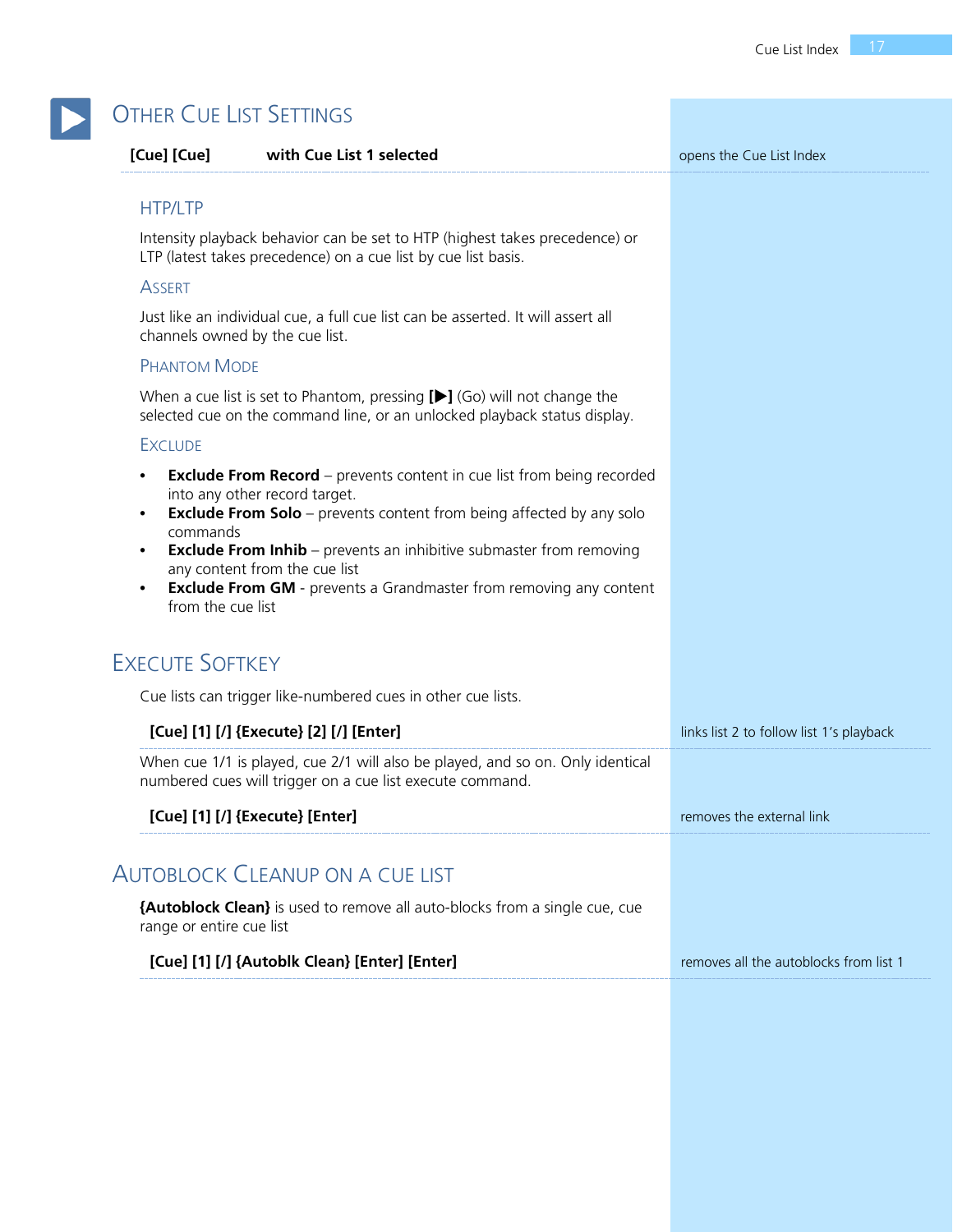# **Priority**

<span id="page-17-0"></span>Priority is another way of managing ownership of channels. There are ten levels of Priority that submasters and playback faders can have. 1 is the lowest level and 10 is the highest. Default priority level is 4.

### CUE LIST OWNERSHIP

| [Live] [Go To Cue] [28] [Enter]                                                                          |                                                                            |
|----------------------------------------------------------------------------------------------------------|----------------------------------------------------------------------------|
| [Cue] [2] [/] [1] [Thru] [3] [Shift]&[Delay] [Delay] [Enter]                                             | removes Hang flags from cues 1 thru 3<br>in cue list 2                     |
| [101] [Enter]                                                                                            | to look at channels 101 thru 105                                           |
| Hold [Release] and press [Load] on the fader with cue list 2                                             |                                                                            |
| [▶] (Go) on Master Fader pair into cue 29                                                                | into cue 29                                                                |
| [De] (Go) on Cue list 2 fader                                                                            | latest target to give those channels<br>move instructions                  |
| [About]&[Cue]                                                                                            | see those channels are owned by cue<br>list 2 and all others by cue list 1 |
| [▶] (Go) on Master Fader into cue 30                                                                     | cue list 1 provides new move<br>instructions for those channels            |
| [De] (Go) on Cue list 2 fader                                                                            | notice only focus is owned by cue list 2<br>(recorded with Record Only)    |
| Ownership works on a parameter by parameter basis, not just channel by channel.                          |                                                                            |
| <b>SETTING A PRIORITY</b>                                                                                |                                                                            |
| To ensure that cue list 2 is always going to take ownership of these<br>parameters, change its priority. |                                                                            |
| [Cue] [2] [/] [Enter] if not selected already<br>[Cue] [Cue]                                             | to go back into the Cue List Index                                         |
| In the Properties, select {Priority}, then {P5}                                                          | higher than default P4                                                     |
| Any target with a higher priority always gains control of the channels it owns.                          |                                                                            |
| [Cue] [1] [/] [28] [Master] (Load)<br>[Live]                                                             | load cue 1/28 on the master                                                |
| [Off]&[Load] on fader with cue list 2/ loaded                                                            | turns list 2/1 off                                                         |
| [De] (Go) on Master Fader into cue 28                                                                    |                                                                            |
| [About]&[Cue]                                                                                            | see channels are owned by cue list 1                                       |
| [De] (Go) on Cue list 2 fader                                                                            | asserts ownership on the channels                                          |
| [De] (Go) on Master Fader into cue 29                                                                    | Cue list 2 with the higher priority<br>maintains ownership of the channels |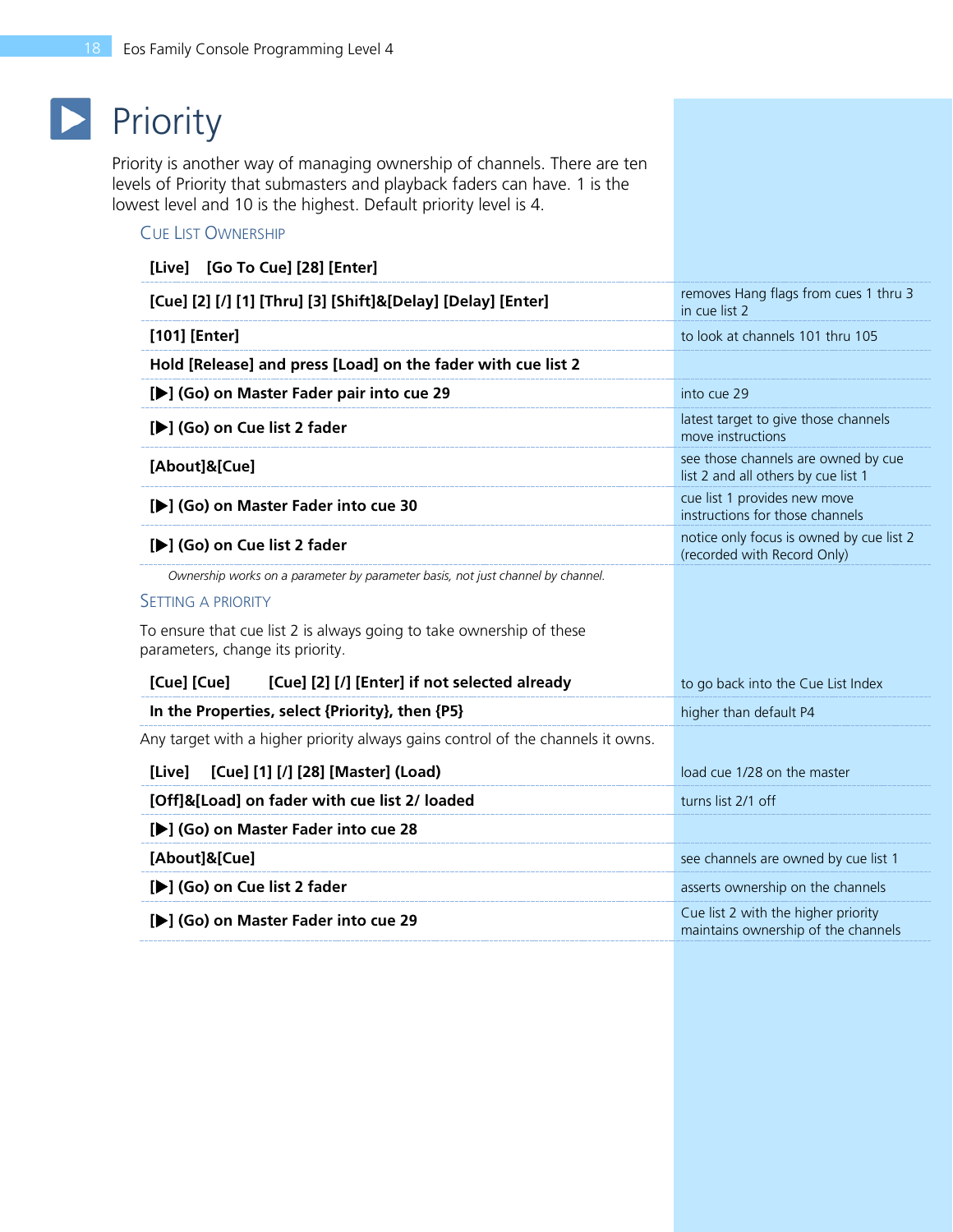### PRIORITY WITH OTHER TARGETS

| [▶] (Go) on Master Fader until you are in cue 32                                                                                                   |                                                                          |
|----------------------------------------------------------------------------------------------------------------------------------------------------|--------------------------------------------------------------------------|
| Push up the fader containing Submaster 2                                                                                                           | Sub is set for HTP, gains ownership of<br>channels                       |
| [Sub] [Sub] [Sub] [2]<br>select {Priority}, then {P3}                                                                                              | lower than default P4                                                    |
| [Live]<br>Push Submaster 2 up and down                                                                                                             | Sub can't control channels because<br>priority is lower than cue list    |
| [Go To Cue] [Out] [Enter] Push Submaster 2 up and down                                                                                             | nothing is active, sub works normally                                    |
| When using cue lists, it is important to know that the cue doesn't take<br>ownership of the channels until the first move instruction of the list. |                                                                          |
| [▶] (Go) on Master Fader into cue 1                                                                                                                | can still use Sub                                                        |
| [De] (Go) on Master Fader into cue 2                                                                                                               | move instruction on 51 in cue, sub<br>can't take control of that channel |
| [Sub] [Sub]<br>[Sub] [2]<br>select {Priority}, then {P4}                                                                                           | set back to default. HTP has ownership                                   |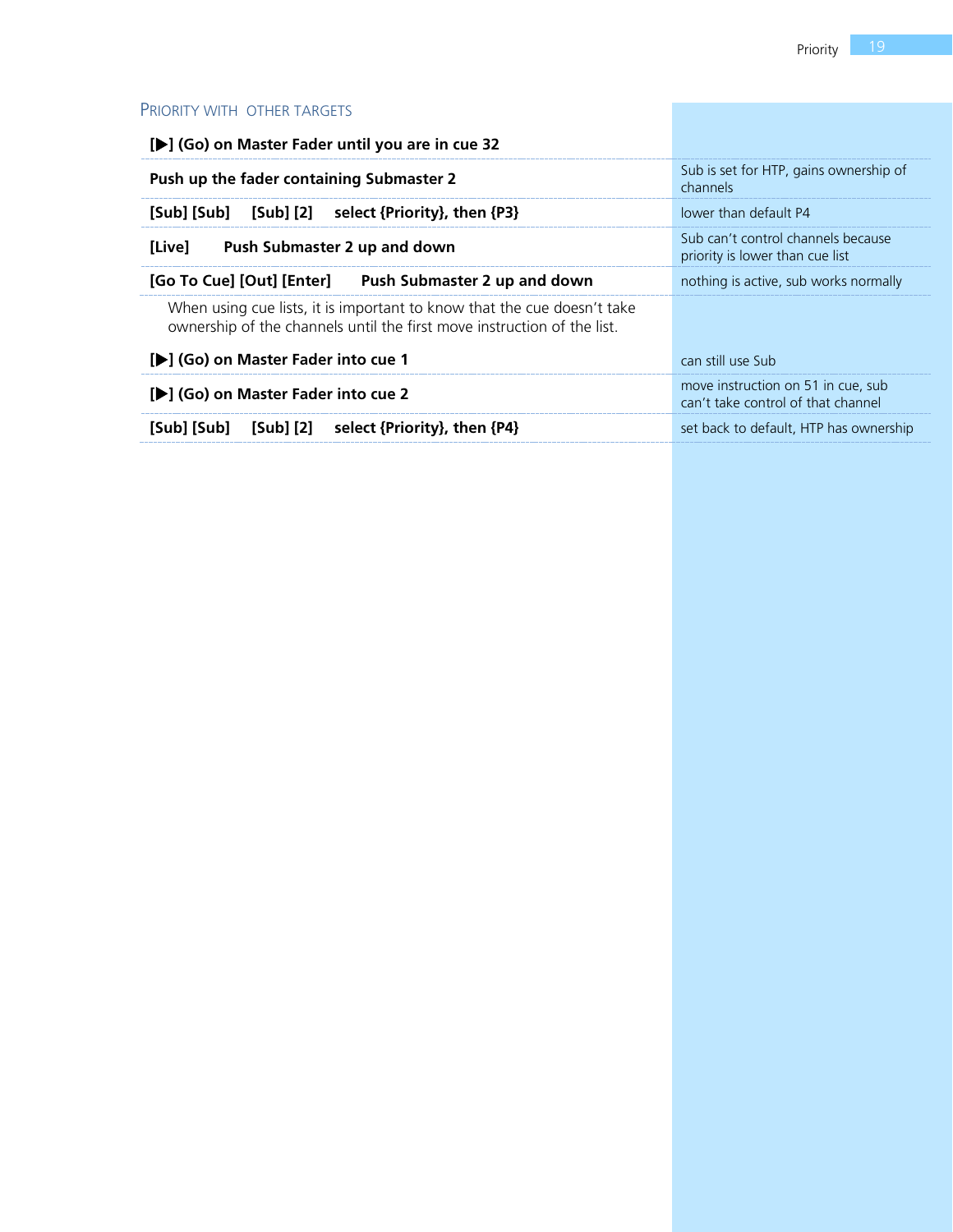# **D** Capture

<span id="page-19-0"></span>Normally, manual channel values will be overcome by incoming move instructions from cues. Capture allows several ways to preserve the manual state of channels and parameters through playback.

### TEMPORARY (SELECTION) CAPTURE

Anytime a channel is held on the command line as a selection, its manual values will be preserved in a temporary Capture.

| <b>Recall Snapshot 1</b><br>[Live]                                                                                                                                                                        |                                                                                                                               |
|-----------------------------------------------------------------------------------------------------------------------------------------------------------------------------------------------------------|-------------------------------------------------------------------------------------------------------------------------------|
| [Go To Cue] [1] [Enter] [Format]                                                                                                                                                                          | be in Summary, Flexi-Patched to see the<br>following channels                                                                 |
| [1] [Thru] [10] [At] [30] [Enter]                                                                                                                                                                         | places manual changes on several fixtures.                                                                                    |
| [Clear]                                                                                                                                                                                                   | to clear the command line                                                                                                     |
| [▶] (Go) on Cue 2                                                                                                                                                                                         | incoming move instructions override<br>manual values but $2 + 7 - 9$ retain manual<br>values as there are no new instructions |
| [Go To Cue] [1] [Enter]                                                                                                                                                                                   |                                                                                                                               |
| [1] [Thru] [10] [At] [30] [Enter]                                                                                                                                                                         | places manual changes on several fixtures                                                                                     |
| $[\blacktriangleright]$ (Go) on Cue 2<br>Don't clear the channel selection!!                                                                                                                              | manual values of selection remain as<br>channels are temporarily captured by the<br>command line                              |
| <b>COMMAND LINE CAPTURE</b>                                                                                                                                                                               |                                                                                                                               |
| You can select specific channels or parameters to stay Captured. These<br>devices will remain captured until you release them, allowing you to do other<br>tasks that a temporary capture will not allow. |                                                                                                                               |
| [Go To Cue] [1] [Enter]                                                                                                                                                                                   |                                                                                                                               |
| [1] [Thru] [10] [At] [3] [Capture] [Enter]                                                                                                                                                                | places manual changes on channels and<br>captures them. notice the yellow "C"                                                 |
| [Clear] to clear the command line                                                                                                                                                                         |                                                                                                                               |
| [ $\blacktriangleright$ ] (Go) on Cue 2<br>[ $\blacktriangleright$ ] (Go) on Cue 3                                                                                                                        | channels' manual values stay, even when<br>there is an incoming move instruction                                              |
| [Go To Cue] [Enter]                                                                                                                                                                                       | the captured values remain                                                                                                    |
| [Update] [Enter]                                                                                                                                                                                          | values are updated in Cue 3 (following<br>standard update rules), but remain<br>manual                                        |
| [1] [Thru] [10] [At] [75] [Sneak] [Enter]                                                                                                                                                                 | captured channels can still have values<br>manually changed, and with sneak, it can<br>be over time                           |
| [1] [Thru] [10] [Capture] [Enter]                                                                                                                                                                         | removes the capture                                                                                                           |
| [Clear]<br>[D] (Go) on Cue 4                                                                                                                                                                              | incoming levels will now override the<br>manual data                                                                          |
| [Sneak] [Enter]                                                                                                                                                                                           | to remove manual data on channel 10, no<br>incoming move instruction                                                          |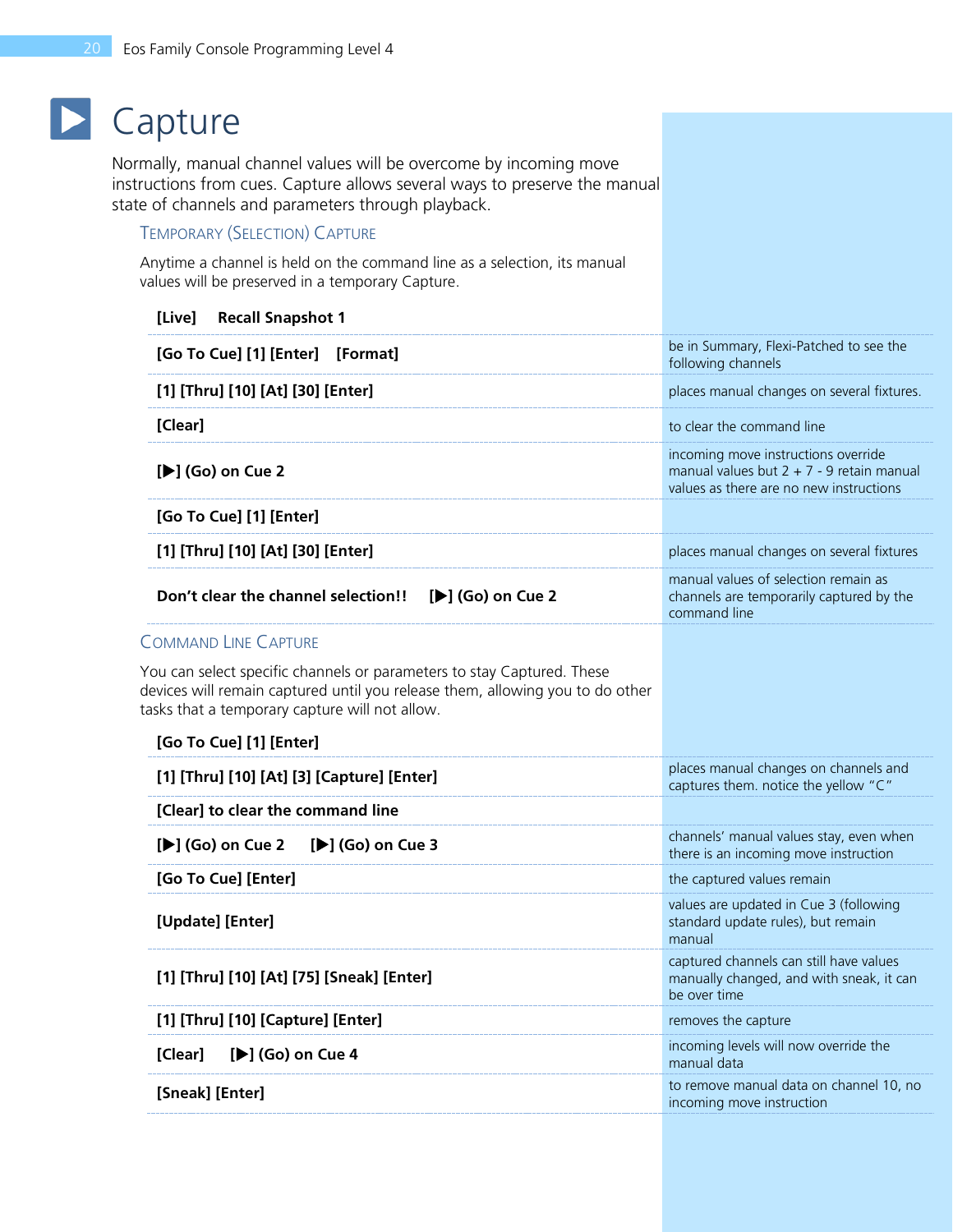| <b>LATCH CAPTURE</b>                                                                                                                                                                                                        |                                                                                                   |
|-----------------------------------------------------------------------------------------------------------------------------------------------------------------------------------------------------------------------------|---------------------------------------------------------------------------------------------------|
| By latching Capture on, any manual values that are up, as well as changes<br>that you make after will automatically be captured. Turning off Latch Capture<br>will release all captured values, but will leave them manual. |                                                                                                   |
| [6] [+] [7] [Full] [Enter]                                                                                                                                                                                                  | bring up some manual values.                                                                      |
| [151] [Thru] [154] {Make Man} [Enter]                                                                                                                                                                                       |                                                                                                   |
| [Capture] [Capture] [Enter]                                                                                                                                                                                                 | Capture Enabled on command line. LED<br>on Capture key lit. All manual values<br>become captured. |
| <b>Recall Snapshot 4</b>                                                                                                                                                                                                    |                                                                                                   |
| touch «Lt Blue» (CP5)<br>«High Sides - Left» (G3) [Full] [Full],                                                                                                                                                            | channels become captured. Capture<br>rules apply to non-intensity parameters<br>as well           |
| $[\blacktriangleright]$ (Go)                                                                                                                                                                                                | none of captured channels are affected                                                            |
| [Capture] [Capture] [Enter]                                                                                                                                                                                                 | disables Latch Capture. All manual<br>values get uncaptured.                                      |
| [Sneak] [Enter]                                                                                                                                                                                                             | clears all the manual data                                                                        |

# CAPTURE BEST PRACTICES

**•** Capture is great for locking in temporary manual overrides. For example, adding area light for a full scene with internal cueing, or putting in key and fill lights over a base look. Once uncaptured, levels will smoothly transition back into the cue list on the next move instruction.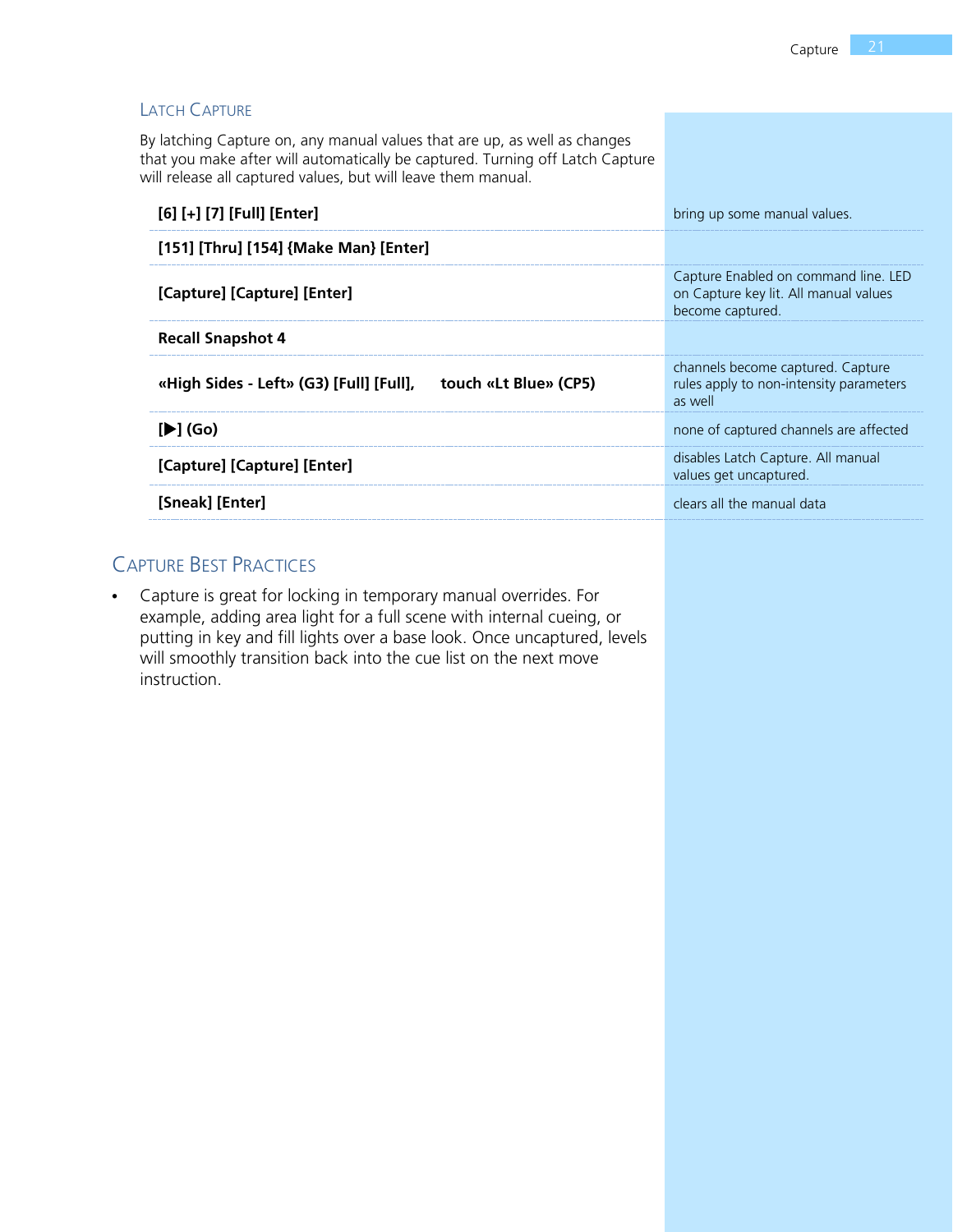# **D** Custom Encoder Mapping

<span id="page-21-0"></span>Custom Encoder Mapping allows you to define the placement of specific parameters onto specific encoders based on user, fixture type, or both.

# CREATE AN ENCODER MAP

| Add a tab, open Encoder Maps - Tab 40                                                                                                                                                                             | Notice the List of maps at the bottom,<br>which can be labeled like all targets |
|-------------------------------------------------------------------------------------------------------------------------------------------------------------------------------------------------------------------|---------------------------------------------------------------------------------|
| Type [1] [Enter]                                                                                                                                                                                                  | To create the first Encoder map                                                 |
| The 6 categories down the left side correspond with the 6 parameter<br>categories and subcategories, which match the encoder selection buttons on<br>the console keypad. Up to 25 pages of encoders per category. |                                                                                 |
| Let's say you want access to Pan, Tilt, Zoom, and Edge on a single page, and<br>you want the page to be in the focus category.                                                                                    |                                                                                 |
| Select {Focus} on the left                                                                                                                                                                                        | The box with (1) simply indicates row<br>number or first page of parameters     |
| Click on the first box with $a + sign$ in it                                                                                                                                                                      |                                                                                 |
| A pop-up appears that lets you choose what parameter to assign to the<br>encoder. Parameters can be selected from a fixture profile, from a category,<br>from the Common category, or found using the search box. |                                                                                 |
| In Search, type in Pan, then double click {Pan} from the search results                                                                                                                                           | Pan from Common category                                                        |
| Note a second page of tiles is added below automatically.                                                                                                                                                         |                                                                                 |
| Make the 2 <sup>nd</sup> encoder {Tilt}, the 3 <sup>rd</sup> {Zoom}, and the 4 <sup>th</sup> {Edge}                                                                                                               | Notice parenthesis go away on (1)                                               |
| Click on None under Widget and choose CIE xy under Color Picker                                                                                                                                                   |                                                                                 |
| Click {Color} on the left side                                                                                                                                                                                    | To switch to Color category                                                     |
| Notice the widget in the color category defaults to the CIE xy color picker                                                                                                                                       |                                                                                 |
| Click on the first blank tile, open {Parameter Sets}. Select {RGB Group}                                                                                                                                          | Shortcut to assign multiple parameters<br>that go together to one page          |
| On the page 2, click on the first box with $a + sign$ in it                                                                                                                                                       |                                                                                 |
| Open {Parameter Sets}. Select {CMY Group}                                                                                                                                                                         |                                                                                 |
| On both page 1 and page 2, make the 4 <sup>th</sup> encoder {CTO}                                                                                                                                                 |                                                                                 |
| [Label] Default [Enter]                                                                                                                                                                                           |                                                                                 |
|                                                                                                                                                                                                                   |                                                                                 |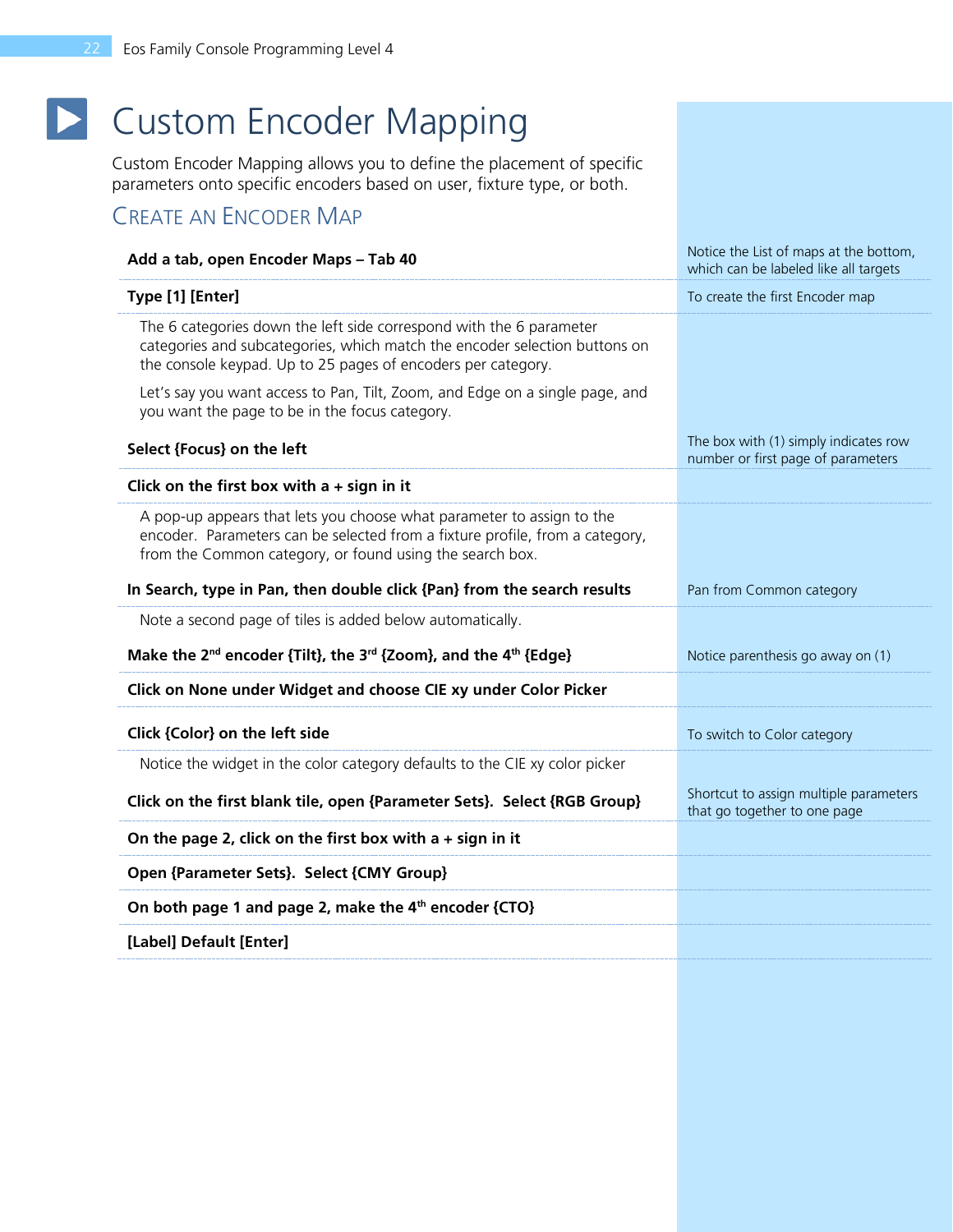| <b>ASSIGN AS DEFAULT MAP</b>                                                                                                                                                                                                   |                                                                          |
|--------------------------------------------------------------------------------------------------------------------------------------------------------------------------------------------------------------------------------|--------------------------------------------------------------------------|
| A custom encoder map can be assigned as the default encoder map for all<br>devices in the show file, either on the current display or in Setup. When<br>custom mode is enabled, this map will be used for all patched devices. |                                                                          |
| Click the box under Default Encoder Map at the top of the screen                                                                                                                                                               | Default Encoder Map on command lin                                       |
| $[1]$ [Enter]                                                                                                                                                                                                                  | Sets the Default to Amp 1                                                |
| [Displays], {Setup}, {User}, {Manual Control}                                                                                                                                                                                  |                                                                          |
| On the right side, below Default Times, click on {Default Encoder Map}                                                                                                                                                         | A list of available maps appears                                         |
| Select the desired map, {1: Default}                                                                                                                                                                                           |                                                                          |
|                                                                                                                                                                                                                                |                                                                          |
| <b>HOW TO APPLY CUSTOM ENCODER MAPS</b>                                                                                                                                                                                        |                                                                          |
| [Live] [101] [Enter]                                                                                                                                                                                                           |                                                                          |
| [Encoder Display] and select {Focus}                                                                                                                                                                                           | Default mapping - only Pan and Tilt                                      |
| [{Custom}]                                                                                                                                                                                                                     | Applies custom encoder map - with<br>Pan/Tilt/Zoom/Edge and CIE xy color |
| Custom Map Default is displayed on the screen.                                                                                                                                                                                 |                                                                          |
| {Color}                                                                                                                                                                                                                        | Only have CTO on the 4 <sup>th</sup> encoder.                            |
| In the map, page 1 was RGB and this fixture doesn't have RGB parameters.                                                                                                                                                       |                                                                          |
| {Color} to go to page 2 of Color                                                                                                                                                                                               | Now see CMY and CTO                                                      |
| {Color} to go to page 3                                                                                                                                                                                                        |                                                                          |
| These parameters were not assigned to the default map, so Eos puts them at<br>the end of the category. This is only true on the default map.                                                                                   |                                                                          |
| [51] [Enter], switch to first page of color encoders                                                                                                                                                                           |                                                                          |
| As this fixture doesn't have CMY or CTO, the encoder page is blank                                                                                                                                                             |                                                                          |
| [{Custom}]                                                                                                                                                                                                                     | Removes custom map - back to<br>standard maping - RBG and Lime           |
| {Color} to go back to page 2                                                                                                                                                                                                   | It's blank!                                                              |
| {Color} to page 3                                                                                                                                                                                                              | Shows rest of parameters: lime, hue, sat                                 |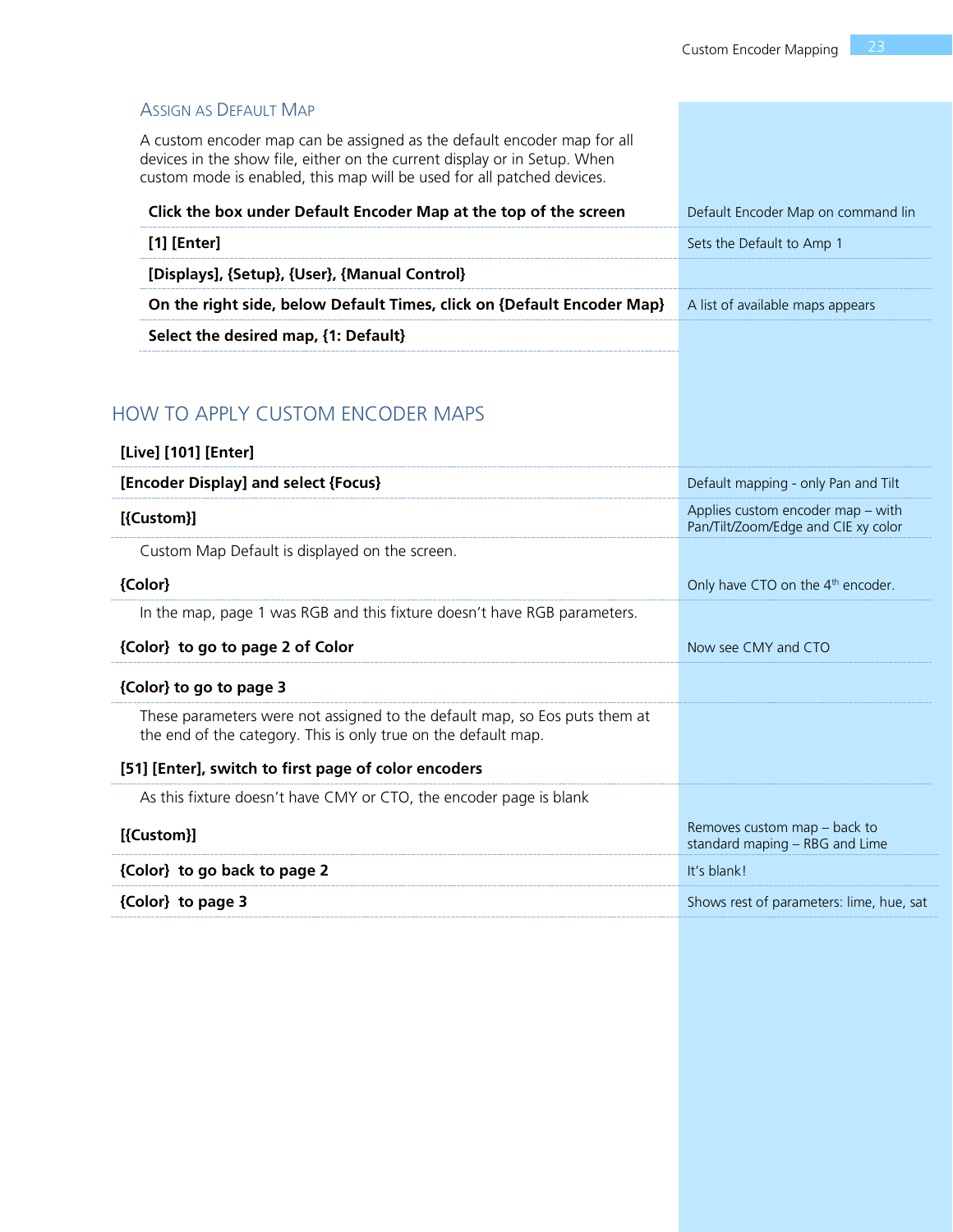### USE OF DEFAULTS IN CUSTOM MAPPING

If you are planning on having the same parameter on an encoder throughout the category, like we are doing with CTO, you can use the defaults on the Encoder Maps tab.

| <b>Back in the Encoder Maps - Tab 40</b>                                                                                                                                                                           |                                                                      |
|--------------------------------------------------------------------------------------------------------------------------------------------------------------------------------------------------------------------|----------------------------------------------------------------------|
| On Map 1, page 2, in Color, click encoder 4 {CTO} and then {Clear}                                                                                                                                                 | To unmap the encoder                                                 |
| Select the $4th$ tile in the Defaults section at the top of the screen                                                                                                                                             |                                                                      |
| Search and select {CTO}                                                                                                                                                                                            |                                                                      |
| Defaults follow the By-Type logic and color scheme. Default at top is<br>equivalent of a leader (blue). If you add another page in the map, CTO will<br>automatically be populated on the $4th$ encoder (magenta). |                                                                      |
| On page 3, click the first tile and select {Blue}                                                                                                                                                                  | CTO is mapped to encoder 4 on the<br>new page                        |
| CTO on page 1 is white because it is a discrete value. It was there before we<br>assigned it to the default.                                                                                                       |                                                                      |
| On page 1, click {CTO} and then {Clear} – remains CTO but changes color                                                                                                                                            | Turns magenta to match the default                                   |
| On page 3, click {CTO} and select {Shutter Strobe}                                                                                                                                                                 | Can change parameter at any time                                     |
| Click on the Page 3 tile and select {Delete}                                                                                                                                                                       | To delete the $3rd$ page                                             |
| <b>Click the {Show/Hide Dedicated Encoders}</b>                                                                                                                                                                    | Toggles the 2 dedicated encoders on<br>consoles with 6 encoders (Ti) |
| The 2 dedicated encoders default to Dan $\pi$ ilt but may be edited the same way                                                                                                                                   |                                                                      |

The 2 dedicated encoders default to Pan/Tilt, but may be edited the same way as the other 4 parameter encoders.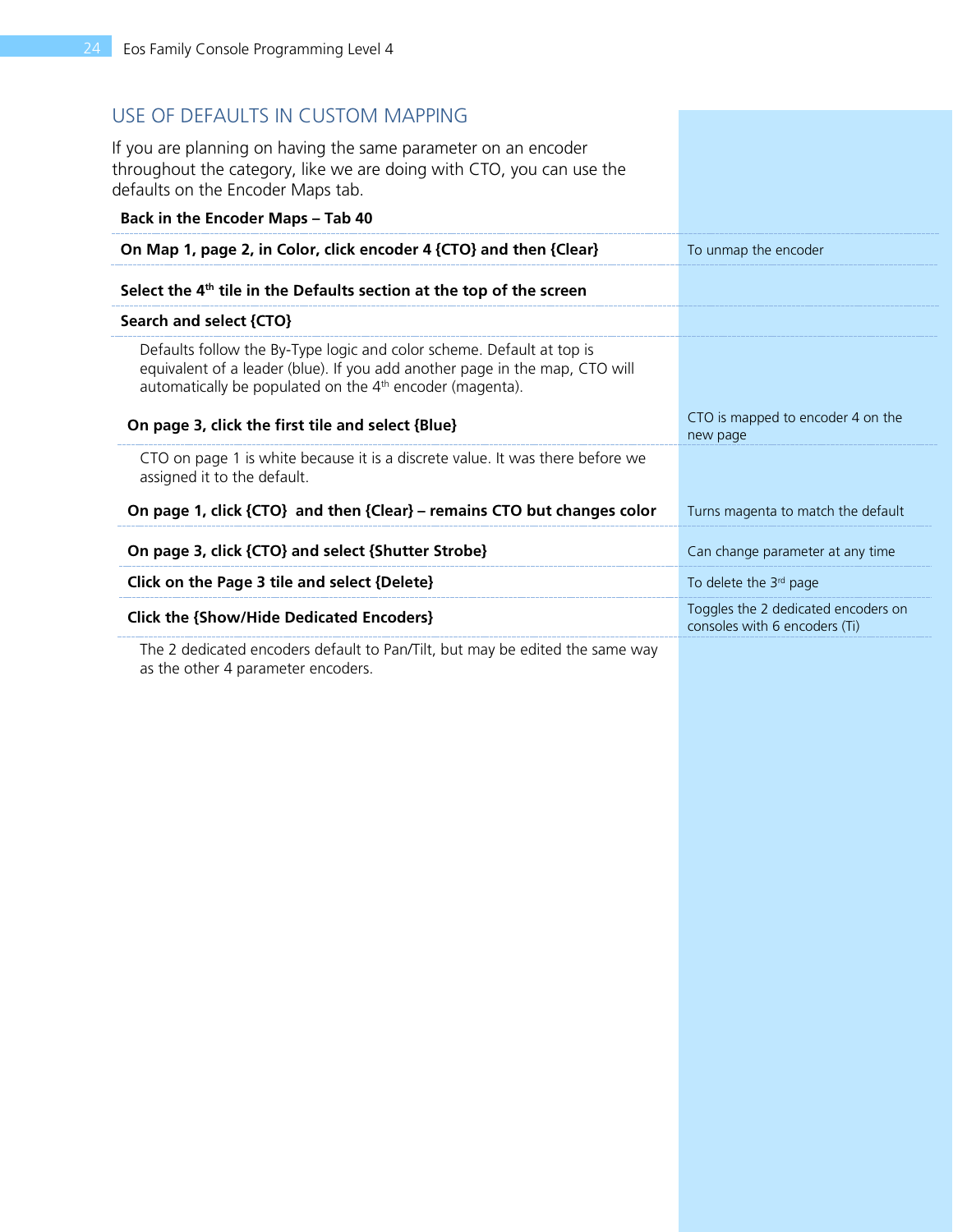# CREATE A MAP FOR A FIXTURE TYPE

| $[2]$ [Enter]                                                                                                                                                                         |                                         |
|---------------------------------------------------------------------------------------------------------------------------------------------------------------------------------------|-----------------------------------------|
| [Label] SolaFrame Theatre [Enter]                                                                                                                                                     |                                         |
| Use the softkey {Create from Fixture} and choose {SolaFrame Theatre}                                                                                                                  |                                         |
| This premaps all parameters of this fixture to the standard categories that<br>they would be in with the standard Eos mapping, based on the profile from<br>Patch.                    |                                         |
| Note that this works just like adding a new fixture in Patch. It defaults to the<br>Show menu, but any fixtures from the library can be added if needed.                              |                                         |
| <b>MAP TO FIXTURE</b>                                                                                                                                                                 |                                         |
| The console auto maps to the fixture type from which it was created. Fixture-<br>specific maps can be added using the {Map to Fixture} softkey or deleted<br>using the red trash can. |                                         |
| <b>EDIT A MAP</b>                                                                                                                                                                     |                                         |
| Select {Intensity} on the left                                                                                                                                                        | Only want the first intensity parameter |
| Click on each of the last 3 tiles and select {Clear}                                                                                                                                  |                                         |
| While programming, if those parameters are needed, can easily disable<br>the Custom Map and use the standard Eos map.                                                                 |                                         |
| Select {Form} on the left                                                                                                                                                             | Only want the first intensity parameter |
| Click on the Page 2 tile and select {Delete}                                                                                                                                          | To delete the 2 <sup>nd</sup> page      |
| On page 1, click {Shutter Strobe}, {Change Parameter}, select {Diffusion}                                                                                                             |                                         |
| On page 2, add {Shutter Strobe} on the first tile                                                                                                                                     |                                         |
|                                                                                                                                                                                       |                                         |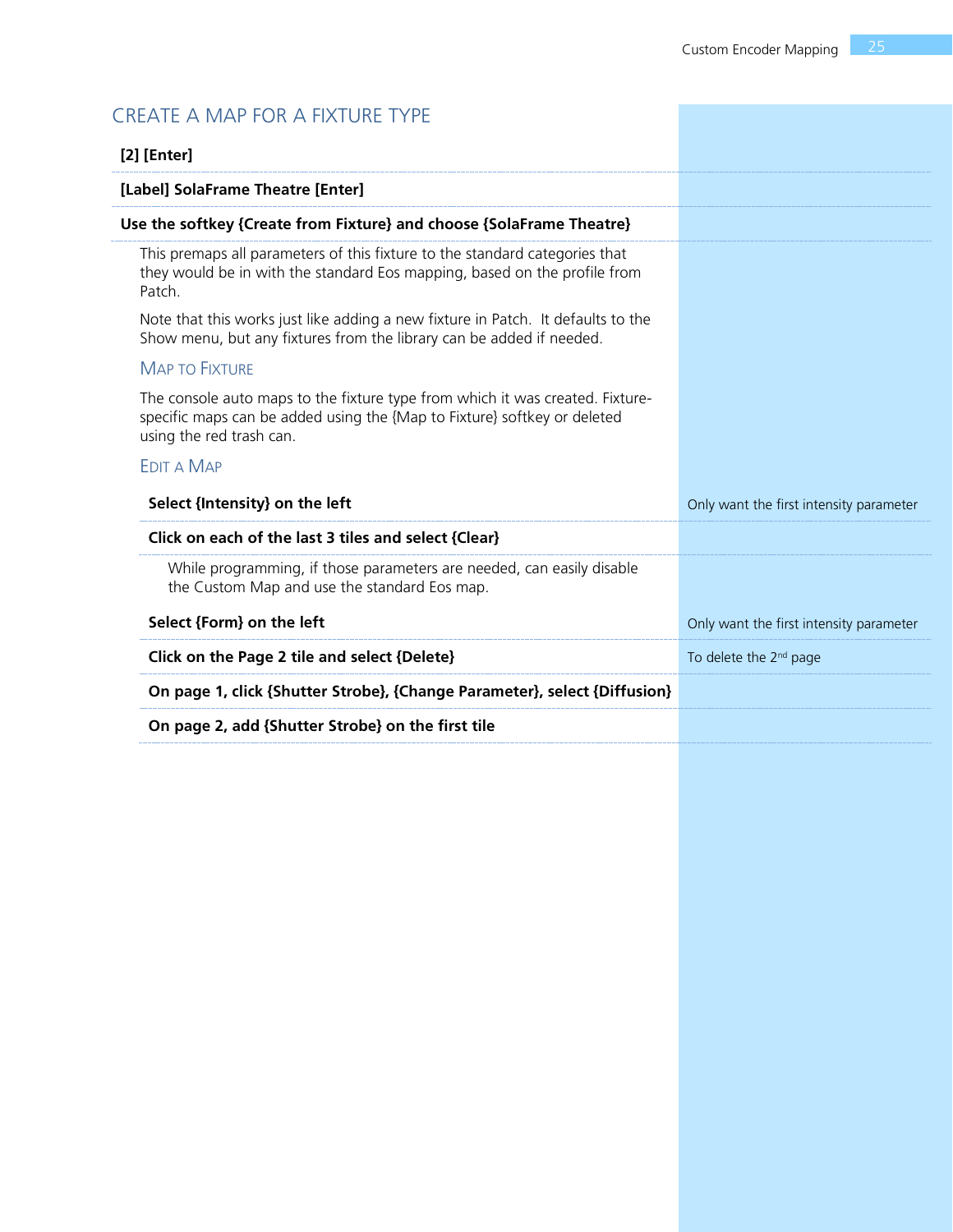| COPY/PASTE PAGES OF PARAMETERS                                                                                                                                                                                                                                                               |                                                                        |
|----------------------------------------------------------------------------------------------------------------------------------------------------------------------------------------------------------------------------------------------------------------------------------------------|------------------------------------------------------------------------|
| [3] [Enter] [Label] ColorSource Spot [Enter]                                                                                                                                                                                                                                                 |                                                                        |
| Use the softkey {Create from Fixture} and choose {ColorSource Spot Direct}                                                                                                                                                                                                                   |                                                                        |
| <b>Select {Color}</b>                                                                                                                                                                                                                                                                        | Only want the first intensity parameter                                |
| Click on the Page 1 tile and select {Clear}                                                                                                                                                                                                                                                  | Clears the parameters but does not<br>delete the page.                 |
| Click on the first box, then open {Parameter Sets}. Select {RGB Group}                                                                                                                                                                                                                       | Shortcut to assign multiple parameters<br>that go together to one page |
| Select the 4 <sup>th</sup> tile on page one and make it {Lime}                                                                                                                                                                                                                               |                                                                        |
| Click on the Page 2 tile and select {Delete}                                                                                                                                                                                                                                                 | To delete the 2 <sup>nd</sup> page                                     |
| <b>ASSIGN THE PAGE TO EVERY CATEGORY</b>                                                                                                                                                                                                                                                     |                                                                        |
| Since the ColorSource Spot doesn't have any Focus, Shutter or Image<br>parameters those encoder pages would be blank. By assigning the color page<br>to each category, any time the fixtures are selected, no matter what category<br>page is selected, color control is at your fingertips. |                                                                        |
| In {Color}, select the Page 1 tile and select {Copy}                                                                                                                                                                                                                                         |                                                                        |
| Select {Focus}, select the page number and {Paste}                                                                                                                                                                                                                                           |                                                                        |
| Select {Shutter}, select the page number and {Paste}                                                                                                                                                                                                                                         |                                                                        |
| Select {Image}, select the page number and {Paste}                                                                                                                                                                                                                                           |                                                                        |
| {Form} has the Shutter Strobe parameter on it, so let's not paste there.                                                                                                                                                                                                                     |                                                                        |
| <b>CREATE A MAP FOR MULTIPLE FIXTURES</b>                                                                                                                                                                                                                                                    |                                                                        |
| [2] [Copy To] [4] [Enter] [Label] SF Theatre & CS Spots [Enter]                                                                                                                                                                                                                              |                                                                        |
| Touch the {Map to Fixture} softkey                                                                                                                                                                                                                                                           | Notice SF Theatre was carried over                                     |
| Select {ColorSource Spot Direct} to add to the Map                                                                                                                                                                                                                                           |                                                                        |
| Note: If you add a fixture type that you don't want, simply click on the red<br>trash can to remove the type.                                                                                                                                                                                |                                                                        |
| In {Color}, click the Page 1 tile and select {Insert Before}                                                                                                                                                                                                                                 | Adds a page at the top                                                 |
| [Last] to select the ColorSource Spot Map, click Page 1 tile, select {Copy}                                                                                                                                                                                                                  |                                                                        |
| [Next] to SF Theatre & CS Spot Map, click the Page 1 tile and select {Paste}                                                                                                                                                                                                                 | Can copy/paste between maps                                            |
| [Live] [51] [Enter]                                                                                                                                                                                                                                                                          | Just ColorSource Spot selected                                         |
| [Encoder Display] and select {Color}                                                                                                                                                                                                                                                         | Default mapping - 4 colors, Hue/Sat                                    |
| [{Custom}] - applies map 3 - ColorSource Spot                                                                                                                                                                                                                                                | See RGB Lime on all pages                                              |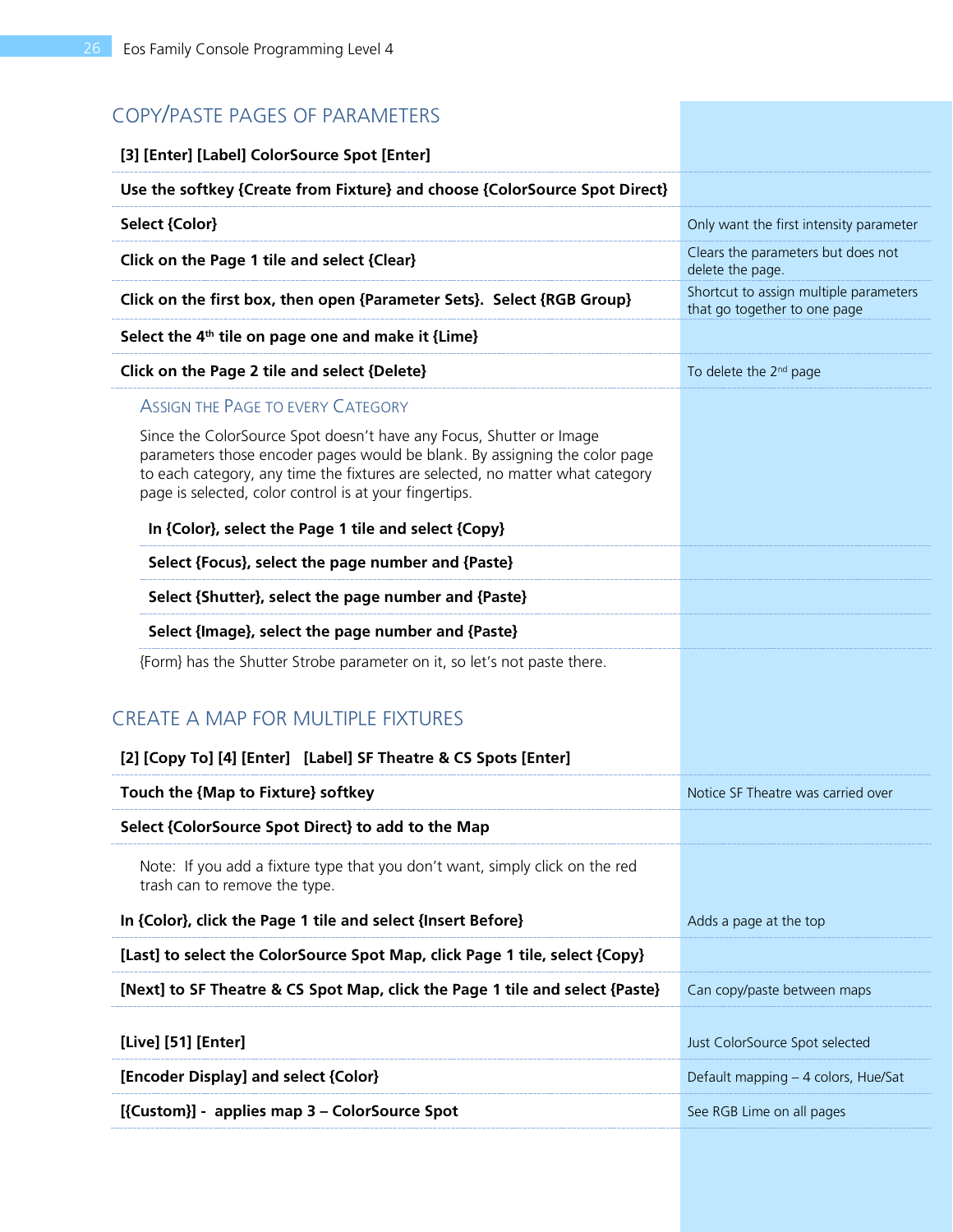| [51] [+] [101] [Enter]                                                                                                                                                                                                                                                                                                                                                                                                                                 | Both Fixture types selected                                  |
|--------------------------------------------------------------------------------------------------------------------------------------------------------------------------------------------------------------------------------------------------------------------------------------------------------------------------------------------------------------------------------------------------------------------------------------------------------|--------------------------------------------------------------|
| With Custom maps still enabled, the console will use Custom Map 4 because<br>both fixture types are in the selection. RGBL is on the first page.                                                                                                                                                                                                                                                                                                       |                                                              |
| {Color}, {Color}                                                                                                                                                                                                                                                                                                                                                                                                                                       | SF Theatre parameters are on the<br>subsequent pages         |
| [101] [+] [121] [Enter]                                                                                                                                                                                                                                                                                                                                                                                                                                |                                                              |
| Selecting a fixture with a custom map and selecting a fixture without a<br>custom map, Eos will stack the maps. In this case, it is stacking Map 1 and<br>Map 2. You can select (or deselect) which map to use in the encoder display.                                                                                                                                                                                                                 |                                                              |
| [121] [Enter] - a SolaWash 2000                                                                                                                                                                                                                                                                                                                                                                                                                        |                                                              |
| With Custom maps still enabled, the console will use the Default Encoder<br>Map. Page 1 of Color, which is just CTO, because the map's first page is<br>setup with RGB.                                                                                                                                                                                                                                                                                |                                                              |
| If multiple maps meet the same criteria, then the lower map number will be<br>used.                                                                                                                                                                                                                                                                                                                                                                    |                                                              |
| [{Custom}]                                                                                                                                                                                                                                                                                                                                                                                                                                             | To disable the custom maps and return<br>to standard mapping |
| <b>FILTER TO USERS</b><br><b>Back in the Encoder Maps - Tab 40</b>                                                                                                                                                                                                                                                                                                                                                                                     |                                                              |
| [2] [Copy To] [2.1] [Enter]                                                                                                                                                                                                                                                                                                                                                                                                                            |                                                              |
| [2] [Enter] and touch the {Filter to Users} softkey, [1] [Enter]                                                                                                                                                                                                                                                                                                                                                                                       | Assigns the map to user 1                                    |
| [Next], {Filter to Users} [2] [Thru] [3] [Enter]                                                                                                                                                                                                                                                                                                                                                                                                       | Assigns the map to users 2 and 3                             |
| This allows each user to layout the encoders the way that they would like to<br>see the parameters. In Custom mode, if user 1 selects SolaFrame Theatre<br>fixtures, the console will use map 2. If user 2 or 3 selects SolaFrame Theatres,<br>the console will use map 2.1. If another user, user 4, selects SolaFrame<br>Theatres, the console will default back to map 1 as there is not a map<br>currently mapped to user 4 for that fixture type. |                                                              |
| {Filter to Users} [Enter]                                                                                                                                                                                                                                                                                                                                                                                                                              | Restores a map's User Filter to "All"                        |
|                                                                                                                                                                                                                                                                                                                                                                                                                                                        |                                                              |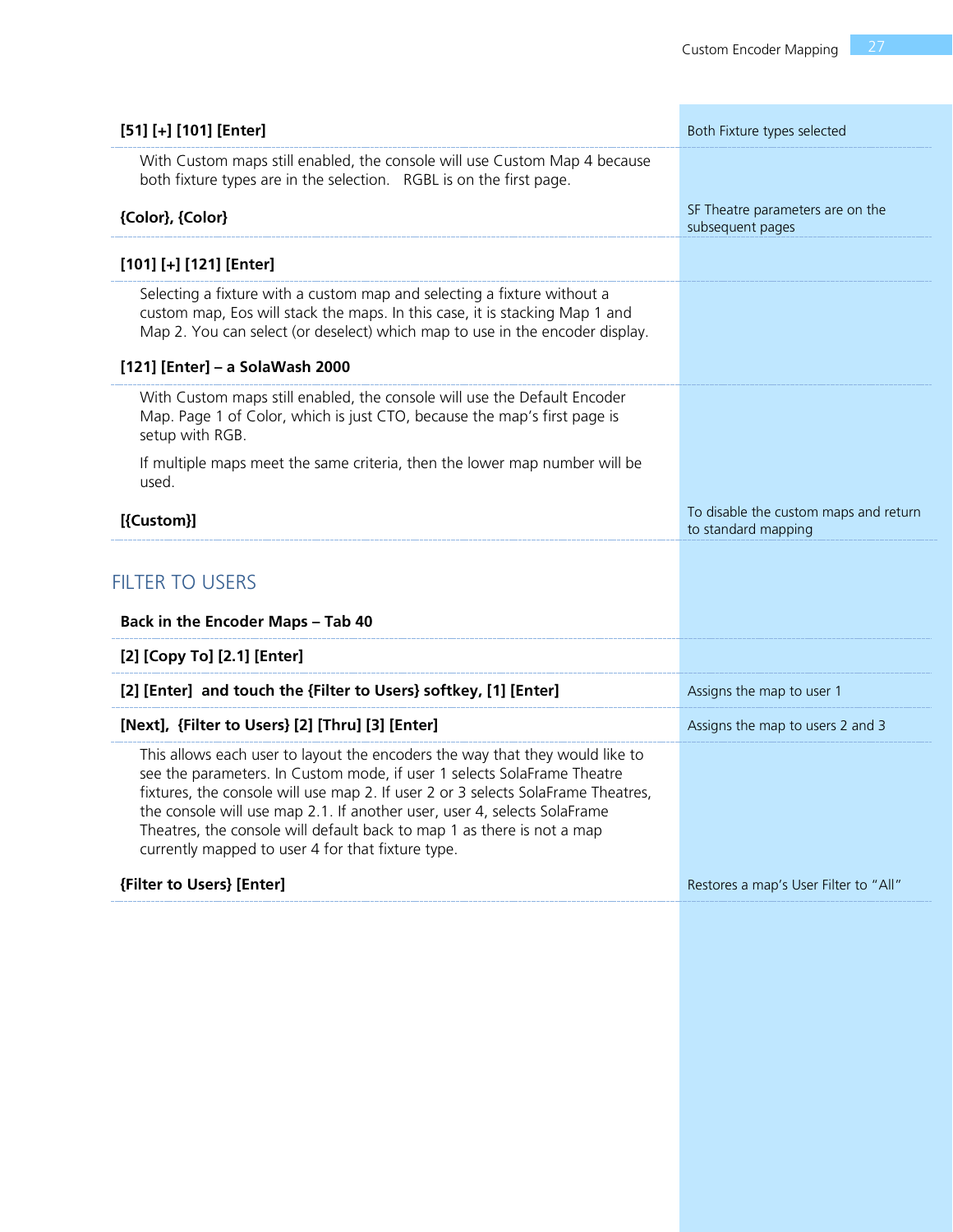# **Fader Configuration**

<span id="page-27-0"></span>The Eos Fader Configuration display is where one can set up the mapping and configuration of the faders. Various targets, including cue lists, submasters, and palettes can be assigned to faders.

### COLOR PALETTE ON FADER

| <b>Recall Snapshot 4</b>                                                                                                                                     |                                                                          |
|--------------------------------------------------------------------------------------------------------------------------------------------------------------|--------------------------------------------------------------------------|
| [Go To Cue] [104] [Enter]<br>[Live]<br>[Clear]                                                                                                               |                                                                          |
| Hold [Fader Page], type [3], let go of Fader Page                                                                                                            | takes you to page 3 which is open                                        |
| Fader Page button only advanced to pages with content.                                                                                                       |                                                                          |
| [Load] button of first fader on page 3                                                                                                                       | posts Fader 3 / 1 to the command line                                    |
| On Ion Xe, press both buttons ( $\triangleright$ & $\blacksquare$ ) for the fader to load                                                                    |                                                                          |
| «Red» (CP1) [Enter]                                                                                                                                          | command line reads "Mapped to Color<br>Palette 1"                        |
| Playback data is shown on the screen in an orange color.                                                                                                     |                                                                          |
| Run the fader up                                                                                                                                             | every channel in that palette is faded to<br>that palette color          |
| Even though 51 through 85 are not on, the fader still controls their non-<br>intensity parameters because they are stored in that palette.                   |                                                                          |
| [Group] [3] [Thru] [4] [Full] [Full]                                                                                                                         | adds channels - notice already in the<br>color on the fader              |
| [Clear] [Sneak] [Enter] and run the fader down                                                                                                               | to clear both intensity and playback<br>data                             |
| <b>FOCUS PALETTE LIST ON FADER</b>                                                                                                                           |                                                                          |
| Load button of second fader<br>(Ion Xe) Two ( $\triangleright$ & $\blacksquare$ ) buttons                                                                    | posts Fader 3 / 2 to the command line                                    |
| [Focus Palette] [1] [Thru] [5] [Enter]                                                                                                                       | command line reads "Mapped to Focus<br>Palette 1 Thru 5", moves to Full  |
| Non-motorized faders need to be placed at Full position to run the<br>Note:<br>cues.                                                                         |                                                                          |
| Hit [D] the bump button of the fader, again, again, again, again                                                                                             | watch as you step through each Focus<br>Palette on the selected channels |
| Notice that, after the 5 <sup>th</sup> Focus Palette, the fader is released, sending the<br>channels to their background state (in this case, it's Cue 104). |                                                                          |

Pressing the bump button again starts the list again, with Focus Palette 1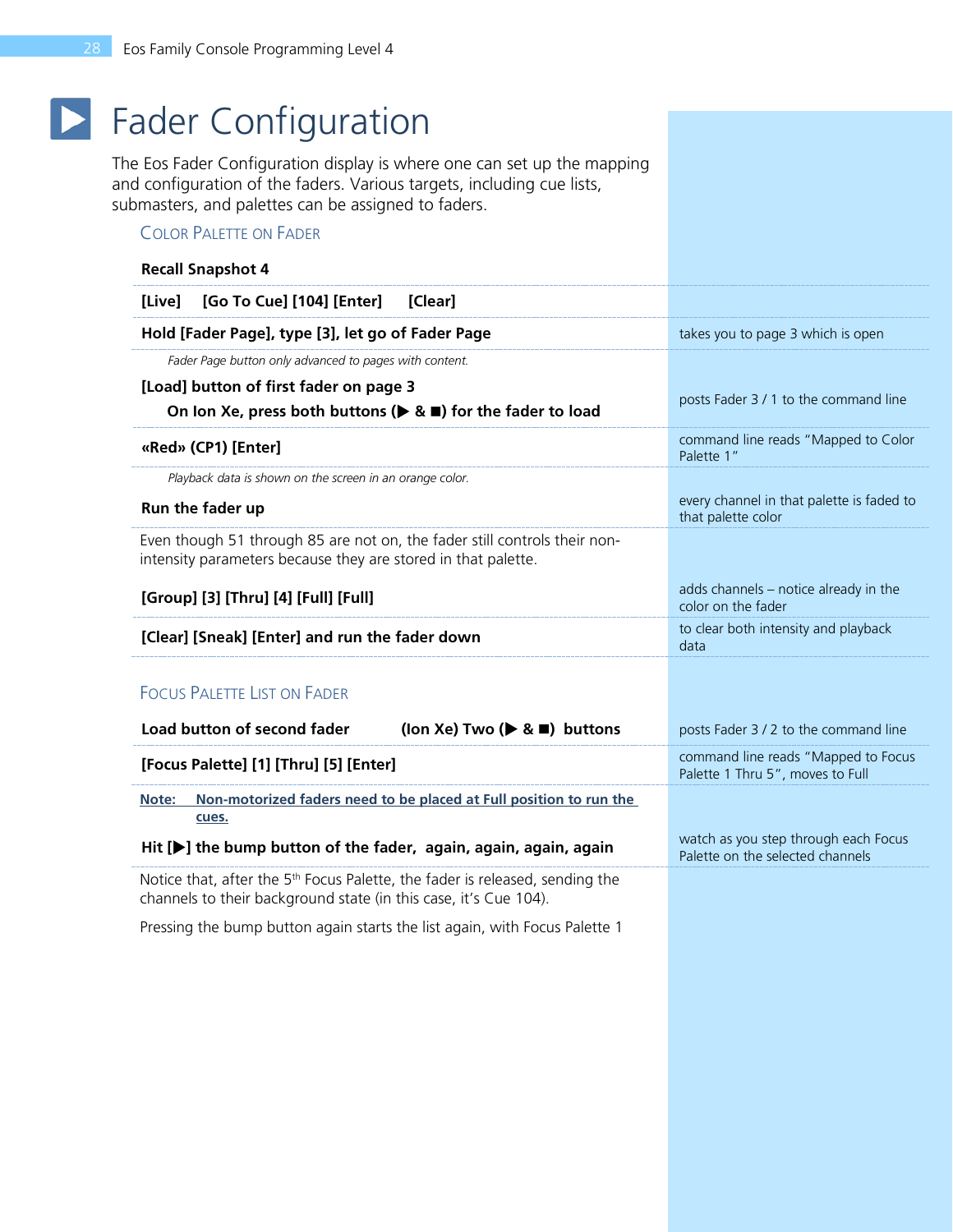| <b>Recall Snapshot 1</b>                                                                                                  |                                                                                |
|---------------------------------------------------------------------------------------------------------------------------|--------------------------------------------------------------------------------|
| Click on Add-a-Tab (the {+} sign), then on the Fader Config icon (#36)                                                    | opens Fader Config display (Tab 36)                                            |
| <b>FADER PROPERTIES</b>                                                                                                   |                                                                                |
| Scroll down to page 3                                                                                                     | FP 1 FP 2 FP 3 FP 4 FP 5 Guitar 1x                                             |
| Or use the Page Selection tools to select Fader Page 3;                                                                   | Add HTP GFL:Restore 0/Hold/0                                                   |
| Click on the blue box of the $2nd$ fader on that page                                                                     |                                                                                |
| Select Wrap for both Back from 1 <sup>st</sup> and Go from Last                                                           |                                                                                |
| <b>Change the Dwell time to 1</b>                                                                                         | Load                                                                           |
| Hit bottom bump button of fader just once                                                                                 | watch and see the difference from above<br>example, runs indefinitely          |
| NOW HOW DO I STOP IT?                                                                                                     |                                                                                |
| Notice in the Fader Config tab, looking at the fader, the buttons are<br>defaulted as a Bump Button and a Release Button. |                                                                                |
| Hit the top button just once, (Release)                                                                                   | stops the cycle                                                                |
| fly.<br>On the 5th fader, at the top, click on {Unmapped}                                                                 |                                                                                |
| Under Target, click on {Man Time}, click off the dialogue box                                                             | everything else grayed out                                                     |
| Click on the fader graphic, box pops up, make sure max is 5, min is 0                                                     |                                                                                |
| Remember Manual Time is the time a channel goes to full when you type 1 Full Enter                                        |                                                                                |
| with Man Time fader at 0<br>[1] [At] [Full] [Enter]<br>[Live]                                                             | goes to full in 0 seconds                                                      |
| <b>Put Man Time Fader at Full position</b>                                                                                | remember set as 5 seconds                                                      |
|                                                                                                                           |                                                                                |
| [2] [At] [Full] [Enter]                                                                                                   | goes to full in 5 seconds                                                      |
| <b>Recall Snapshot 4</b>                                                                                                  |                                                                                |
| «All Cycs» (G22), «Red» (CP1)                                                                                             | applies manual time to non-intensity<br>parameters as well, fades in 5 seconds |
| <b>Pull Man Time Fader down to about 2.5 seconds</b>                                                                      |                                                                                |
| «Orange» (CP2)                                                                                                            | fades in 2.5 seconds                                                           |
| Pull Man Time Fader all the way down                                                                                      |                                                                                |

Moving the Man Time fader while channel is fading has no effect.

 $\boxed{\blacktriangleright}$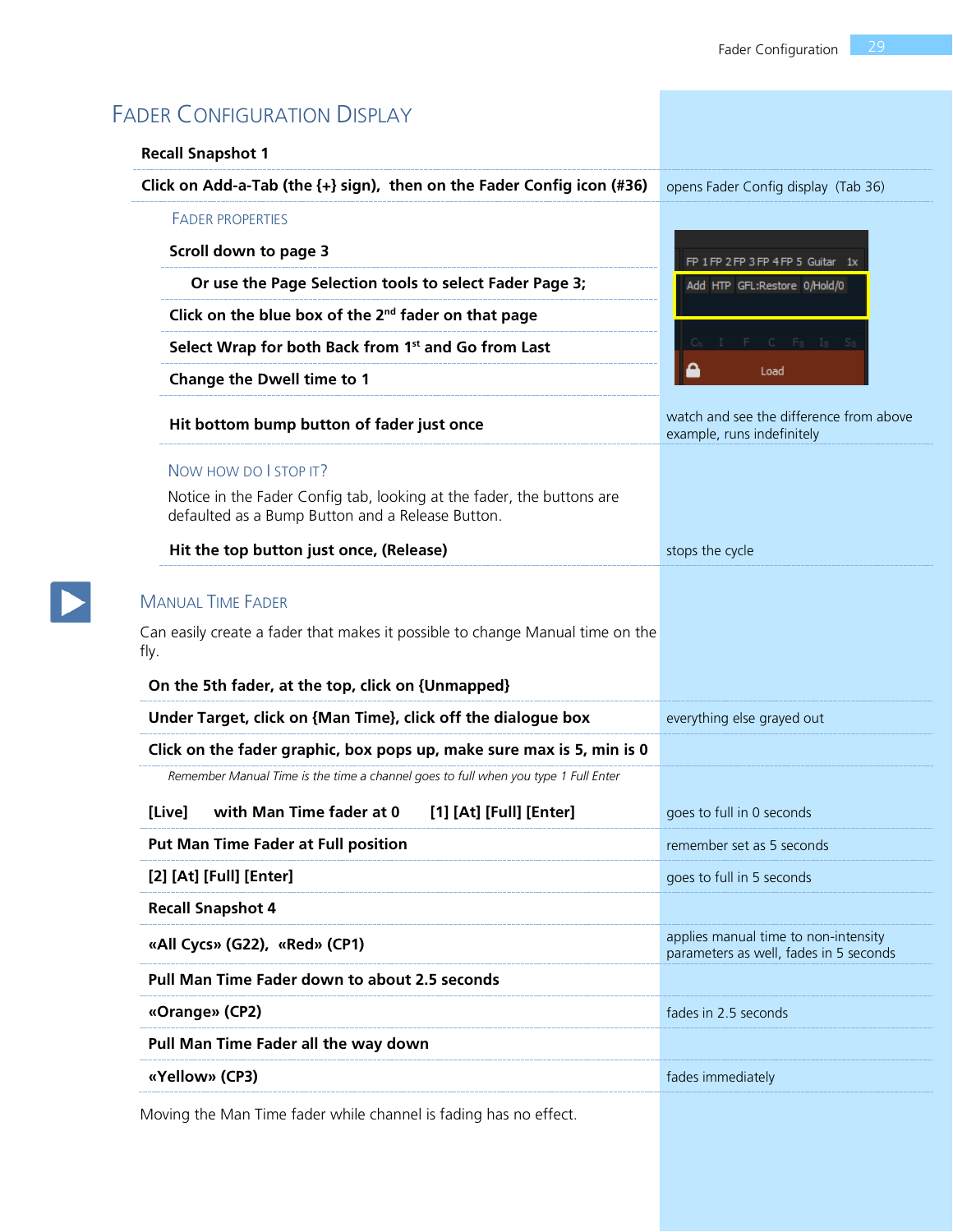### EFFECTS ON FADERS

Channels running effects can be loaded onto a submaster. By default pressing the bump button of the submaster starts or stops the effect.

| set levels                                                       |  |
|------------------------------------------------------------------|--|
| record a sub with an effect                                      |  |
| remove manual data                                               |  |
| fader controls both intensity and size and<br>rate of the effect |  |
|                                                                  |  |
|                                                                  |  |
| opens Fader List display (Tab 35)                                |  |
| fader page (1 to 100) / fader number on<br>that page (1 to 10)   |  |
| changes from 1 physical fader to 3 faders                        |  |
|                                                                  |  |
|                                                                  |  |
| S <sub>26</sub><br>3x                                            |  |
| In 1<br>Load<br>Macro 11                                         |  |
| 3/6<br>3/6<br>3/6                                                |  |
| Effect Size(0,200)<br>Master<br>Effect Rate(0,200)               |  |
| Group/Assert<br>Solo<br>Bump<br>Freeze                           |  |
|                                                                  |  |

#### **[Live]**

| Raise first fader to full to start effect, play with size and rate faders |                                                      |
|---------------------------------------------------------------------------|------------------------------------------------------|
| Use Freeze Button (bottom button of Fader 7)                              | pauses/resumes the effect                            |
| Use Solo Button (bottom button of Fader 8)                                | forces all other channels to zero while it's<br>held |
| Push load button on 8 <sup>th</sup> fader, Macro 11                       | resets all Faders to home position                   |
| Great macro to have with motorized faders! Still have to move the manual  |                                                      |

faders - Inhibitive subs should be at Full, Proportional subs should be at 0, FX Size/Rate faders should be at 50%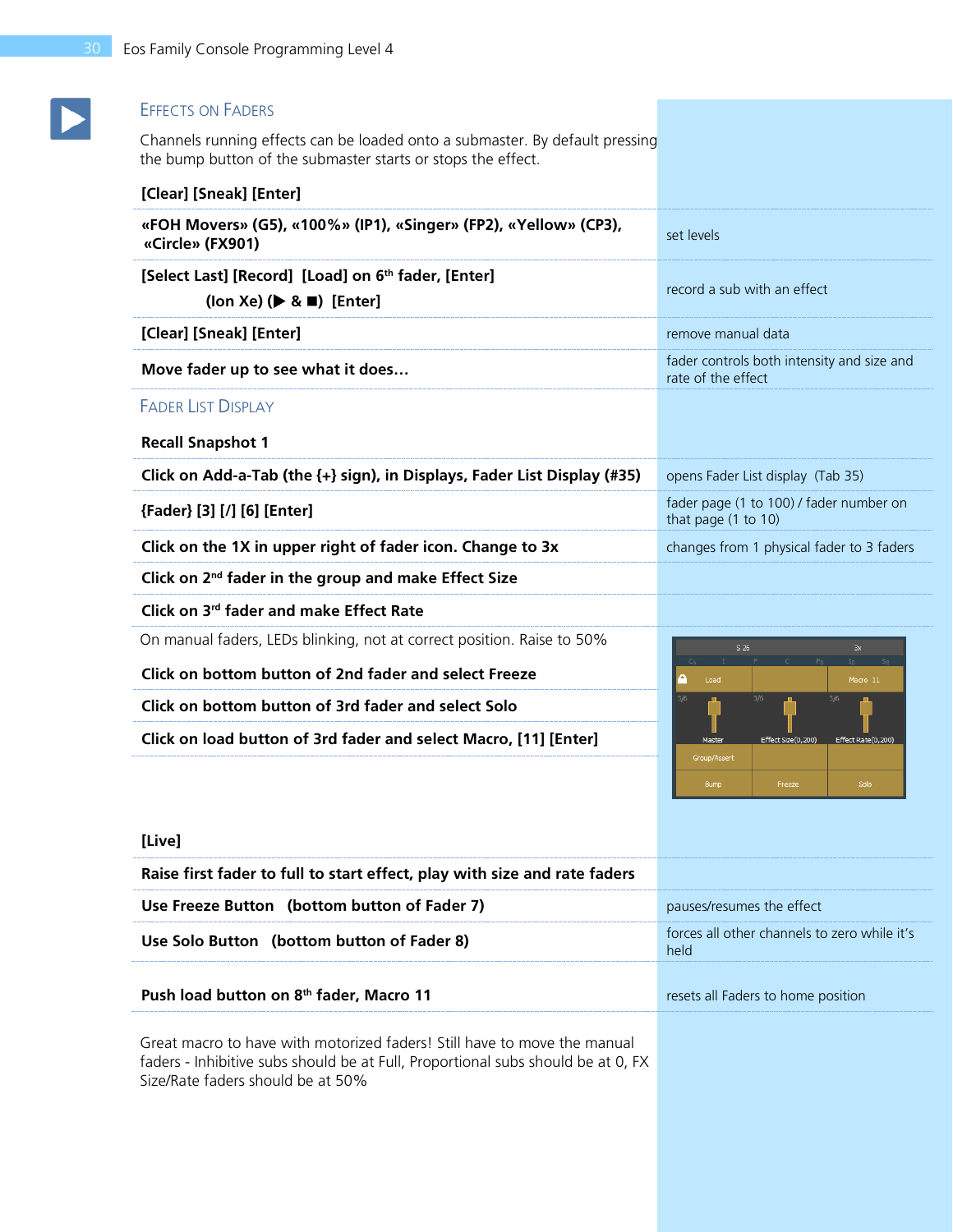

 $\blacktriangleright$ 

### GLOBAL EFFECT FADER

A fader can be mapped as a global effects fader in the Fader Configuration display. This fader type is used to master all effects or specific effects based off of the current filtering applied to the fader. You can use multiple global effects faders.

| In Tab 36, use the Page Selection tools to change to Fader Page 3                                                                                   |                                                        |
|-----------------------------------------------------------------------------------------------------------------------------------------------------|--------------------------------------------------------|
| On Fader 10, change the fader target type to Global FX                                                                                              | by deafult, that is set as Effect Size                 |
| {Fader} [3] [/] [10] [Copy To] [9]                                                                                                                  | assumes the same page, unless you<br>specify otherwise |
| On fader 9, change the fader type to Effect Rate                                                                                                    |                                                        |
| Non-motorized faders need to run faders up to about 50%.<br>Note:                                                                                   |                                                        |
| [Go To Cue] [37.3] [Enter]                                                                                                                          |                                                        |
| Move Global Effects Size fader up and down                                                                                                          | changes size of all running effects                    |
| Move Global Effects Rate fader up and down                                                                                                          | changes rate of all running effects                    |
| These are just temporary overrides. They are not intended to allow<br>Note:<br>content to be changed and stored in a cue.                           | Global FX<br>$1\times$<br><b>Global FX</b><br>3/10     |
| <b>TEMPORARY PLAYLIST</b>                                                                                                                           | <b>Start Stop Effect</b><br><b>Start Stop Effect</b>   |
| Can mix content types on a fader                                                                                                                    | Bump<br><b>Bump</b>                                    |
| <b>Recall Snapshot 4</b>                                                                                                                            |                                                        |
| [Go To Cue] [18] [Enter]                                                                                                                            |                                                        |
| [Macro] [11] [Enter]                                                                                                                                | ensure all the playbacks (faders) home                 |
| [Clear]                                                                                                                                             |                                                        |
| Press [Load] on the 3rd fader                                                                                                                       | puts fader 3/3 on the command line                     |
| «Guitar» (FP1), «Orange» (CP2), «Drums» (FP3), «Lt Blue» (CP5)<br>[Enter]                                                                           | loads selected targets in a list                       |
| Press bottom bump button of 3rd faderagainagainagain.                                                                                               | steps through the targets                              |
| Bump button plays each step of the play list. Without a wrap, a bump at the<br>end of the list will release the channels to their background state. |                                                        |
| This will affect all channels that are stored in the targets.                                                                                       |                                                        |
| [Group] [21] [Full] [Full]                                                                                                                          |                                                        |
| Continue to hit the bump button                                                                                                                     | Color Palettes affects the cyc channels                |
| Notice when a Focus Palette is played, cyc goes to background state.                                                                                |                                                        |
| This is currently only a TEMPORARY fader mapping. While it can be<br>Note:                                                                          |                                                        |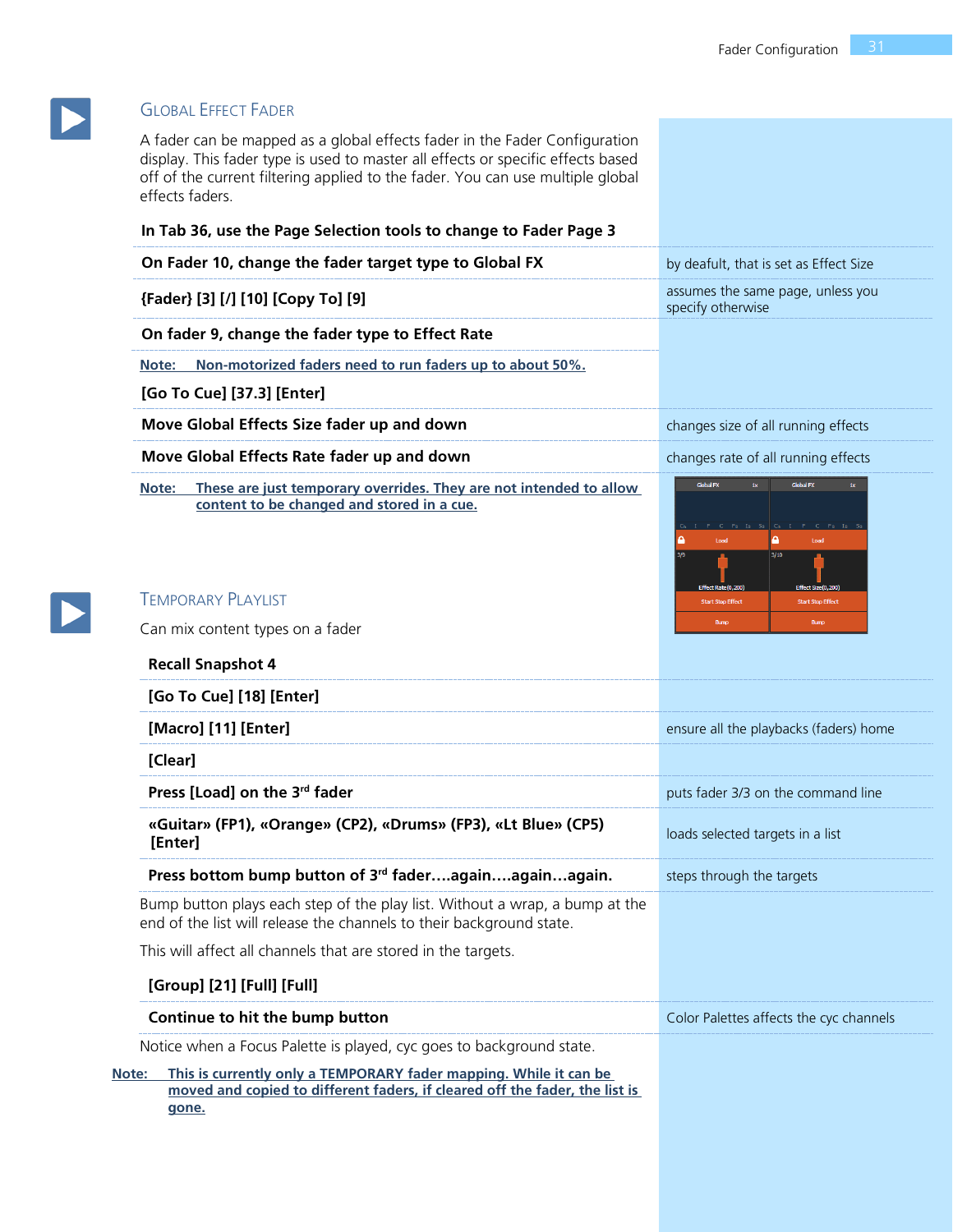# <span id="page-31-0"></span>Virtual Faders

Without physical faders?

#### Add-a-Tab (the '+' sign), in the controls area, select Tab 28 – Faders opens a Fader Module display



Remember that a single page of faders is a bank of 10. So a single page of faders is shown by default. On the right of the display are page buttons to navigate to other pages. The faders themselves behave just like physical faders.

#### FADER MODULE CONFIGURATION MENU

The Fader module has a configuration menu, which is accessed by double tapping on the tab name or using the gear on the left.

The following options are available in this configuration menu:

- **• Rows**  sets the number of rows used for the module. Maximum number of rows is six.
- **• Columns**  sets the number of columns used for the module. Maximum number of columns is six.
- **• Slider Format** shows buttons only or the entire fader. This is useful if you want a module of just the configurable fader buttons.
- **• Display Master Fader Pair** toggles the Master Fader Pair on and off

If more faders are needed, simply open another Fader Module.

 $\boxed{\mathsf{X}}$  Close Tab Replace Tab **HX** Close All Tabs But The Close All Tabs Lock Frame Open New Tabs In This Frame  $\overline{\phantom{1}}$ Cols  $\frac{\partial \phi}{\partial \phi}$  Faders 1 Live Table  $\left|\right.$  2 PSD List 1  $\left|\right.$  12 Patch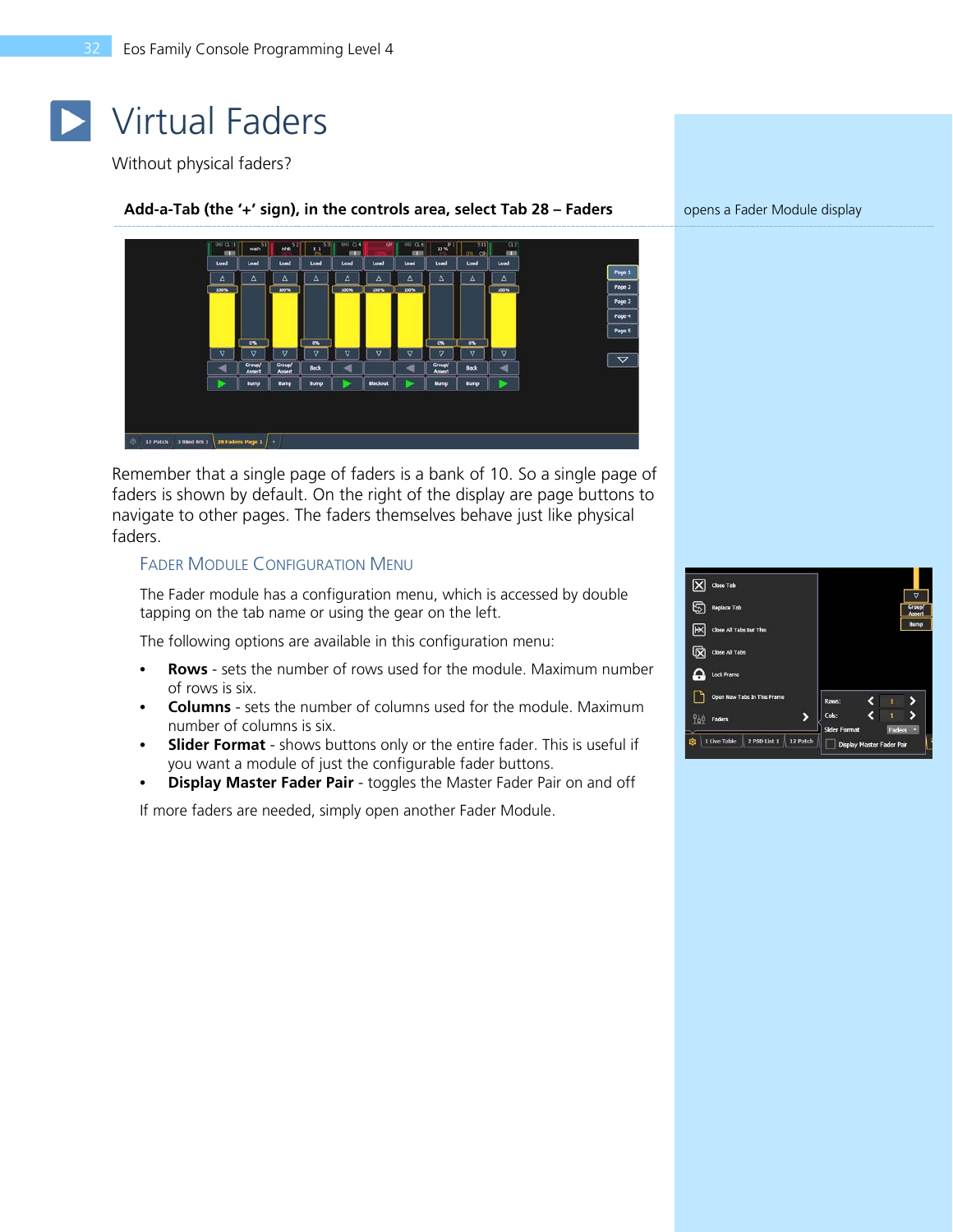### $\blacktriangleright$ Playback Filters

<span id="page-32-0"></span>Playback filters can be applied on a fader by fader basis, which will allow only specified data to be played back. Data can be filtered by channel, parameter, effect and target. Playback filters do not impact how data is stored.

# BY CHANNEL FILTER

| <b>BY CHANNEL FILTER</b>                                                                                                                                                                                                                                                                                                                                                                                         |                                                             |
|------------------------------------------------------------------------------------------------------------------------------------------------------------------------------------------------------------------------------------------------------------------------------------------------------------------------------------------------------------------------------------------------------------------|-------------------------------------------------------------|
| <b>Recall Snapshot 1</b>                                                                                                                                                                                                                                                                                                                                                                                         |                                                             |
| In Fader Config Tab, go to the third page of faders                                                                                                                                                                                                                                                                                                                                                              |                                                             |
| Click on the blue box under Fader #3                                                                                                                                                                                                                                                                                                                                                                             | opens Channel/Parameter Filter box                          |
| {Chan Filter}, [Group] [5] [Enter] touch out of the box                                                                                                                                                                                                                                                                                                                                                          | watch command line                                          |
| FP 1 FP 2 FP 3 FP 4 FP 5 Guitar<br>FP 1 CP 2 FP 3 CP 5 Guitar<br>1 <sup>x</sup><br>unmapped<br>1x<br>Add HTP GFL:Restore 0/Hold/0<br>Add HTP GFL:Restore 0/Hold/0<br>$I$ $F$ $C$ $F_B$ $I_B$<br>$C_h$ I F C $F_B$ I <sub>B</sub> S <sub>B</sub><br>$F$ C $F_B$ $I_B$ $S_B$<br>C <sub>h</sub><br>Δ<br>Load<br>3/3<br>3/2<br>3/4<br>Master Only<br>Master Only<br>Release<br>Release<br><b>Bump</b><br><b>Bump</b> |                                                             |
| In Live, push bump button of 3rd Fader Bump Bump                                                                                                                                                                                                                                                                                                                                                                 | the temporary playlist only affects the<br>group 5 channels |
| Back in Fader Config Tab, looking at Page 3                                                                                                                                                                                                                                                                                                                                                                      |                                                             |
| {Fader} [3] [/] [5] [Copy To] [3] [/] [4] [Enter]                                                                                                                                                                                                                                                                                                                                                                | copies contents of fader                                    |
| On Fader 3/4, {Param Filter}, {Intensity} at top and touch out of the box                                                                                                                                                                                                                                                                                                                                        | filters only intensity                                      |
| On Fader 3/5, {Param Filter}, {Focus}, {Color}, {Form}, {Image}, {Shutter}                                                                                                                                                                                                                                                                                                                                       | filters everything but intensity                            |
| <b>Recall Snapshot 4</b>                                                                                                                                                                                                                                                                                                                                                                                         |                                                             |
| Put the Manual Time fader filtered to Intensity (fader 3/4) at 0                                                                                                                                                                                                                                                                                                                                                 |                                                             |
| Put the Manual Time fader filtered to Non-Intensity parameters (Fader<br>3/5) at Full (5 sec)                                                                                                                                                                                                                                                                                                                    |                                                             |
| [Group] [3] [Thru] [4] [At] [50] [Enter]<br>«Yellow» (CP3),                                                                                                                                                                                                                                                                                                                                                      | intensity snaps, color fades in 5 secs.                     |
| Push Fader 4 up to Full, Fader 5 down to 0                                                                                                                                                                                                                                                                                                                                                                       | reverse the faders                                          |
| [At] [Full] [Enter]<br>«Dk Blue» (CP6)                                                                                                                                                                                                                                                                                                                                                                           | intensity fades in 5 secs., color snaps                     |
| Pull both Fader 4 & 5 down to 0                                                                                                                                                                                                                                                                                                                                                                                  |                                                             |
| [Go To Cue] [37.3] [Enter]                                                                                                                                                                                                                                                                                                                                                                                       | now only changes rate on Effect 3<br>(Color Chase on cyc)   |
| Run Fader 9 (Global Effects rate) up and down, leave at 100 (mid-way)                                                                                                                                                                                                                                                                                                                                            | all 3 chases run faster, then slower                        |
|                                                                                                                                                                                                                                                                                                                                                                                                                  |                                                             |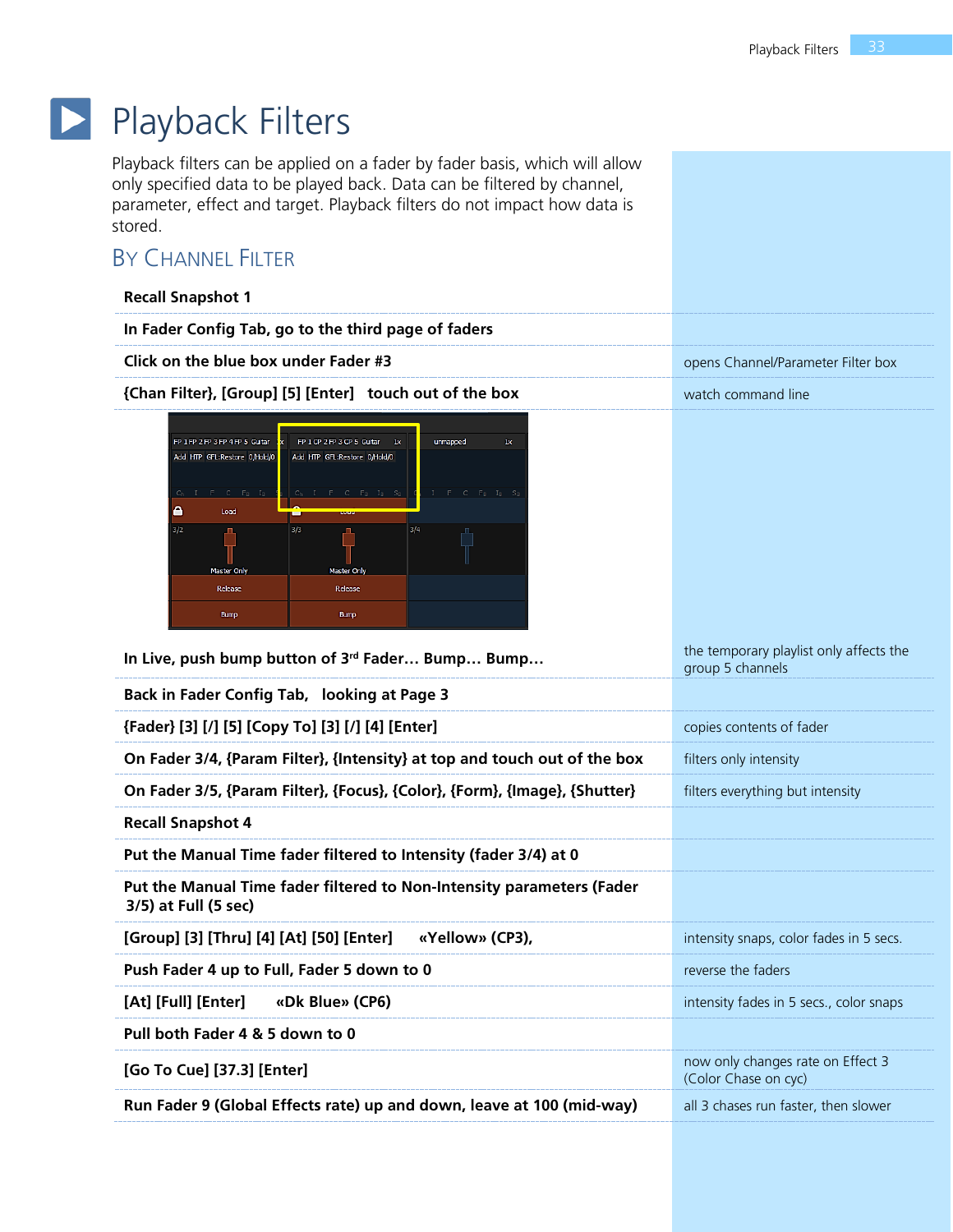#### USE FILTER BUTTON

On Eos Ti, Gio, Gio@5, Ion Xe and Element 2, there is a half-moon **[Filter]** button above the rate wheel that can be used instead of the **{Filters}** button in the CIA.

#### **Hold [Filter] above the rate wheel, press [Load] on Fader 10 [Enter]**

| [Effect] [3] [Enter]                                                                                               | Command line says "Fader 3/10 Filter<br>Effect 3" |
|--------------------------------------------------------------------------------------------------------------------|---------------------------------------------------|
| Push Fader 10 up                                                                                                   | only the color effect is changed                  |
| [Clear] [Sneak] [Enter]                                                                                            |                                                   |
| «Reset Faders» (M11)                                                                                               |                                                   |
| [De] (Go) in to blackout<br>[D] (Go) again to Cue 101                                                              |                                                   |
| TO REMOVE FILTERS                                                                                                  |                                                   |
| Hold [Filter], press [Load] again on Fader 10 [Enter]                                                              | removes any filters on fader 10                   |
| <b>Recall Snapshot 1</b>                                                                                           |                                                   |
| Add-a-Tab (the '+' sign), under Controls, open Fader Config (Tab 36)                                               |                                                   |
| Scroll down to page 3                                                                                              |                                                   |
| Faders that are filtered are indicated by gray boxes on the parameter types.                                       |                                                   |
| Click on the blue box under Fader #3, Temporary Playlist                                                           |                                                   |
| Click on the red 'X' next to the Chan Filter                                                                       | clears the filters on fader #3                    |
| Click on the blue box under Fader #4, Manual Time -Intensity                                                       |                                                   |
| Click on the red 'X' next to the Param Filter                                                                      | clears the filters on fader #4                    |
| Click on the blue box under Fader #5, Manual Time -Non-Intensity                                                   |                                                   |
| Click on the red 'X' next to the Param Filter                                                                      | clears the filters on fader #5                    |
| Playback filters are a quick way to change what the faders are outputting<br>without having to change the content. |                                                   |
| <b>Recall Snapshot 4</b><br>[Live]<br>Be in cue 101 if not already there                                           |                                                   |
| Hold [Filter], press [Load] on Fader 1 «All Cyc» (G22) [Enter]                                                     | Fader 1 is CP1, now filtered to cyc only          |
| Run Fader 1 up and it only changes the color of the cyc                                                            |                                                   |
| Hold [Filter], press [Load] on Fader 1 «FOH Movers» (G5) [Enter]                                                   | now filtered to FOH Movers                        |
| Run Fader 1 up again and it only changes the color of those fixtures                                               |                                                   |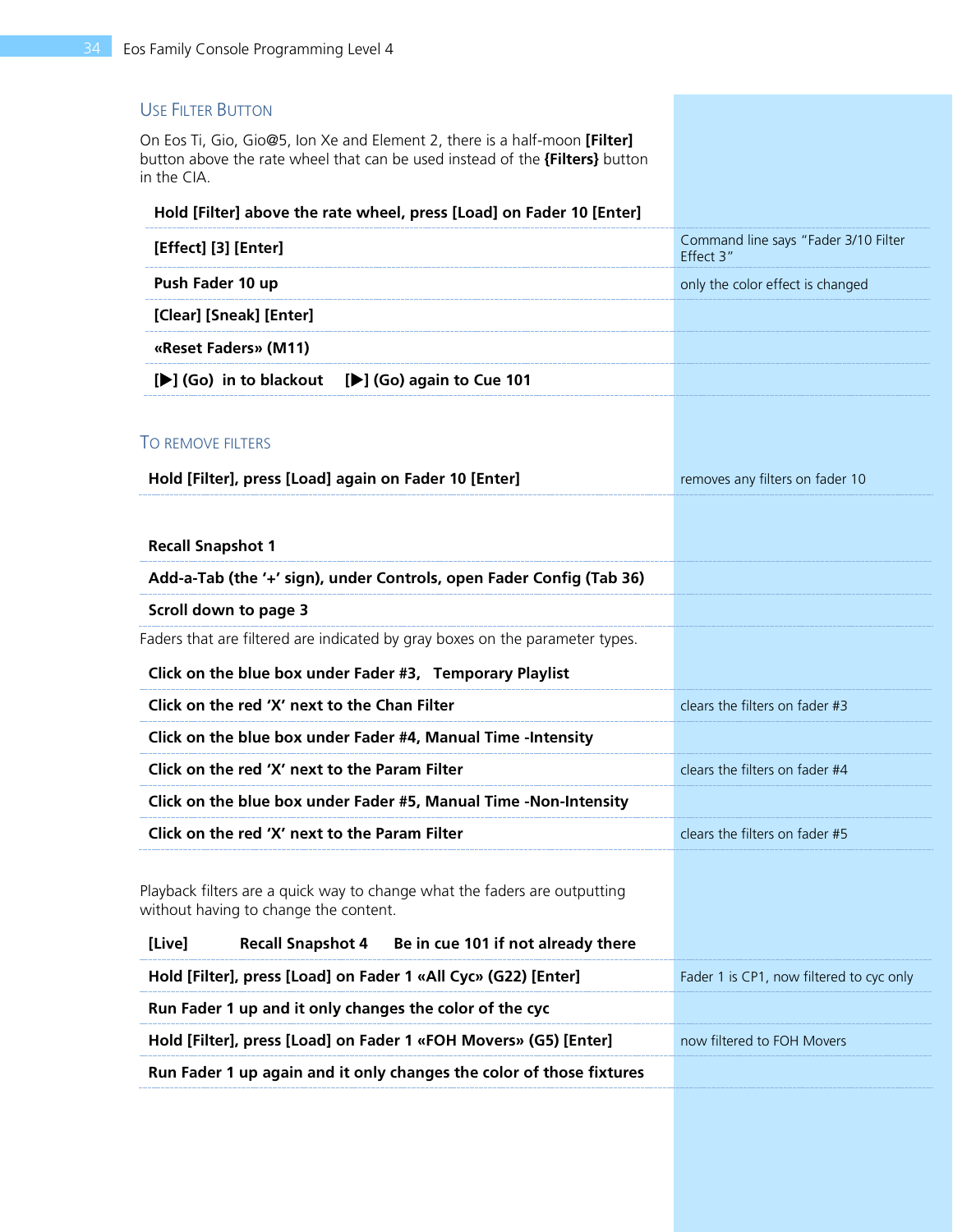### <span id="page-34-0"></span>Record Filters  $\blacktriangleright$

Record filters allow only specific parameter data to be stored to targets. When no filters are selected, all parameters can be stored.

Filters are most effective to execute repetitive record commands that have similar content requirements, such as Palettes. Filters will affect recording ANY target including palettes, presets, cues, and submasters. Filters are applied using the CIA.

On consoles with internal touchscreens, there is a **[Filter]** button on the angled touchscreen panel. On consoles without internal touchscreens the **{Filters}** button is with the parameter tiles in the CIA.

### APPLYING FILTERS

| Recall Snapshot 1, press [Displays] to open CIA                                                                                                                                                                                                                                                                                          | in table view                                                                                |
|------------------------------------------------------------------------------------------------------------------------------------------------------------------------------------------------------------------------------------------------------------------------------------------------------------------------------------------|----------------------------------------------------------------------------------------------|
| [Go To Cue] [28] [Enter]                                                                                                                                                                                                                                                                                                                 |                                                                                              |
| [101] [Enter], scroll to see beam parameters                                                                                                                                                                                                                                                                                             |                                                                                              |
| Hold [Filter] and select {Gobo Select} on the CIA, then release [Filter]                                                                                                                                                                                                                                                                 | select the categories using parameter<br>tiles – notice the gray 'N's                        |
| OR in the CIA, {Filters}, {Gobo Select}, {Filters}                                                                                                                                                                                                                                                                                       | select the categories using parameter<br>tiles - notice the gray 'N's                        |
| Filters will remain active until cleared.<br>FILTER ON will appear below category names where parameters are active<br>and being recorded.<br>All parameters and categories that will not be recorded are grayed out on<br>$\bullet$<br>the Live display, and the Null "N" will appear. Any item that is nulled<br>WILL NOT be recorded. |                                                                                              |
| <b>RECORDING WITH FILTERS ACTIVE</b>                                                                                                                                                                                                                                                                                                     |                                                                                              |
| [De] (Go) into cue 29<br>[De] (Go) into Cue 30.                                                                                                                                                                                                                                                                                          | Record Filters have no affect on<br>playback.                                                |
| [Group] [5] [Record] [Beam Palette] [11] [Label] OPEN [Enter]                                                                                                                                                                                                                                                                            | records filtered Beam Palette - all<br>channels have null value or 'n' except<br>Gobo Select |
| [Select Last], put next gobo into the fixture (Foliage 2)                                                                                                                                                                                                                                                                                |                                                                                              |
| [Select Last] [Record] [Beam Palette] [12] [Label] Foliage [Enter]                                                                                                                                                                                                                                                                       | records filtered Beam Palette with just<br>the first Gobo                                    |
| [Blind], in table view, flexi active                                                                                                                                                                                                                                                                                                     |                                                                                              |
| [Beam Palette] [11] [Enter]<br>[Next] to see Beam Palette 12                                                                                                                                                                                                                                                                             | view filtered Beam palettes                                                                  |
| Even though palettes were stored using the Record command, which typically<br>stores all parameters of a selection, because filters were on, only the filtered<br>parameters were stored.                                                                                                                                                |                                                                                              |

#### **All consoles: Do not use** the **[Filter]** button located above the Rate wheel – center of console. It is for Channel and Parameter Filters on

Faders.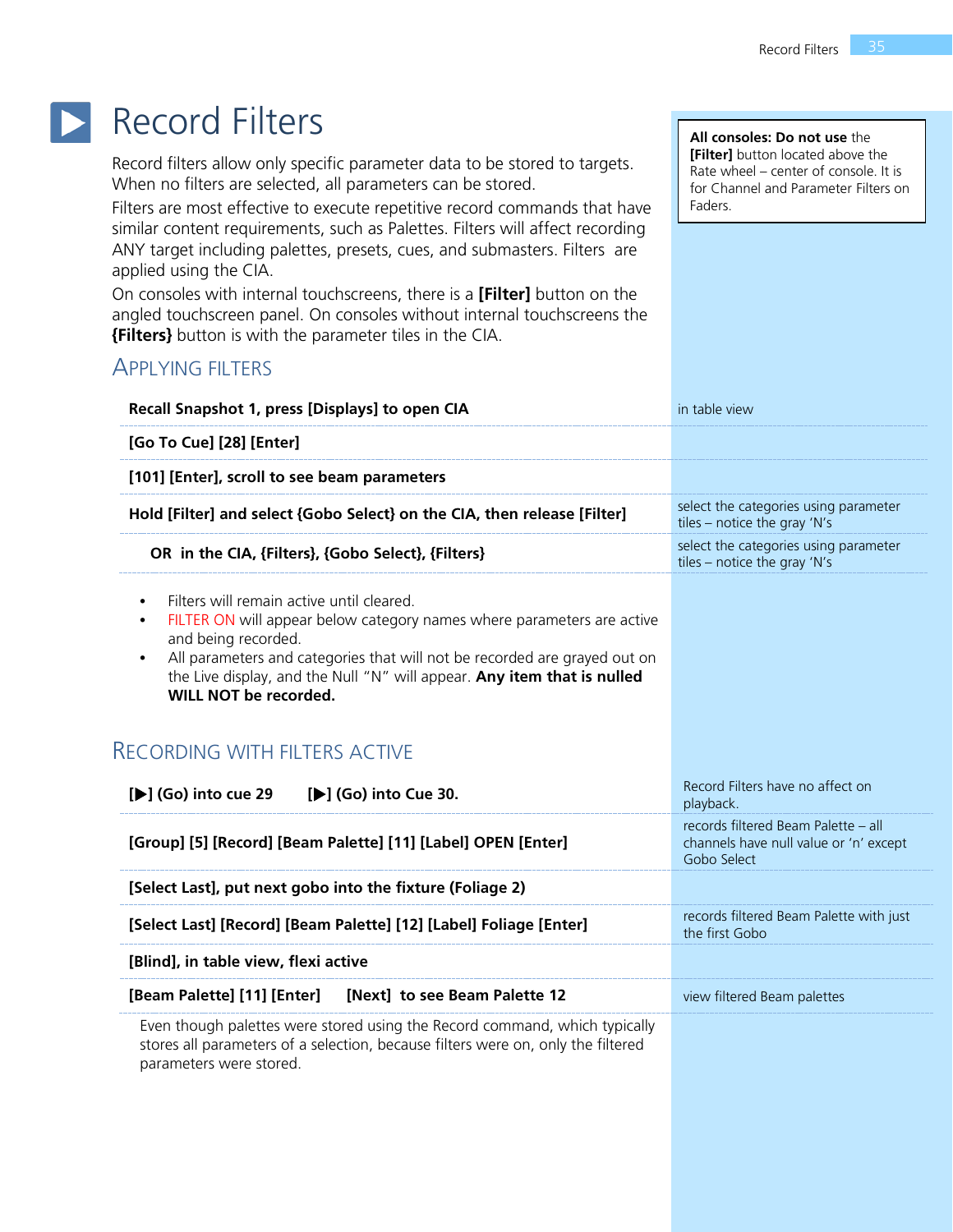| [Live] [Go To Cue] [18] [Enter]                                       |                                                                    |
|-----------------------------------------------------------------------|--------------------------------------------------------------------|
| [{Filters}]                                                           |                                                                    |
| Deselect {Gobo Select}, select {Gobo Ind/Speed} & {Gobo Mode}         |                                                                    |
| [101] [Enter], scroll to the beam                                     |                                                                    |
| [Group] [5] [Record] [Beam Palette] [22] [Label] Slow Rot [Enter]     | only stores the rotation mode and<br>speed                         |
| Increase the gobo rotation speed using the encoder                    |                                                                    |
| [Record] [Beam Palette] [23] [Label] Fast Rot [Enter]                 |                                                                    |
| [Select Last] {Gobo Ind/Speed} [0] [Enter]                            | stop the rotation                                                  |
| [Select Last] [Record] [Beam Palette] [21] [Label] Stop Rot [Enter]   | store a Beam palette to stop rotation                              |
| [Clear] [Sneak] [Enter]                                               |                                                                    |
| <b>STORING FILTER STATES</b>                                          |                                                                    |
| Filter states can be stored in Snapshots to be easily recalled later. |                                                                    |
| [Record] [Snapshot] [11]<br>Don't hit Enter!!                         | stores state of the filters (and nothing<br>else) into Snapshot 11 |
| <b>Uncheck all monitors</b>                                           | don't want monitor status in snapshot                              |
| Select the Filters checkbox,                                          |                                                                    |
| <b>Uncheck all other, boxes</b>                                       | visible work space will be selected                                |
| [Label] Gobo Rot [Enter]                                              |                                                                    |
| [Clear]                                                               |                                                                    |
| <b>CLEARING FILTERS</b>                                               |                                                                    |
| {Filters},<br>touch {Clear Filters}                                   | removes any filters - no more null<br>values                       |
| [Record] [Snapshot] [10], deselect all the monitors                   |                                                                    |
| Select the Filters checkbox                                           |                                                                    |
| Uncheck all other, boxes including the tab boxes                      | Visible work space will be selected                                |
| [Label] Clear Filters [Enter]<br>[Clear]                              |                                                                    |
| [Snapshot] [2]                                                        |                                                                    |
| [Snapshot] [11]                                                       | applies filters, see all the null 'N's                             |
| [Snapshot] [1]                                                        | filters not affected (were not stored in<br>this snapshot)         |
| [Snapshot] [10]                                                       | clears the filters                                                 |
|                                                                       |                                                                    |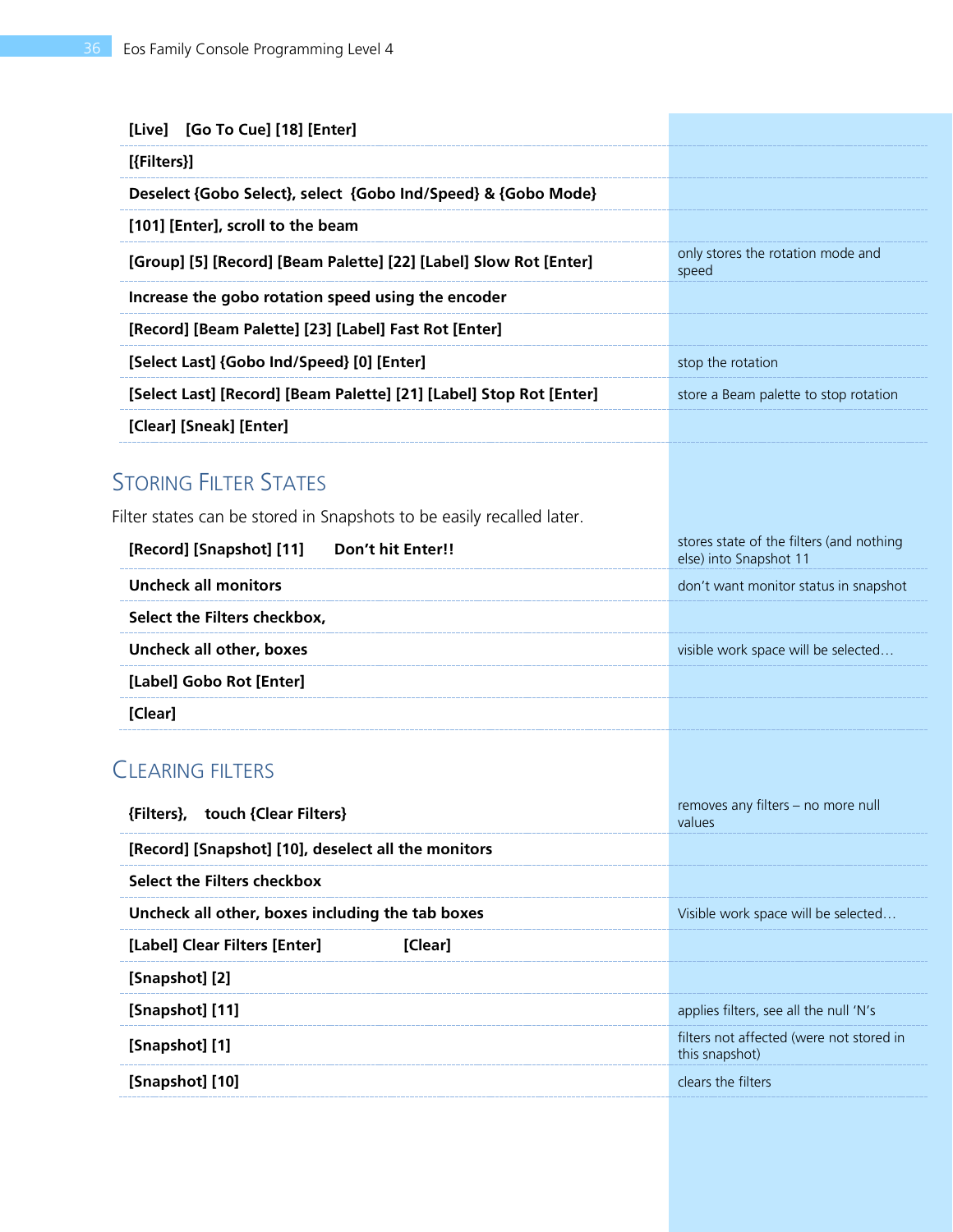# **D** Additional Snapshots Tools

<span id="page-36-0"></span>Snapshots store layouts so that you can recall them quickly. They are stored in the show file, can be recalled on any device on the network.

# SNAPSHOT OPTIONS

| [{Snapshot}] [3] [Enter]                                                                                                                                                                                                                                                                                                                      |                                                                                                                                                                                                                                                                                                                                                                                                                                                                                                                                                                                                                                                                                                                                                                                                                                                                                                                 |                                 |
|-----------------------------------------------------------------------------------------------------------------------------------------------------------------------------------------------------------------------------------------------------------------------------------------------------------------------------------------------|-----------------------------------------------------------------------------------------------------------------------------------------------------------------------------------------------------------------------------------------------------------------------------------------------------------------------------------------------------------------------------------------------------------------------------------------------------------------------------------------------------------------------------------------------------------------------------------------------------------------------------------------------------------------------------------------------------------------------------------------------------------------------------------------------------------------------------------------------------------------------------------------------------------------|---------------------------------|
| Add additional tabs to custom direct selects frame                                                                                                                                                                                                                                                                                            |                                                                                                                                                                                                                                                                                                                                                                                                                                                                                                                                                                                                                                                                                                                                                                                                                                                                                                                 | adds Patch and a Group List     |
| [Record] [{Snapshot}] [3]                                                                                                                                                                                                                                                                                                                     | Don't hit Enter yet!                                                                                                                                                                                                                                                                                                                                                                                                                                                                                                                                                                                                                                                                                                                                                                                                                                                                                            | opens snapshot selection window |
| from your snapshot.                                                                                                                                                                                                                                                                                                                           | You can choose to select/deselect various components, monitors, frames, etc.                                                                                                                                                                                                                                                                                                                                                                                                                                                                                                                                                                                                                                                                                                                                                                                                                                    |                                 |
| You can choose to include or exclude Monitors or Frames, by<br>selecting/deselecting them in the preview area. Use the {Frames/<br>Monitors} button to select whether you will see monitor or frame<br>numbers in the preview area.                                                                                                           |                                                                                                                                                                                                                                                                                                                                                                                                                                                                                                                                                                                                                                                                                                                                                                                                                                                                                                                 |                                 |
| time of recording.<br>$\bullet$<br>on configuration.<br>$\bullet$<br>$\bullet$<br>direct select tabs and their settings.<br>$\bullet$<br>$\bullet$<br>RPU.                                                                                                                                                                                    | Visible Workspaces - includes only the visible workspaces.<br>All Workspaces - include all workspaces, including those not visible at the<br>Faders - captures the current state of the faders and master fader pair<br>including: content mapping, content state, and fader wing groups, based<br><b>Encoders</b> - records the current page of the encoders.<br>Filters - records the current setting of the record filters.<br><b>Direct Selects</b> - when used without visible workspaces selected, recalls all<br><b>Favorite</b> – stores the favorite display $(\star)$ selected for the CIA<br>Color - assign colors ({Red}, {Green}, or {White}) or {Dark} to a snapshot.<br>{Dark} assigns no color to the snapshot. The colors display beside the<br>snapshots name in a direct select, and/or if that snapshot has been<br>assigned to one of the customizable hardkeys on Eos Ti, Gio, Gio@5, and |                                 |
| <b>Master Fader Pair and Faders</b> – including mapping and state<br>Top Bar Timecode List - can be stored in a snapshot or ignored<br><b>Reset</b> - sets the menu back to its defaults.<br>You can also use the list to check/ uncheck monitors, frames, and tabs<br>Uncheck the tabs you just added, leave your Direct Selects Tab checked |                                                                                                                                                                                                                                                                                                                                                                                                                                                                                                                                                                                                                                                                                                                                                                                                                                                                                                                 |                                 |
| [Enter] [Enter]                                                                                                                                                                                                                                                                                                                               |                                                                                                                                                                                                                                                                                                                                                                                                                                                                                                                                                                                                                                                                                                                                                                                                                                                                                                                 |                                 |
| <b>Recall Snapshot 3</b>                                                                                                                                                                                                                                                                                                                      |                                                                                                                                                                                                                                                                                                                                                                                                                                                                                                                                                                                                                                                                                                                                                                                                                                                                                                                 |                                 |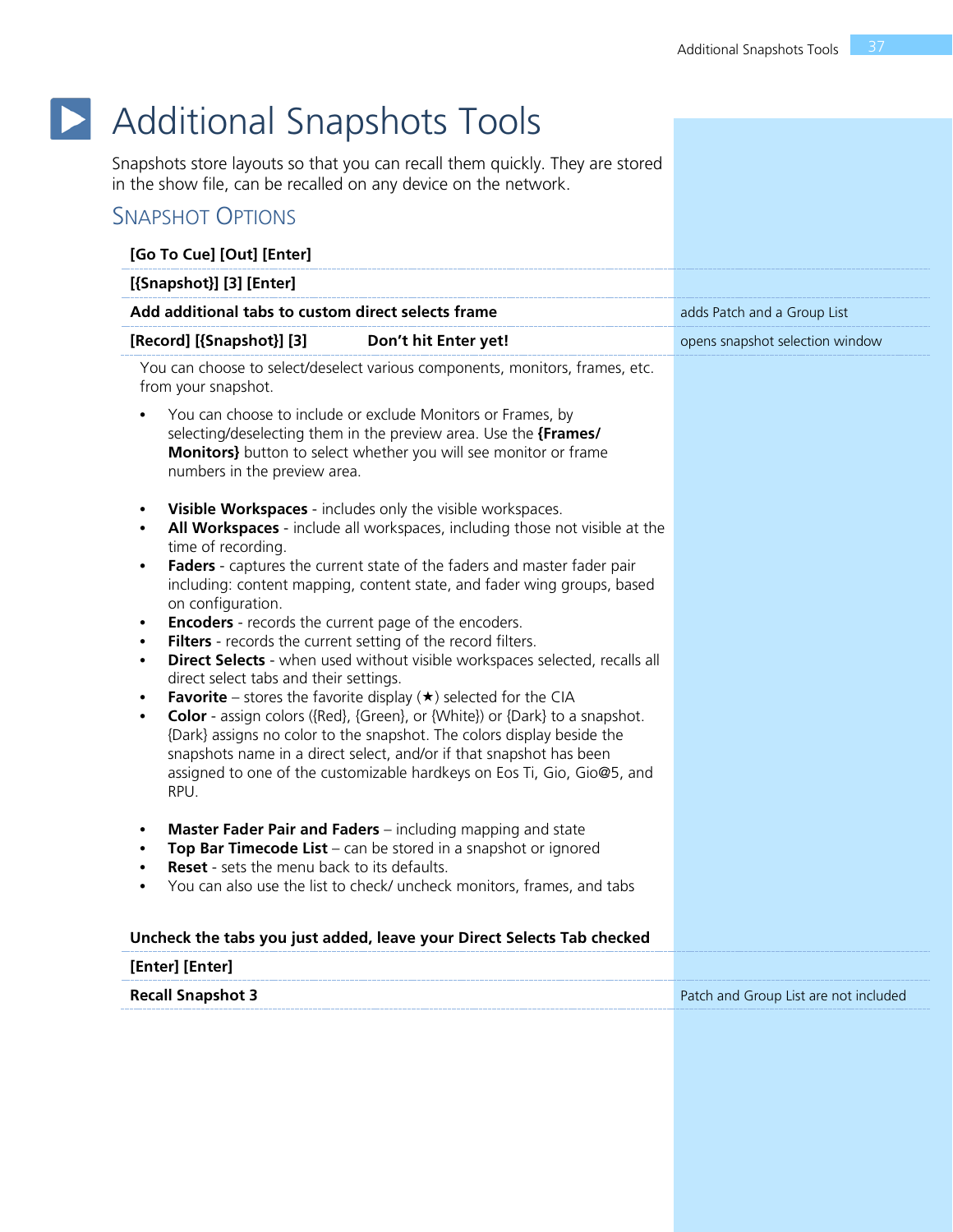| TO CHANGE A SINGLE TAB                                                                                                 |                                    |
|------------------------------------------------------------------------------------------------------------------------|------------------------------------|
| In Direct Selects, change from Groups to Focus Palettes                                                                |                                    |
| [Record] [{Snapshot}] [6], deselect {All}, then select Tab 4.2 [Enter]                                                 |                                    |
| Recall Snapshot 3 then recall Snapshot 6                                                                               | it just changes the Direct Selects |
| Recall Snapshot 4 with same Tab 4.2<br>then recall Snapshot 6                                                          | changes DS 4.2 to Focus Palettes   |
|                                                                                                                        |                                    |
| <b>RECALLING SNAPSHOTS</b>                                                                                             |                                    |
| Recalling Snapshots does not post to the command line. You will see the<br>command above the command line in red text! |                                    |
| [{Snapshot}] [1] [Enter]                                                                                               | recalls the content of snapshot 1  |
| [{Snapshot}] [{Snapshot}] or Add-a-Tab (the '+' sign), (Tab 19)                                                        | opens the Snapshot list            |
| [6] [Label] DS Change [Enter]                                                                                          | adds a label                       |
| <b>SNAPSHOT POPUP</b>                                                                                                  |                                    |
| <b>Touch Snapshot Pop-up</b>                                                                                           | see all 6 snapshot in the pop up   |
| [{Snapshot}] [{Snapshot}]                                                                                              |                                    |
| [2] [Thru] [4] [Enter] {Favorite} [Enter]                                                                              | turn Favorite column off           |
| <b>Touch Snapshot Popup</b>                                                                                            | displays just Snapshots 1 and 6    |

# SNAPSHOTS BEST PRACTICES

- **•** Place your snapshots (like a Direct Select or a Magic Sheet object) in the same location on your displays so they are easy to find.
- **•** Snapshots that include Faders do not store fader attribute states, such as Timing Disable, Rate, etc.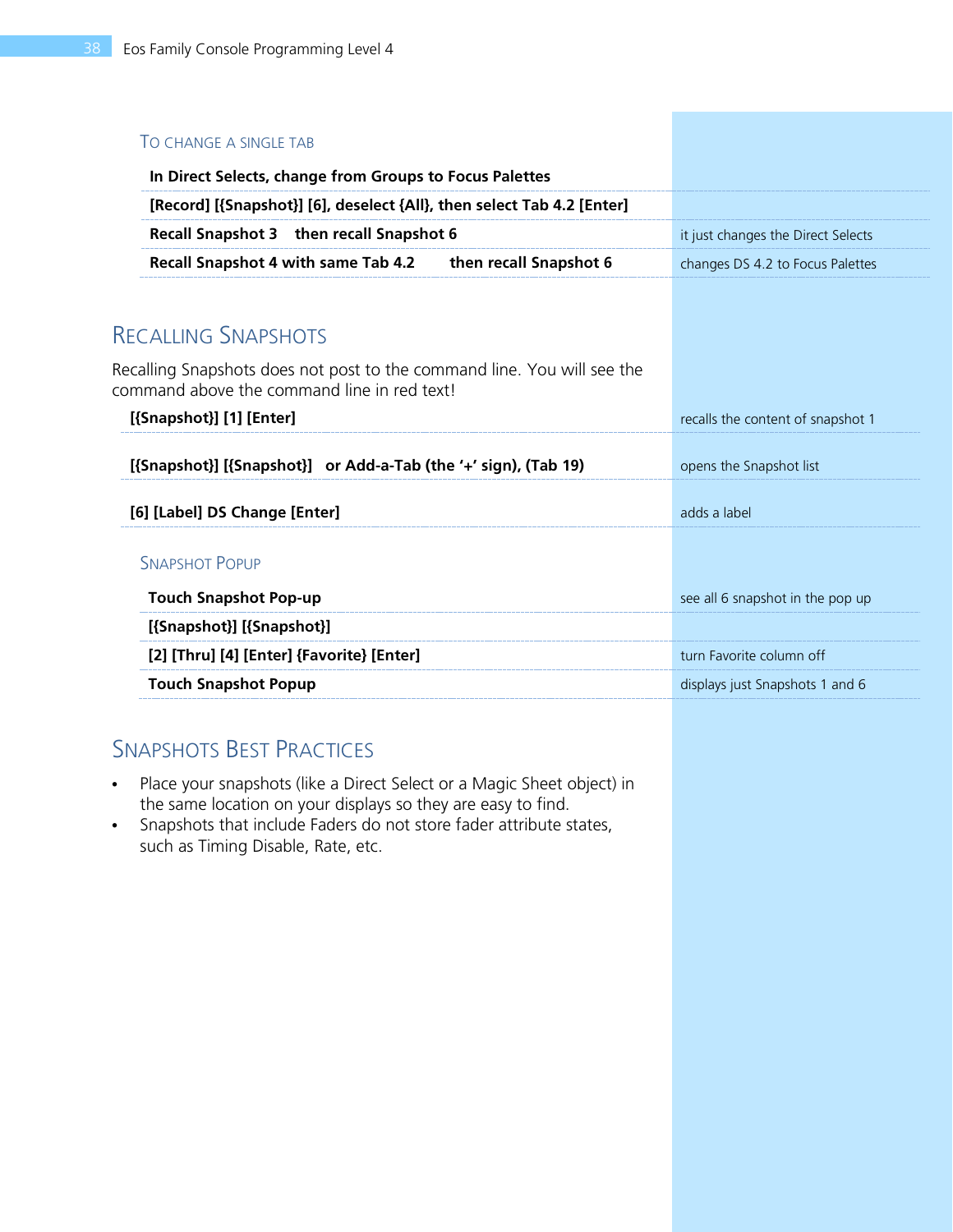# <span id="page-38-0"></span>Eos Family Color Tools



# COLOR THEORY

| Add-a-Tab (the {+} sign) and select the Color Picker                                                                                                                                                                                                                                                                                                                                                                                                                                                                                                                                                                                                                                                                                                                                                                                                                                                                                                                                                                                                                                                                                                                                                                                                                                                                                                                                                                                                                                                                                                                      | opens the Color Picker tab          |
|---------------------------------------------------------------------------------------------------------------------------------------------------------------------------------------------------------------------------------------------------------------------------------------------------------------------------------------------------------------------------------------------------------------------------------------------------------------------------------------------------------------------------------------------------------------------------------------------------------------------------------------------------------------------------------------------------------------------------------------------------------------------------------------------------------------------------------------------------------------------------------------------------------------------------------------------------------------------------------------------------------------------------------------------------------------------------------------------------------------------------------------------------------------------------------------------------------------------------------------------------------------------------------------------------------------------------------------------------------------------------------------------------------------------------------------------------------------------------------------------------------------------------------------------------------------------------|-------------------------------------|
| The default is a color space and the Gel Picker. The cross hairs on the color<br>space indicate its chromaticity, or the X-Y coordinates of a color in a two-<br>dimensional color space. The default color space is the CIE xy space.<br>With an additive color system like RGB - Red, Green, Blue, when plotted on<br>a color space, the result is a triangular plane. Imagine that each of the<br>corner points has a string attached to the cross hairs. Moving the cross<br>hairs changes the lengths of the strings. Every point in the color space<br>where the x and y can hit can only be described with unique values of all<br>three of the points. There is no way to describe the same point with<br>different values of the three points.<br>However as soon as a fourth point is added to the color space, for example,<br>RGBA, now there is the potential to describe an XY location with different<br>combinations, or recipes, of the four different emitters.<br>This is a phenomenon called metamers, two color recipes that are at the<br>same chromaticity. Looking at the two receipes on a white wall, the colors<br>would look the same. As soon as it is reflected of complex spectral surfaces<br>such as fabric, scenic paint or even skin tones, then the differences of the<br>content of that spectrum will become apparent. With color systems that<br>have five, six, or even seven emitters, the probablity of describing the same<br>XY coordinate, the chromaticity, with multiple recipes from the emitters<br>becomes much higher. |                                     |
| [301] [Enter]                                                                                                                                                                                                                                                                                                                                                                                                                                                                                                                                                                                                                                                                                                                                                                                                                                                                                                                                                                                                                                                                                                                                                                                                                                                                                                                                                                                                                                                                                                                                                             | selects a fixture with RGBA         |
| Easily visible are the three points of the triangle, and, though hard to see, a<br>fourth point for the amber emitter is available as well.                                                                                                                                                                                                                                                                                                                                                                                                                                                                                                                                                                                                                                                                                                                                                                                                                                                                                                                                                                                                                                                                                                                                                                                                                                                                                                                                                                                                                               |                                     |
| [141] [Enter]                                                                                                                                                                                                                                                                                                                                                                                                                                                                                                                                                                                                                                                                                                                                                                                                                                                                                                                                                                                                                                                                                                                                                                                                                                                                                                                                                                                                                                                                                                                                                             | selects an X7 fixture with 7 colors |
| With all seven emitters, all colors within the gamut are available with multiple<br>recipes using different combination of emitters. This fixture has a cyan emitter<br>that stretches the gamut out beyond the line from blue to green.<br>Something to note is that white emitters don't actually stretch the gamut;<br>they just increase the brightness because they live at the center of the<br>spectrum. Fixtures that are three colors plus the white emitter do not have<br>the increased ability to have metamers.                                                                                                                                                                                                                                                                                                                                                                                                                                                                                                                                                                                                                                                                                                                                                                                                                                                                                                                                                                                                                                              |                                     |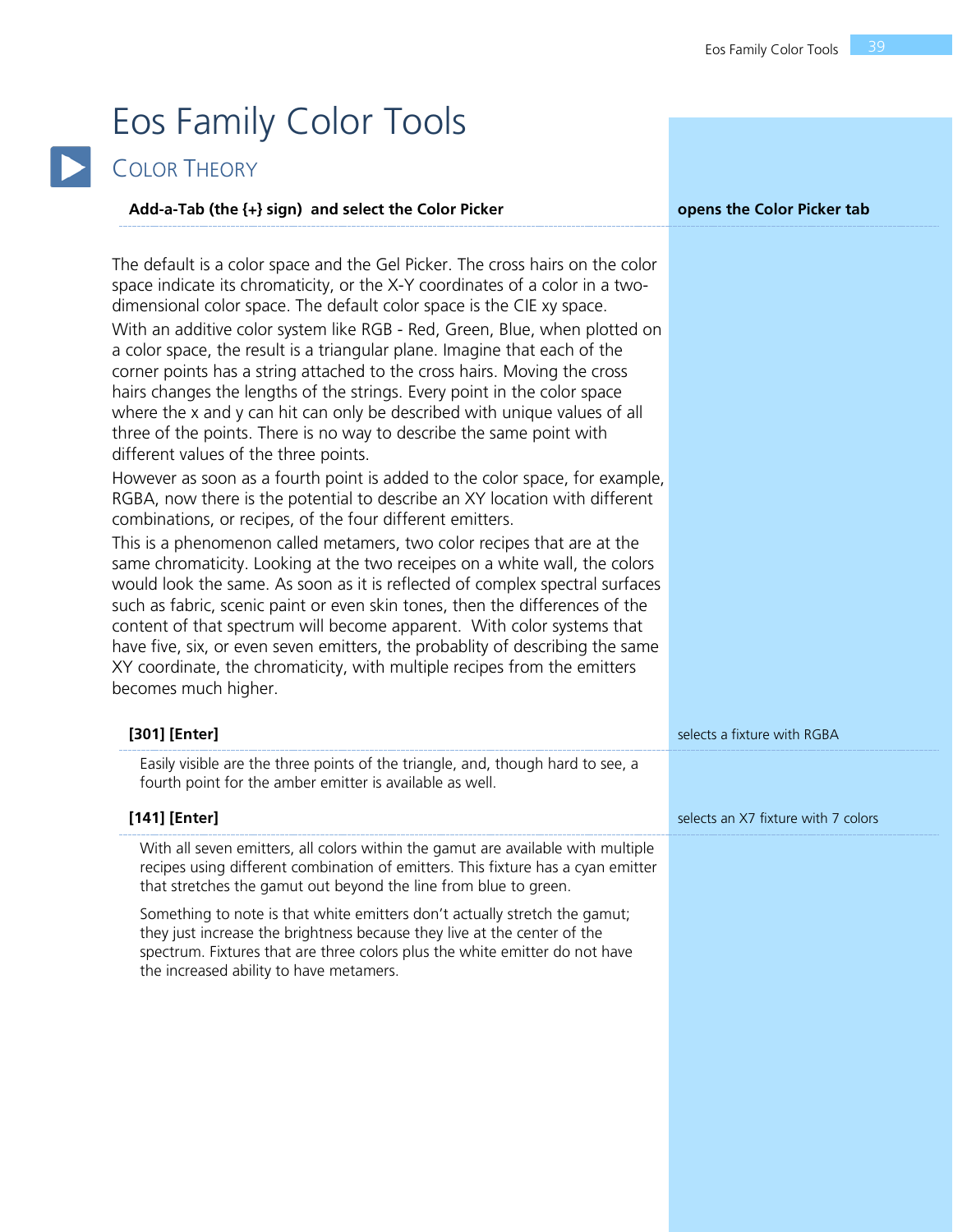### GEL PICKER

Chromaticity, gamut and metamers all matter when the gel picker is used. To better see this, open the Spectrum tool.

| Select {5 Rosco Roscolux} in the center column of tiles                                                                                                                                                                                                                                                                                          | opens the Roscolux swatch library    |
|--------------------------------------------------------------------------------------------------------------------------------------------------------------------------------------------------------------------------------------------------------------------------------------------------------------------------------------------------|--------------------------------------|
| Select the gear icon $(*)$ in the left most tab on the display                                                                                                                                                                                                                                                                                   | opens Display Configuration Tool     |
| <b>Select {Spectrum}</b>                                                                                                                                                                                                                                                                                                                         | to change the color picker options   |
| The Spectrum views shows the location of all the emitters in the visible<br>spectrum and what their current values are.                                                                                                                                                                                                                          |                                      |
| <b>Select {R052}</b>                                                                                                                                                                                                                                                                                                                             | to change the color picker options   |
| The spectrum view displays all of the emitter composition that it is using to<br>get as close to R52 as it can.                                                                                                                                                                                                                                  |                                      |
| The board also displays, in the spectrum display, the information about the<br>spectral power distribution of the gel with a dotted line. This is the same<br>information that is on the print card behind every gel in a swatch book. This<br>shows when light passes through this filter, what spectral content is allowed<br>to pass through. |                                      |
| <b>BRIGHTEST</b>                                                                                                                                                                                                                                                                                                                                 |                                      |
| Sometimes the gel picker is not quite accurate. That is because the software<br>gives you the brightest metamer of all the metamers for a specific<br>chromaticity as the default.                                                                                                                                                               |                                      |
| In the Spectrum display for R52, the Lime emitter is brighter than where the<br>gel distribution is. That might shift the color for costumes or scenic paint.                                                                                                                                                                                    |                                      |
| SPECTRAL                                                                                                                                                                                                                                                                                                                                         |                                      |
| Click or touch {Brightest} at the top of the center column of tiles                                                                                                                                                                                                                                                                              | changes to Spectral                  |
| Software picks a metamer that is most spectrally accurate to what the gel<br>distribution passes.                                                                                                                                                                                                                                                |                                      |
| Select {R052} again                                                                                                                                                                                                                                                                                                                              | see how the composition changes      |
| In the Channel Display, when using the Spectral match, a dot is displayed in<br>front of the gel in all of the parameters.                                                                                                                                                                                                                       |                                      |
| <b>HYBRID</b>                                                                                                                                                                                                                                                                                                                                    |                                      |
| Often the most spectrally accurate metamer gives up a lot of brightness in an<br>additive color system.                                                                                                                                                                                                                                          |                                      |
| Click or touch {Spectral} at the top of the center column of tiles                                                                                                                                                                                                                                                                               | changes to Hybrid                    |
| Software picks a metamer that is half way between the brightest metamer<br>and the most spectrally accurate metamer                                                                                                                                                                                                                              |                                      |
| Select {R052} again                                                                                                                                                                                                                                                                                                                              | see how the compostion changes again |
| In the Channel Display, when using the Hybrid match, two dots are displayed<br>in front of the gel.                                                                                                                                                                                                                                              |                                      |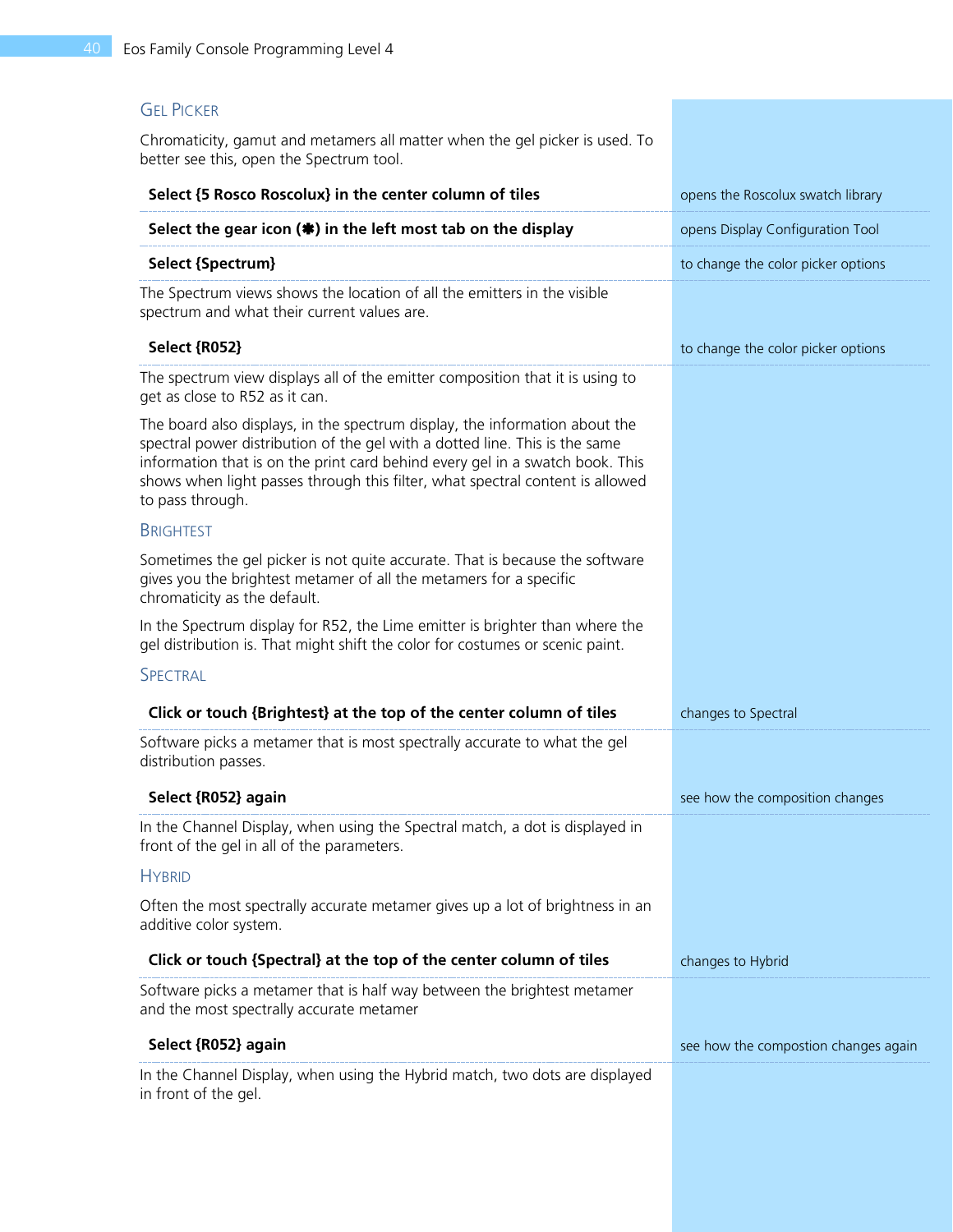### TINT TOOL

The color picker is great to quickly get close to the color you want. When more granular adjustments, open the Tint Tool.

**Select the gear icon () in the left most tab on the display** opens Display Configuration Tool

| select the gear icon (+) in the left most tab on the display | opens Display Conniquiation Tool |
|--------------------------------------------------------------|----------------------------------|
| <b>Deselect {Spectrum}</b>                                   | closes the Spectrum display      |
| Select {Tint}                                                | opens the Tint Tool              |

Regardless of the parameters of the fixture (RGB, CMY, X7), small adjustments such as making it a little cooler, adjusting the saturation up or down, or simply pulling some green out can be made quickly and easily. The tint tool will translate what that means to shift green out of the fixture even though there isn't a green parameter.

#### **[Go To Cue] [116] [Enter]**

#### **[31] [Thru] [50] [At] [Full] [Enter], using the color picker, make them cyan**

The tinting tool is a tool created for relative adjustments to color, or the tools used for "designer speak".

#### **Tap {Cooler} several times**

#### **Press and hold {Saturation -}**

Watch the crosshairs and you make adjustments using the Tint tool.

#### **[101] [At] [Full] [Enter], using the color picker, make them blue**

| Even though no green parameter, use ${Green +}$ of ${Green -}$ |  |  |  |
|----------------------------------------------------------------|--|--|--|
|----------------------------------------------------------------|--|--|--|

| Winner                 | $\blacktriangledown$ coder |
|------------------------|----------------------------|
| A Situation +          | V Sarvan-                  |
| A National C           | <b>V</b> again             |
| A Red-                 | $\nabla$ Red -             |
| $\triangle$ orax       | $\blacktriangledown$ ores. |
| A Bas                  | $\blacktriangledown$ as:   |
| $\bigwedge$ Cont       | $\blacktriangledown$ can-  |
| $\bigwedge$ Highla +   | <b>V</b> Hopma-            |
| $\blacktriangle$ was - | $\nabla$ where             |

moves the color point away form the

green part of the spectrum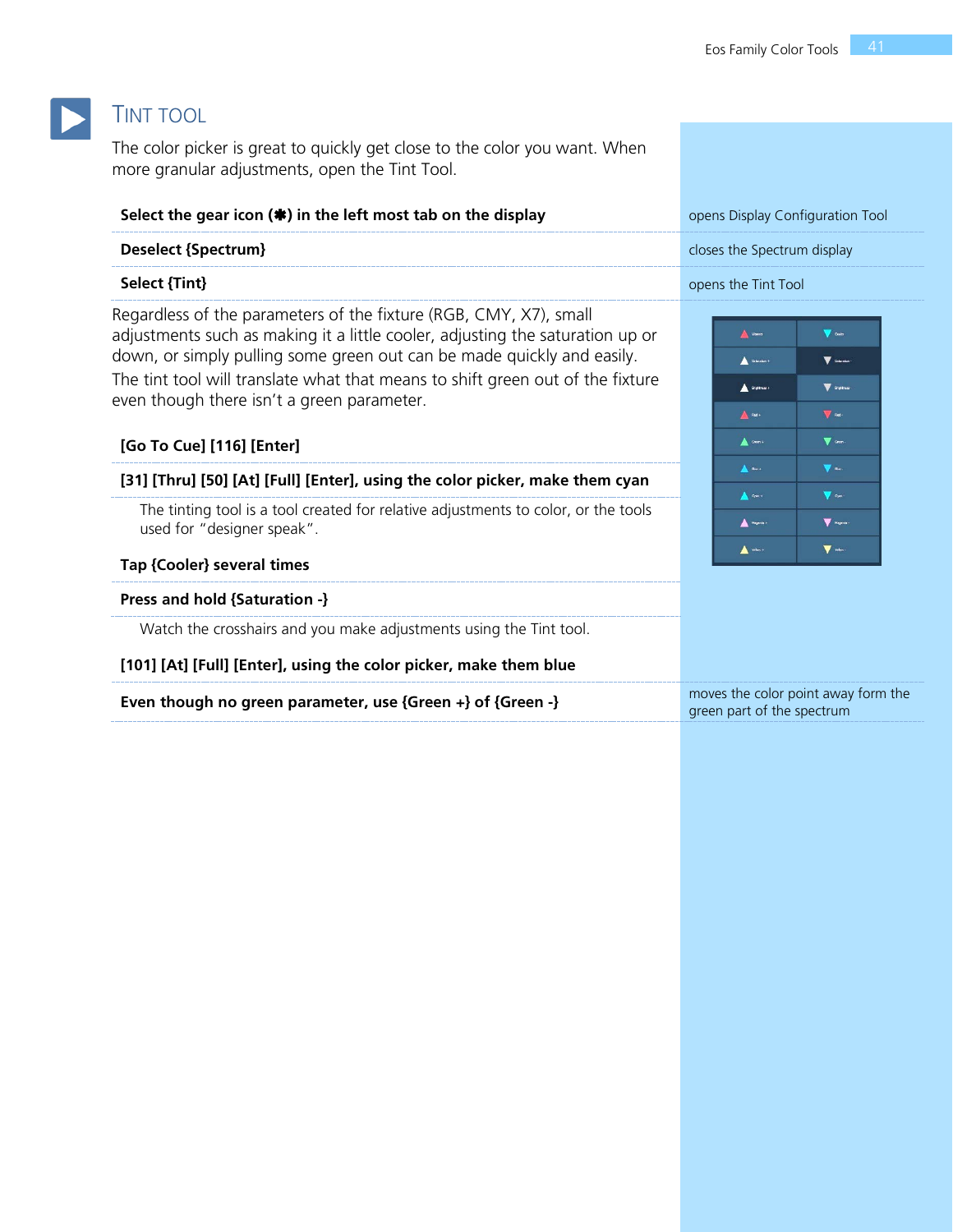# COLOR PATH

When fading LED fixtures from one color to another, sometimes they will fade through undesirable colors or with fade times that are not ideal.Color Path is a tool for editing color fades and timing between cues.

By default, color fades happen in the native space of the fixture. If you want a fade that resembles a fade in a different color space, you use color paths. There are eight preprogrammed color paths, and you can also record your own. Up to 1000 color paths are supported. Channels involved in the fade have to be selected before you can choose or modify a color path.

| [Clear] [Sneak] [Enter]                                                                                                                                                                                                                   |                                                                             |                         |                                     |        |                                         |
|-------------------------------------------------------------------------------------------------------------------------------------------------------------------------------------------------------------------------------------------|-----------------------------------------------------------------------------|-------------------------|-------------------------------------|--------|-----------------------------------------|
| Select the gear icon $(*)$ in the left most tab on the display                                                                                                                                                                            |                                                                             |                         |                                     |        |                                         |
| Deselect {Tint} and select {Color Path}                                                                                                                                                                                                   |                                                                             |                         |                                     |        |                                         |
| [Group] [22] [Enter], using the color picker, make them amber                                                                                                                                                                             |                                                                             |                         | set channels at level and in color  |        |                                         |
| [Update] [Enter]                                                                                                                                                                                                                          |                                                                             |                         | updates the cue                     |        |                                         |
| [■] (Stop/Back)                                                                                                                                                                                                                           | [▶] (Go) to watch the cyc fade                                              |                         | fades from saturate blue to amber   |        |                                         |
| [Group] [22] [Enter]                                                                                                                                                                                                                      |                                                                             |                         |                                     |        | shows the fade path on the color picker |
| colors are going to take. This is the native color fade $-$ without any<br>intervention from the color space.                                                                                                                             | With channels selected, in the color space, the path is displayed that the  |                         |                                     |        |                                         |
| [■] (Stop/Back)                                                                                                                                                                                                                           | [▶] (Go) to watch fade run again along the path                             |                         |                                     |        |                                         |
| <b>COLOR PATHS</b>                                                                                                                                                                                                                        |                                                                             |                         |                                     |        |                                         |
| path preview bar, and time control buttons.                                                                                                                                                                                               | The color path display has a drop-down list of the available paths, a color |                         |                                     |        |                                         |
| Run finger or mouse along Preview Bar                                                                                                                                                                                                     |                                                                             |                         | to see fade at any point along path |        |                                         |
| Timing control buttons are:<br>$Q$ (#) I – replays the color fade using the cue time.                                                                                                                                                     |                                                                             | <b>COLOR PATH TYPES</b> |                                     |        |                                         |
| <b>GoToQ (#) ID</b> – replays the color fade using the Go to Cue time<br><b>5 ID</b> – replays the color fade in five seconds.<br>٠<br>10 $\blacktriangleright$ - replays the color fade in ten seconds.<br>$II$ – pauses the color fade. |                                                                             | 1<br>2<br>3<br>4        | Native<br>Gel<br>Sat Adjust         | 5<br>6 | RGB<br>CMY<br>7 Hue Sat                 |
| $\blacktriangleright$ - plays / resumes the color fade.<br>$\bullet$                                                                                                                                                                      |                                                                             |                         | CIE xyY                             | 8      | Auto Dim                                |

**• I** – skips to the end of the color fade.

| ້ | $30000$ $10000$ | .          |
|---|-----------------|------------|
| 4 | CIE xyY         | 8 Auto Dim |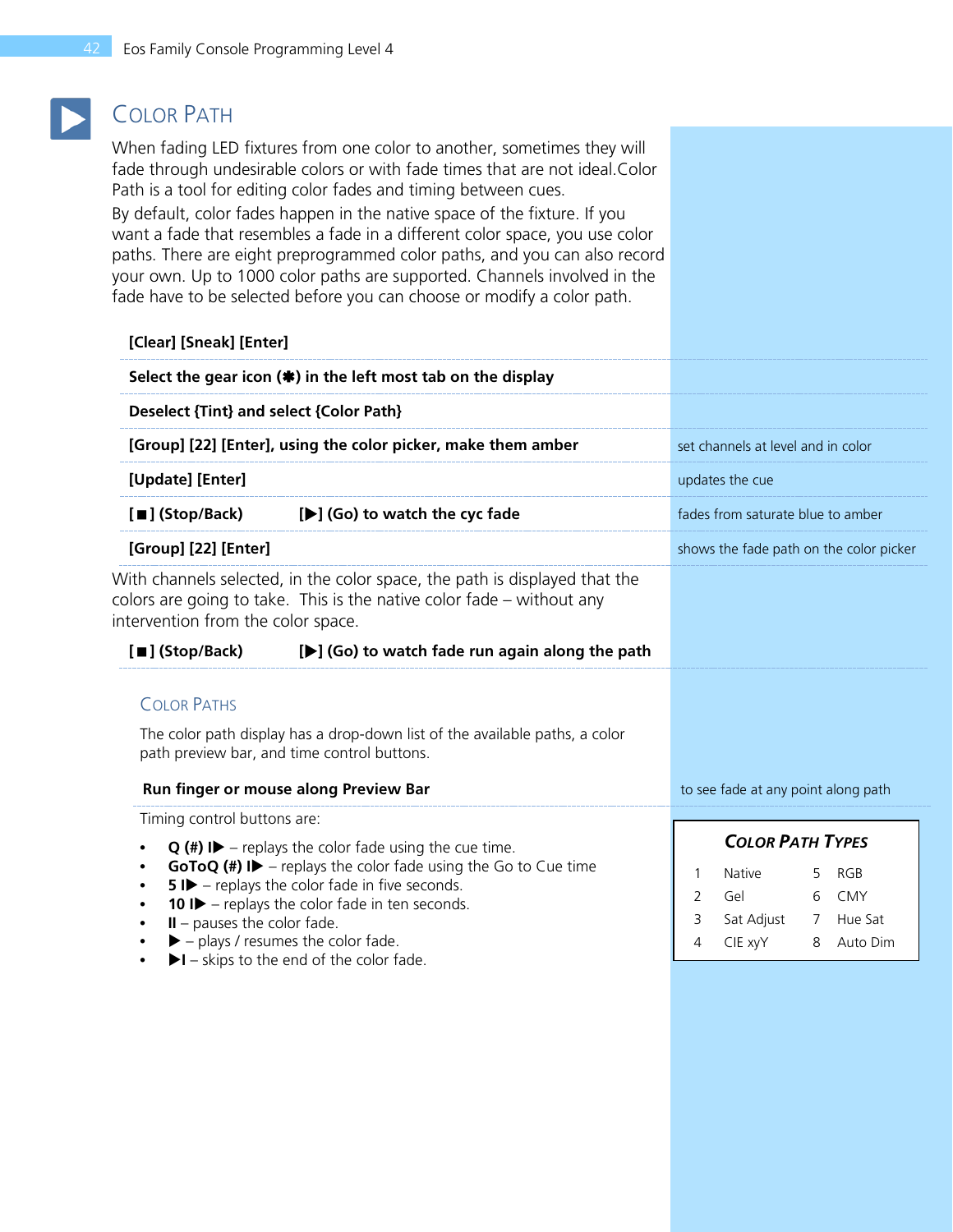| <b>COLOR PATH MENU</b>                                                                                                                                                                                                                                                                                            |                                                                          |
|-------------------------------------------------------------------------------------------------------------------------------------------------------------------------------------------------------------------------------------------------------------------------------------------------------------------|--------------------------------------------------------------------------|
| On top (No Color Path) far right, select the drop down menu $(\blacktriangledown)$                                                                                                                                                                                                                                | Opens the Color paths drop-down<br>menu                                  |
| Select {2) Gel}                                                                                                                                                                                                                                                                                                   | Gel path similar to native color space                                   |
| You'll see a representation of those changes in both the color path preview<br>bar and in the color space.                                                                                                                                                                                                        |                                                                          |
| <b>TOOLS</b>                                                                                                                                                                                                                                                                                                      |                                                                          |
| There are also individual control tools to adjust the fade. In Color, Out<br><b>Color and Brightness</b>                                                                                                                                                                                                          |                                                                          |
| Drag {Delay} along the In Color bar and watch Preview ribbon                                                                                                                                                                                                                                                      | more blue and quicker to amber                                           |
| This doesn't change the path that it takes through the color space, but it<br>changes the timing characterization of the fade.                                                                                                                                                                                    |                                                                          |
| <b>Reset that {Delay}</b>                                                                                                                                                                                                                                                                                         | more blue and quicker to amber                                           |
| If trying to match two incandescent fixtures with saturate gels fading<br>between one another, often times there is a dip in brightness halfway<br>through the fade. With LED fixtures, the fade goes closer to white and<br>there is a pop in brightness.                                                        |                                                                          |
| Drag {Brightness} to a lower percentage, watch the Preview                                                                                                                                                                                                                                                        | prevents going though too much white                                     |
| <b>SAVE COLOR PATH TO CUE</b>                                                                                                                                                                                                                                                                                     |                                                                          |
| Color Path information is stored in the destination cue as Absolute data. It is<br>not a direct path through color space; it is math that determines how to get<br>from the start color to the end color. This is beneficial if the start color or end<br>color is changed, the path does not need to be redrawn. |                                                                          |
| In the Channel display, there is a red 'C' next to the channel numbers to<br>indicate a change or modification to the path.                                                                                                                                                                                       |                                                                          |
| Hold [About] and press [Path]                                                                                                                                                                                                                                                                                     | to see which path each parameter is<br>using                             |
| [Update] <116> [Enter]                                                                                                                                                                                                                                                                                            | updates the destination cue                                              |
| [Group] [22] [Enter]                                                                                                                                                                                                                                                                                              | to select the channels                                                   |
| [■] (Stop/Back)<br>[D] (Go) to watch the cyc fade                                                                                                                                                                                                                                                                 | fades from saturate blue to amber<br>without white as brightness is less |
| This tends to fix most cross fades.                                                                                                                                                                                                                                                                               |                                                                          |
| On top far right, select the drop down menu $(\nabla)$ , select {6} CMY}                                                                                                                                                                                                                                          | selects a different color space                                          |
| Different tools for this color space: Cyan, Magenta, Yellow                                                                                                                                                                                                                                                       |                                                                          |
| Change the Gel path to {7) Hue/Sat}                                                                                                                                                                                                                                                                               | again a different color space                                            |
| Adjustments here determine how closely the fade hugs the outside of<br>the color space.                                                                                                                                                                                                                           |                                                                          |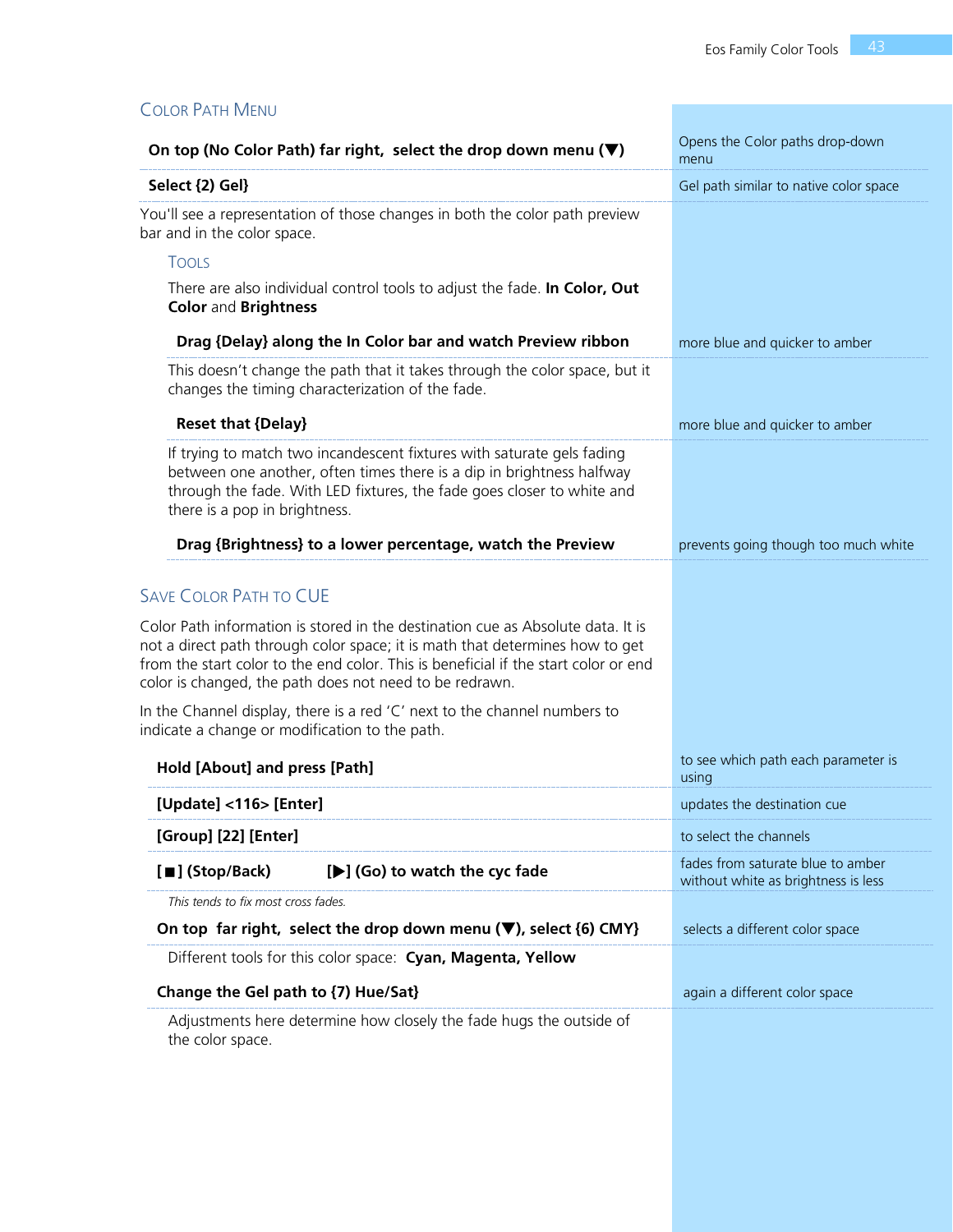# SAVE A NEW COLOR PATH

| [Change the Gel path to {5) RGB}                                                                                                                                  | another color space                         |
|-------------------------------------------------------------------------------------------------------------------------------------------------------------------|---------------------------------------------|
| On the color picker, make the end result more yellow, closer to green                                                                                             | using the color picker, make them<br>yellow |
| With an additive fixtures, Green is both in the start cue and the destination<br>cue, so it will likely fade through white.                                       |                                             |
| Delay Green (drag the delay on the green bar towards the middle)                                                                                                  | watch the color path in the color picker    |
| When saving a new path, that data will then be referenced, and any changes<br>made to that path will be used anytime that path is used.                           |                                             |
| [Record] [Path]/{Color Path} [101] [Label] RGB-Avoid Green [Enter]                                                                                                | saves the color path with a label           |
| <b>COLOR PATH DISPLAY LIST</b>                                                                                                                                    |                                             |
| [Path] [Path] / {Color Path} {Color Path}                                                                                                                         | opens the Color Path List                   |
| <b>SAVE COLOR PATH FOR A FIXTURE</b>                                                                                                                              |                                             |
| If a fixture always has an undesirable color path, a path can be selected to run<br>on that fixture every time it fades without having to record it in every cue. |                                             |
| In Patch, {Attributes}, [301] {Color Path} [101] [Enter]                                                                                                          | uses that path everytime it fades           |
| [301] {Color Path} [Enter]                                                                                                                                        | removes the color path                      |